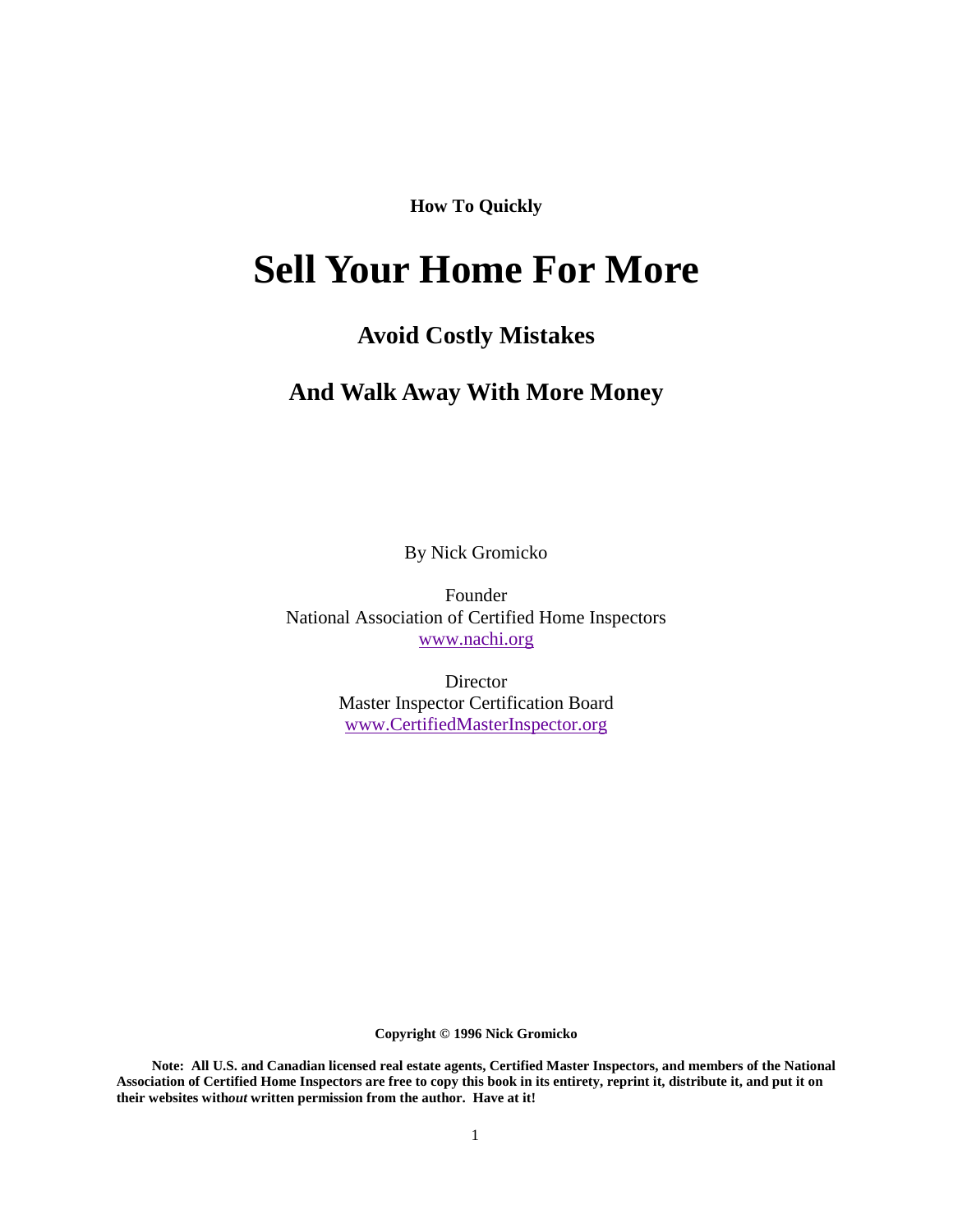

### **THE GOAL**

 Ending up with more money at closing is what counts. This money, called net return, is the selling price of your home less your debt and costs. Spending big bucks on improvements and marketing might get you a higher selling price but won't necessarily increase your net return. Your strategy is to do only those certain things that will likely increase your selling price more than the cost of doing them. Realize that you probably will not be able to do them all. This booklet will show you what to do and what not to do.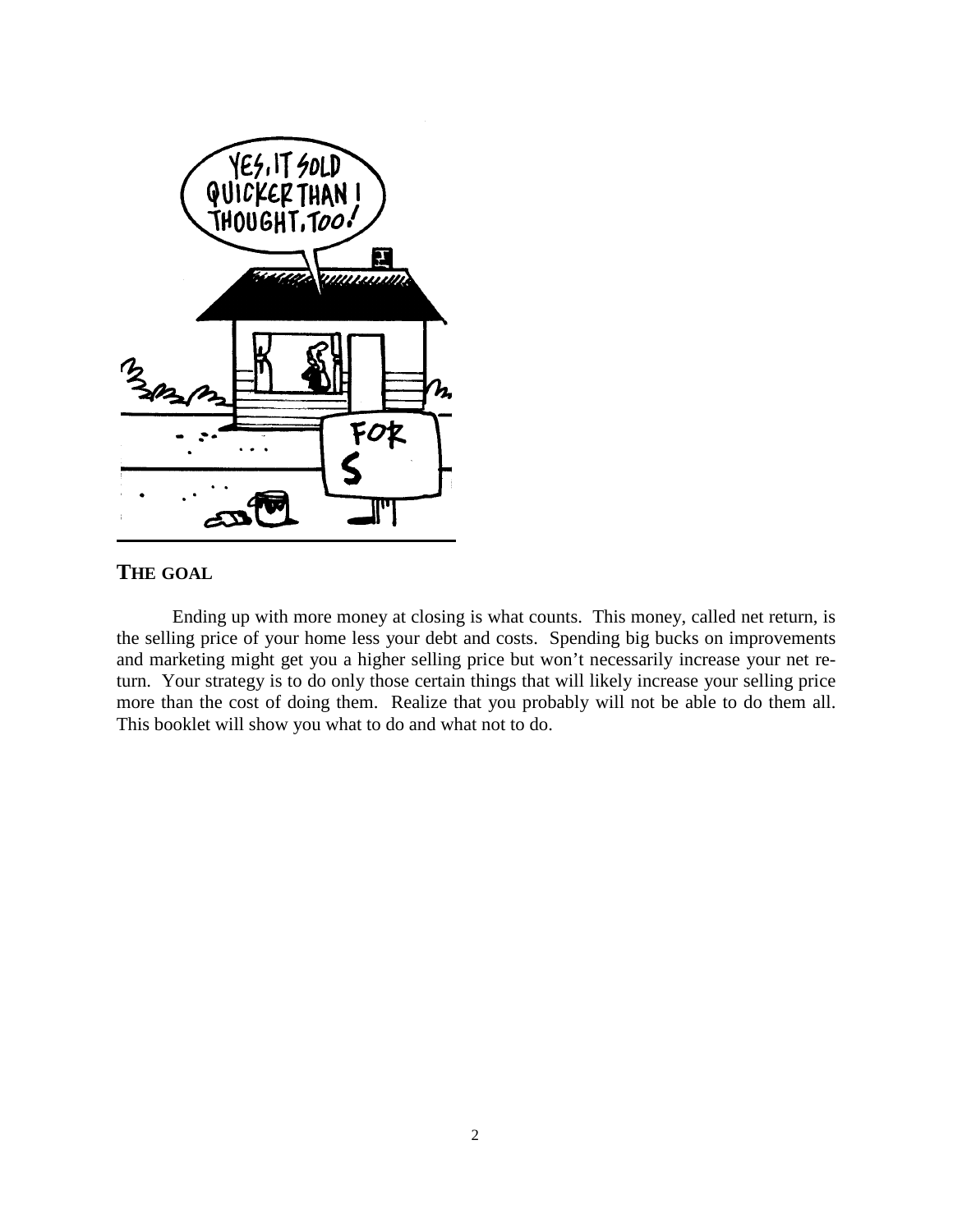

### **GET PROFESSIONAL HELP**

 This book contains my opinions. Some material in this book may be affected by changes in law. I am not engaged in the rendering of investment, accounting, or legal services. If these services are required, I urge the reader to obtain them from a competent professional. Much of what follows may sound as though I am also trying to talk you into using a real estate professional. I confess, I am. For most home owners, selling is a rare event. Selling without the assistance of an experienced real estate professional is like representing yourself in court. As they say, you will be sure to have a fool for a client. Aside from the skills required, selling a home is a lot of work . Add up all the hours real estate professionals spend selling a home then subtract their numerous out-of-pocket expenses and you'll find they end up earning less per hour than any other comparable professional. In short, they're a bargain.

Real estate agents provide countless services such as:

- Implementing suggestions in this book.
- Representing you and protecting your interests.
- Providing up-to-date market information of recent sales and competing listings.
- Reviewing your disclosure statement.
- Acquiring school and crime statistics.
- Putting up a sign in your yard.
- Advertising your home.
- Complying with fair housing laws.
- Placing your home in the Multiple Listing Service.
- Creating and dispersing flyers.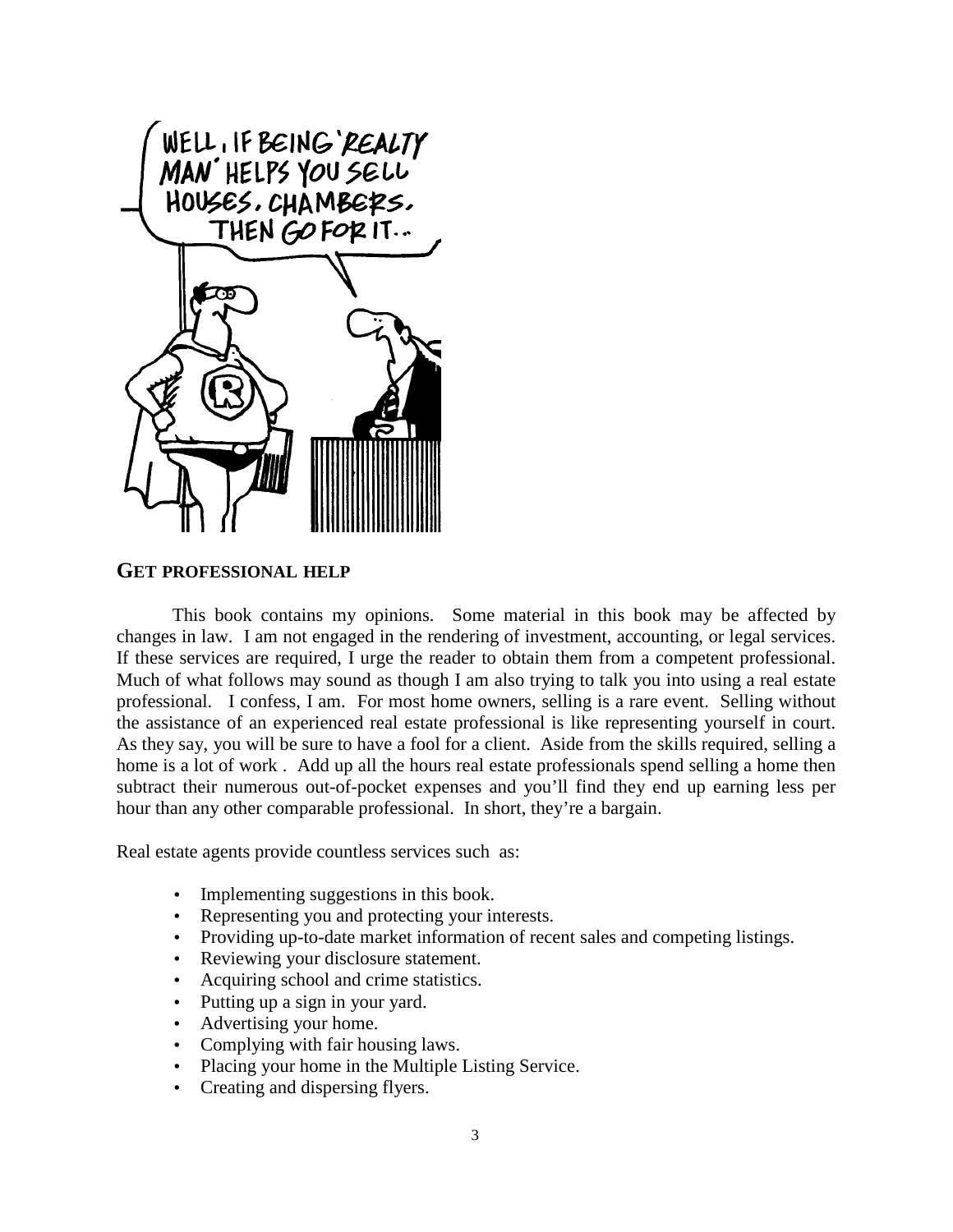- Prospect matching.
- Placing your home on various web-sites.
- Caravaning (touring other agents through your home)
- Marketing to other agents by word-of-mouth.
- Alerting out of state transferees and corporate relocation services.
- Screening prospects to protect you from "unwelcome sightseers."
- Holding an open house.
- Showing your house whether you're home or not.
- Responding to telephone inquiries about your home.
- Pre-qualifying prospects.
- Answering questions which prospects are reluctant to ask homeowners.
- Analyzing offers.
- Negotiating.
- Opening and managing the escrow.
- Writing and presenting counter offers.
- Consulting with attorneys.
- Acting as a buffer to keep the deal from getting too personal.
- Providing all the numerous required documents and forms.
- Handling inspectors and appraisers.
- Getting the Use & Occupancy permit.
- Resolving disputes.
- Acquiring estimates and bids.
- Arranging for repairs.
- Changing utilities.
- Clearing title.
- Preparing settlement documents.
- Taking the final walk-thru with the buyer.
- Attending and assisting you at the closing.

 Remember, For-Sale-by-Owner signs and ads often attract lowball offers from dealhunters expecting you to give them the commission in the form of a price reduction. This costs you three ways:

- 1. You lose the commission savings anyway.
- 2. You suffer the costs normally absorbed by the real estate professional.
- 3. You don't get all the services the real estate professional normally provides.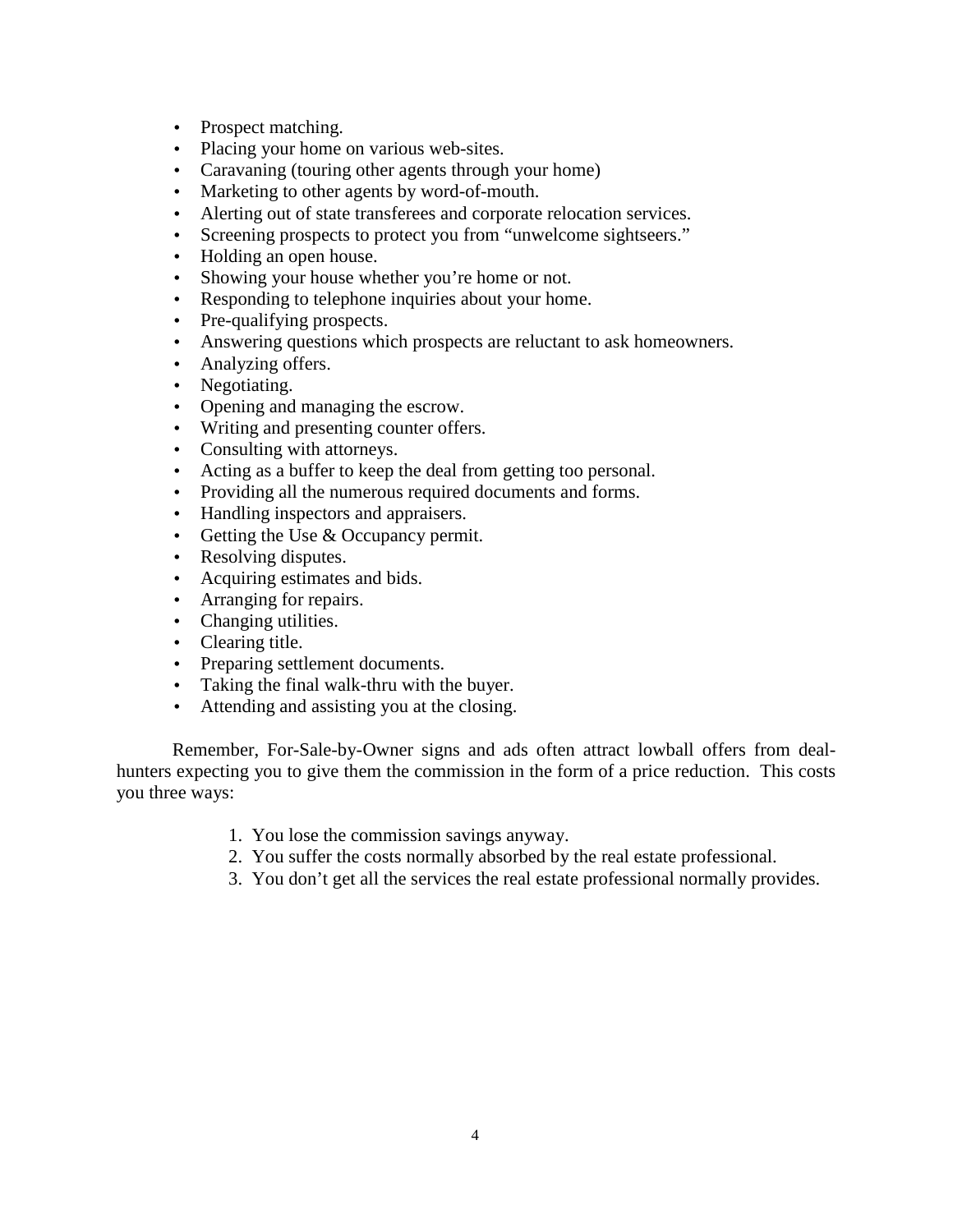

### **PLAY FAIR**

 You're entitled to all you can net out of your home. But some say that there is a fine line between salesmanship and deception. I disagree. Painting a room to improve cosmetic appearance is salesmanship. Painting a room to hide leaks on the ceiling is deception. The difference is clear. That is why I recommend that home sellers do four things. First, disclose everything you can about your home, including defects you know exist and even ones you merely suspect. Next, consider having a prelisting inspection performed by a member of NACHI, the National Association of Certified Home Inspectors and give every prospect a copy of the report. Third, encourage and allow prospects to perform their own inspections. Having taken steps that alert your prospects to the negatives frees you to emphasize the positives. Lastly, I recommend using a real estate professional to keep everything straight. Many a buyer happily paid full price after a real estate professional found them the right home. Both seller and buyer are winners when salesmanship is combined with honesty.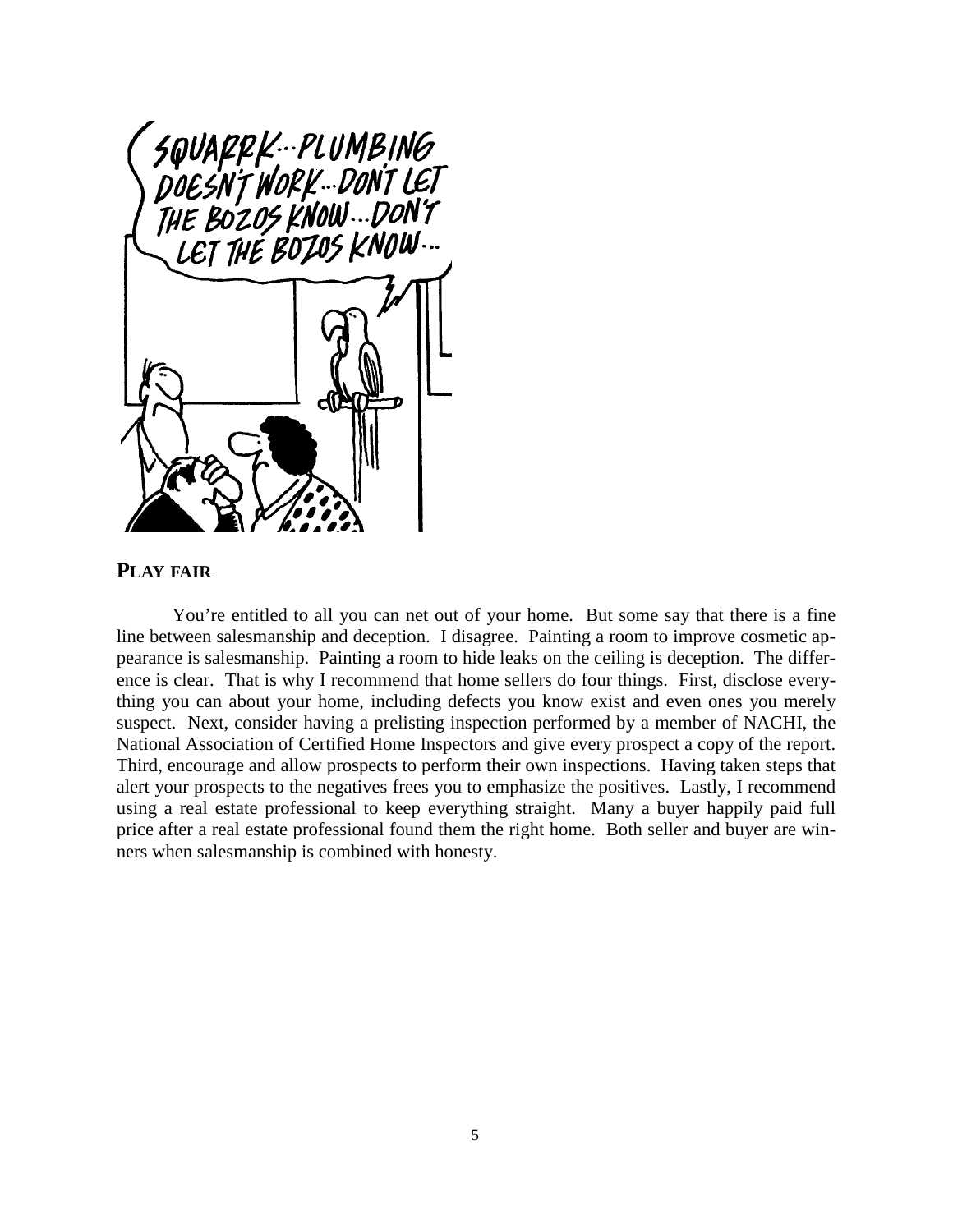# **PREPARATION**

 Think like a buyer. Prospects naturally want the best for themselves. They arrive at your front door wanting to find the right home. If you have done your preparation work, every room in your home will lead them to end their search. Get everything done before your first showing.



## **LANDSCAPE.**

- Make sure the lawn is neatly mowed, raked and edged.
- Prune and shape shrubbery and trees to compliment your home.
- Plant seasonal flowers along the walks and in the planting areas.
- Add an inch or two of bark mulch around your shrubs and trees.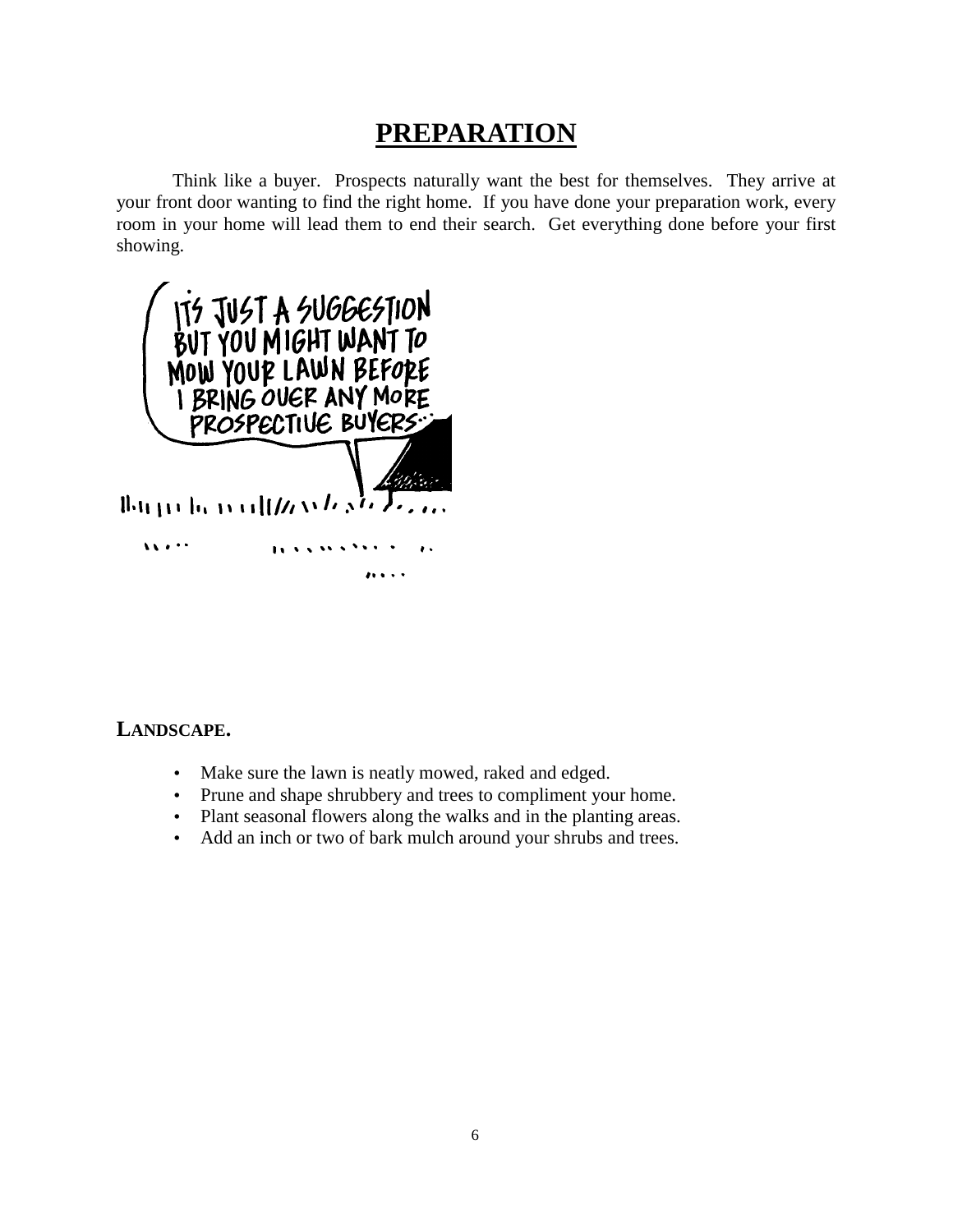

### **REMOVE EVERYTHING THAT YOU CAN TEMPORARILY LIVE WITHOUT.**

 Put everything you can into temporary storage, donate it to charity, sell it, give it away, or burn it. Removing everything from your home before putting it on the market…

- Makes your home look bigger.
- Allows a prospect to more easily imagine their own items in your home.
- Allows you to remove personal fixtures, such as grandma's chandeliers, now, so that you won't have to bargain over them later.
- Neutralizes the personality of your home.
- Gives the inspector greater access.
- Lowers the cost of packing and shipping items.
- Prepares your home for cleaning, painting, etc.
- Creates a possible tax deduction if you donate items to charity.

Tip: Videotape anything put into storage in case you later need to support an insurance claim or tax deduction.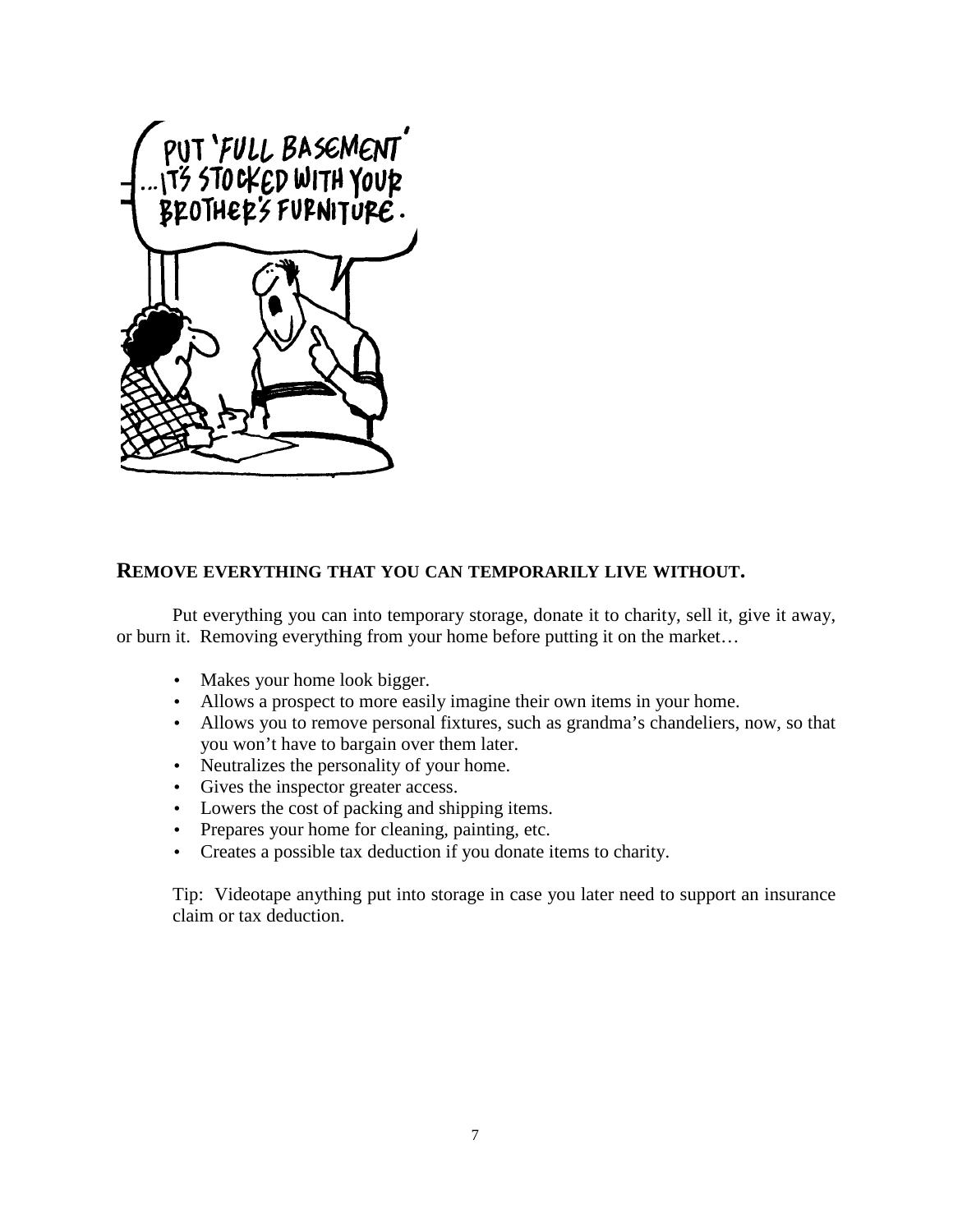

### **EMPTY AND ORGANIZE YOUR CLOSETS AND CABINETS.**

Prospects will look in closets and cabinets. Make them appear larger by emptying them.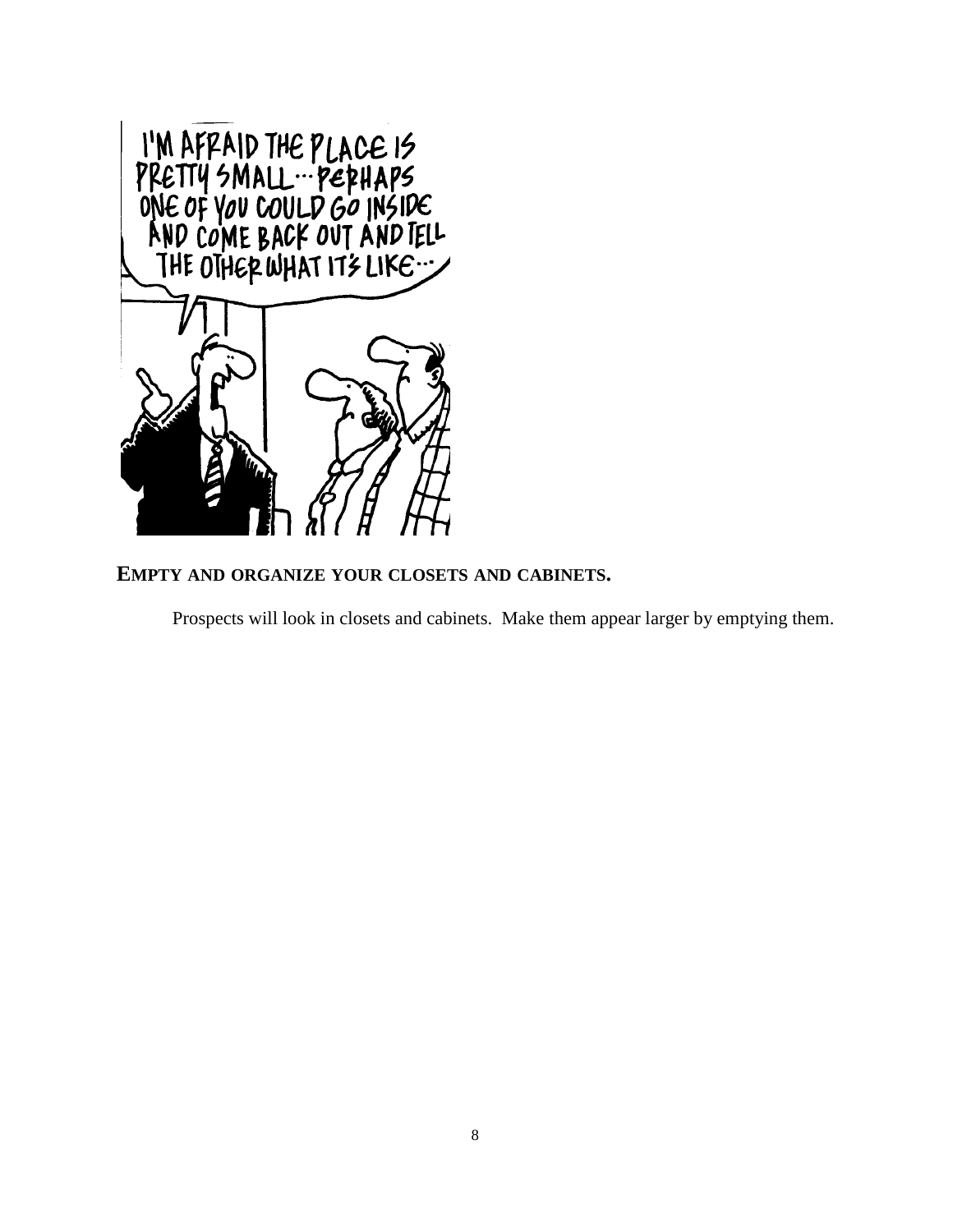

### **CLEAN EVERYTHING.**

 No house is too clean, and few things increase marketability as much as cleaning. Used car dealers wouldn't think of selling a car without detailing it first.

- Steam clean carpeting.
- Clean windows and storms inside and out.
- Scrub bathrooms, and keep them spotless.
- Degrease the oven.
- Clean the water heater, furnace, and anything else prospects will be paying extra attention to.
- Power wash your siding and deck if needed.

Tip: The kitchen is the heart of the home. It is the room that prospects will likely stop in and talk during a home tour. Clear all clutter from kitchen counters. Remove everything, even small appliances, to maximize the appearance of work space.

### **STOP SMOKING INDOORS.**

Cigarette smoke causes odors and stains. Now is the time to kick the habit, at least indoors.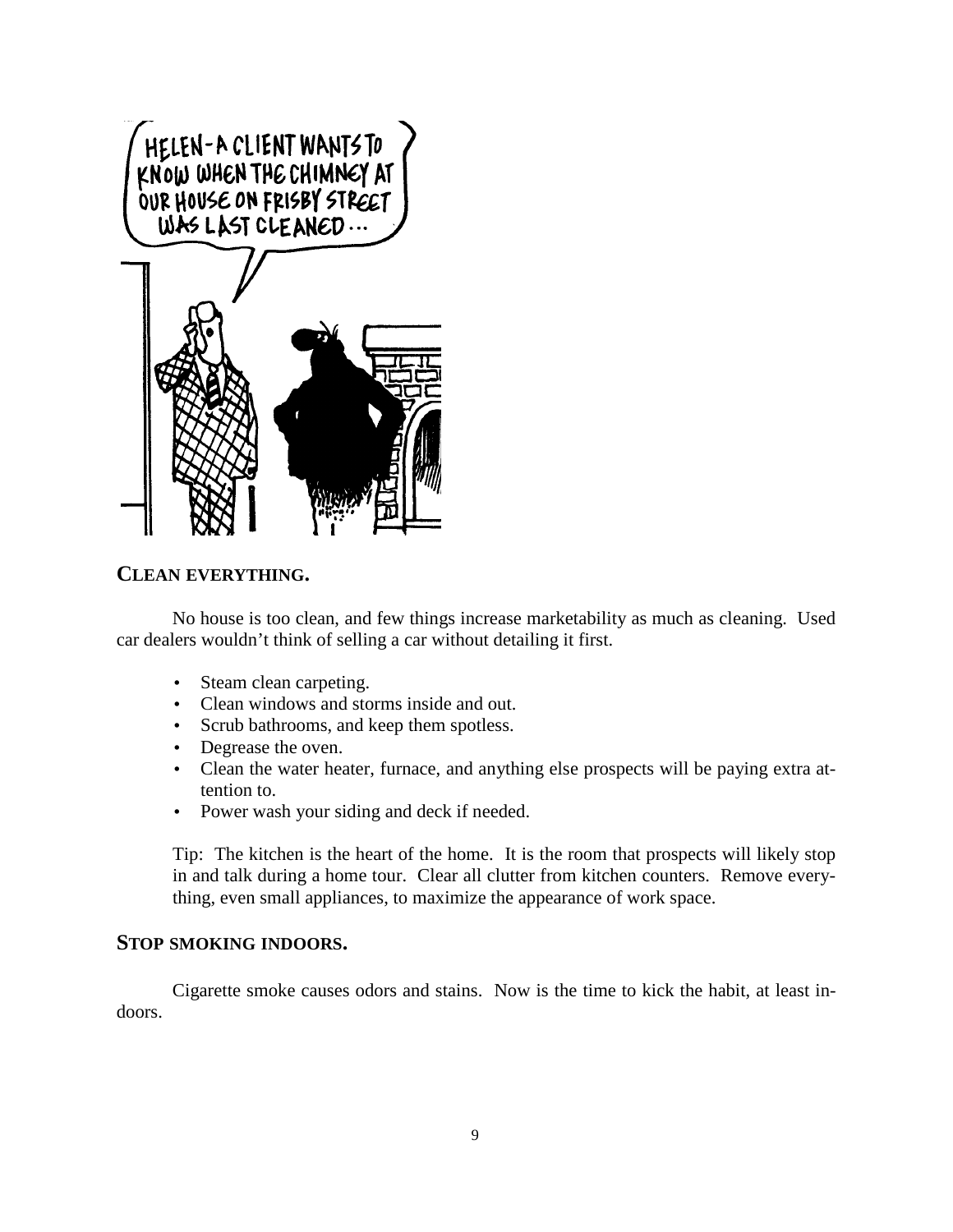### **REPLACE BADLY WORN OR STAINED CARPETING.**

Replace with inexpensive, neutral-colored carpeting. The worse your existing carpeting is, the better the return you'll get on this investment.

Tip: Use this opportunity to screw down loose and squeaky sub-flooring.



### **DON'T BUY ANY NEW MAJOR APPLIANCES OR FURNITURE.**

- They won't make your home look much better.
- The buyer will not reimburse you for them at full price.
- They cost money to move.
- They clutter up the place.
- The buyer may not share your taste.
- The prospect doesn't value them as much as they cost you.

Exception: Tasteful mirrors can help direct sunlight or make a home appear bigger.

Tip: Leave out owner's manuals to appliances that are included with the home.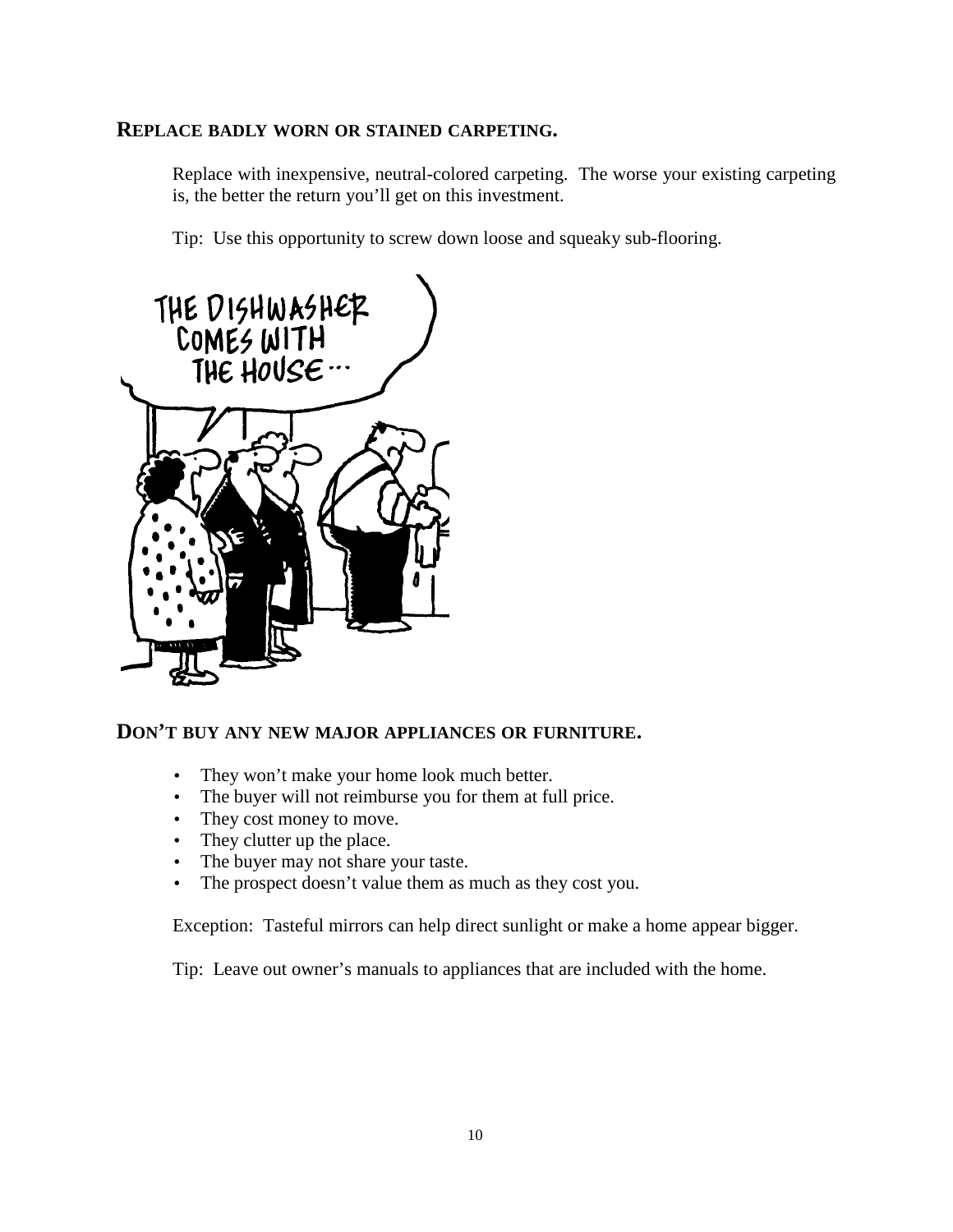

### **PAINT ANYTHING THAT NEEDS TO BE PAINTED.**

 An investment in cosmetic improvement will bring a greater return than mechanical improvement. Consider painting basement walls, front door, metal railings and trim.

- Use neutral colors.
- Be neat.
- Label and leave the extra paint for the new owner. Moving companies won't transport it anyway.
- Don't paint unless you are good at it.
	- 1. Prospects will notice fresh paint if it's sloppy and wonder what you are covering up.
	- 2. A sloppy paint job is worse than no painting at all.

Tip: Take photos or video of everything before you paint it to prove you weren't c o v ering up any major defects. Later you may need to demonstrate this to a prospect, inspector, or worse, a judge.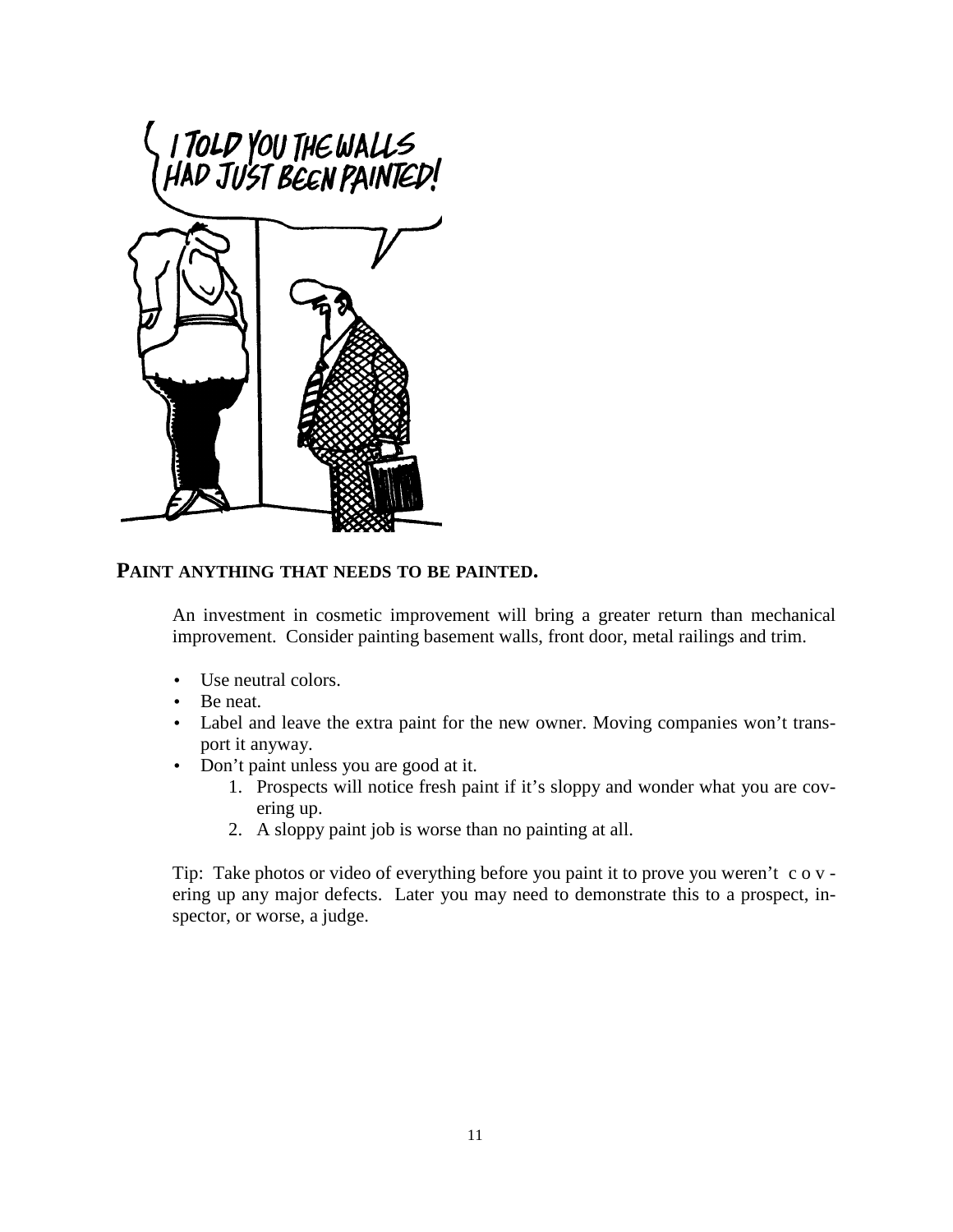

### **CHANGE LIGHT BULBS.**

Lighting has a tremendous impact.

- Replace burned-out bulbs so prospects can see how cheery your home is.
- Put in higher wattage, soft light bulbs to make your home brighter.
- Install lighting on stairs for safety.
- Add battery-operated lights to those closets that lack them.

### **BUY ALL NEW SHOWER CURTAINS.**

They are not worth washing.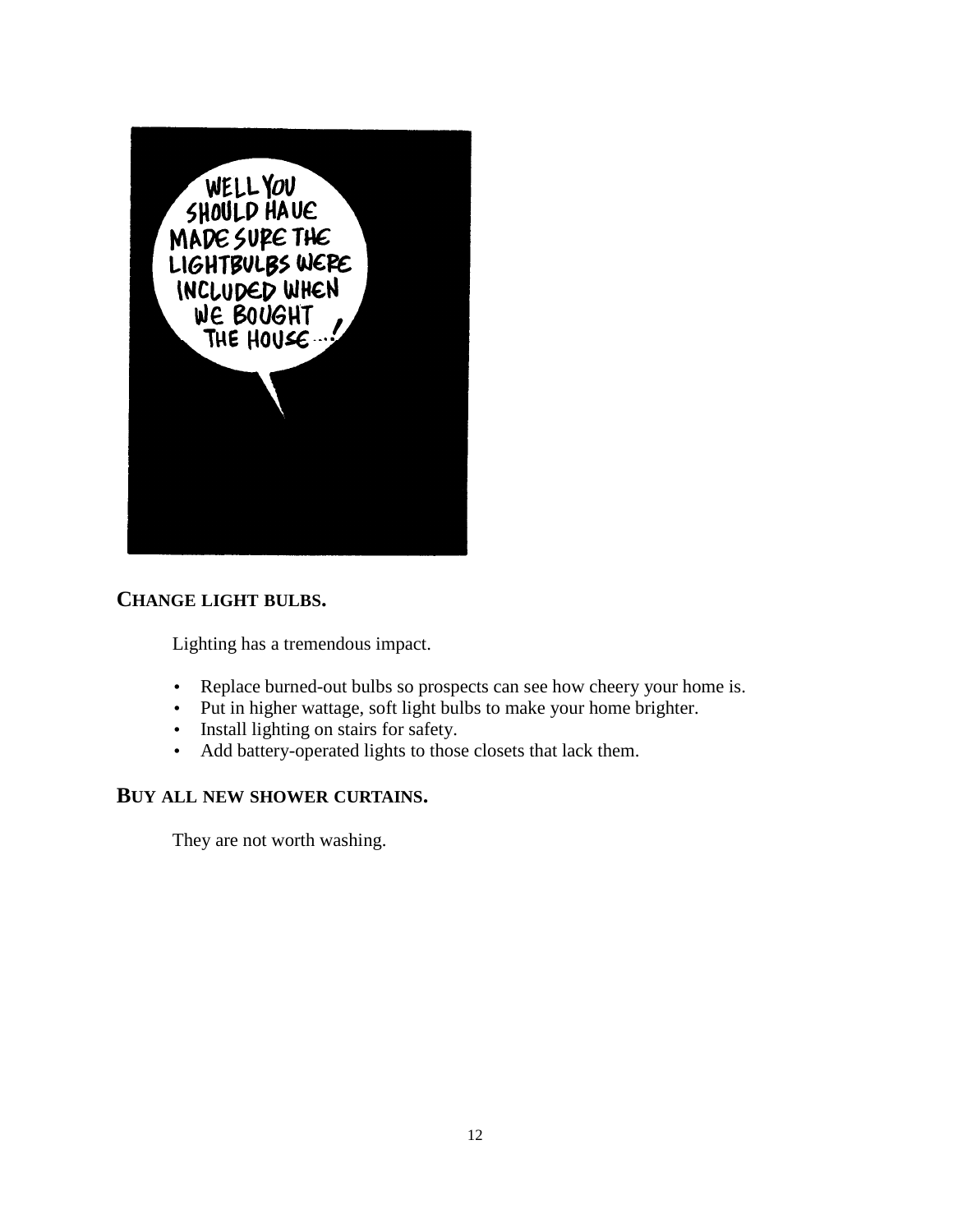

### **REPLACE TOILET SEATS.**

- They are inexpensive and easy to replace.
- They make the whole toilet appear new.
- Visiting prospects inspect and may use the bathroom.

Tip: Remove personal cloth lid and tank covers.

### **IMPROVE THE DRIVEWAY SURFACE.**

 First impressions are lasting impressions. The surface of your driveway should be beyond reproach. Seal asphalt driveways, patch concrete ones, or order a load of stone to spread. It is relatively inexpensive and is the first thing prospects see in sales photos or when they visit.

### **CLEAN YOUR GUTTERS.**

It may be raining when a prospect visits. Also, inspectors look for and note debris in gutters.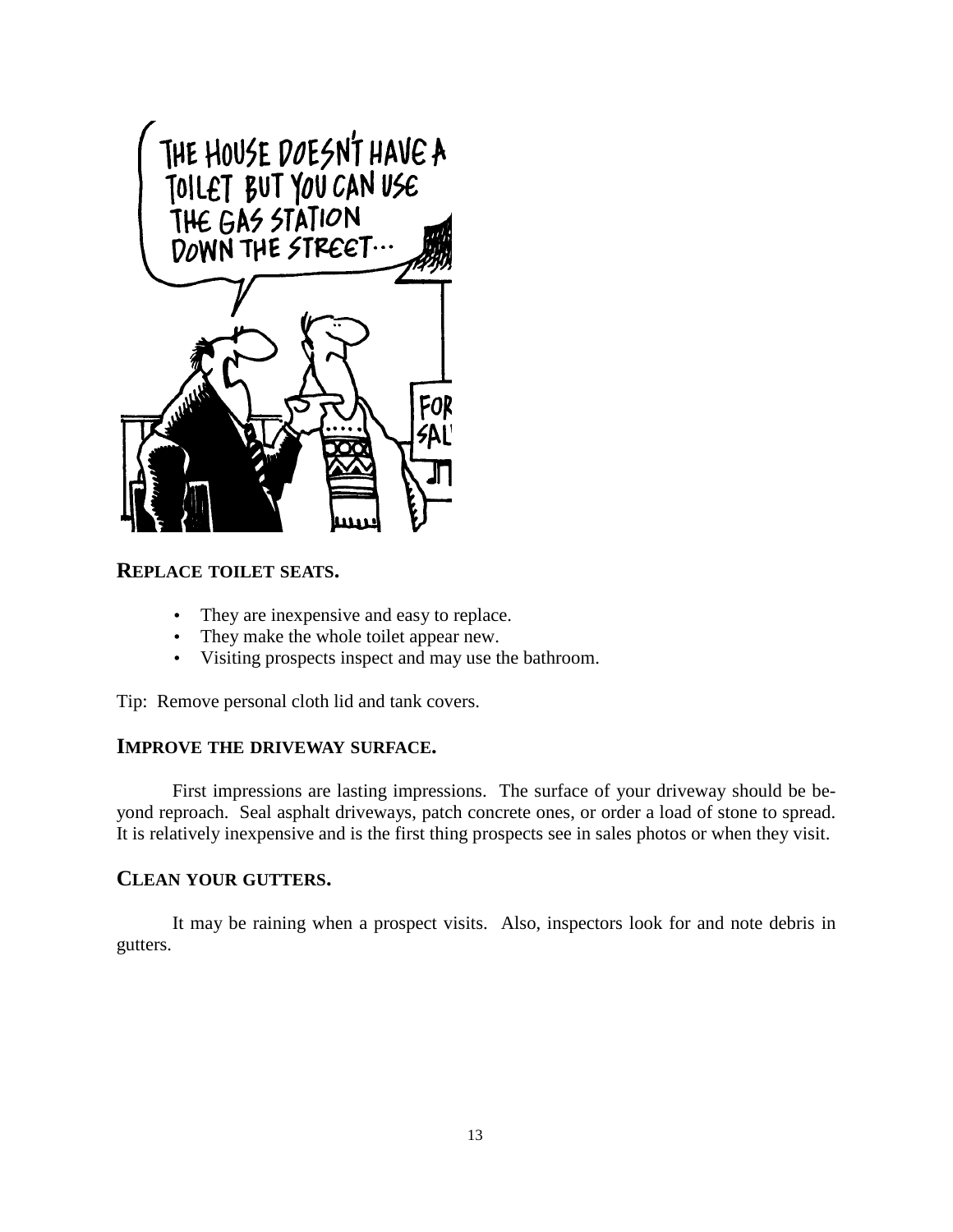

### **DON'T ADD ON TO YOUR HOME.**

- The only addition to you should want for your home is a sold sign. You simply can't recoup the cost of an addition when you go to sell.
- Often a neighborhood can't support your larger home and it is usually more difficult to sell the biggest house on the block.
- Additions often look like additions from the outside; it is difficult for contractors to make an addition blend in with your home's existing architecture.
- A prospect who wants an addition in the future may not be able to afford it now.

Tip: If lot size and zoning laws permit additions, get an official letter stating so. Include it in your prospect packets.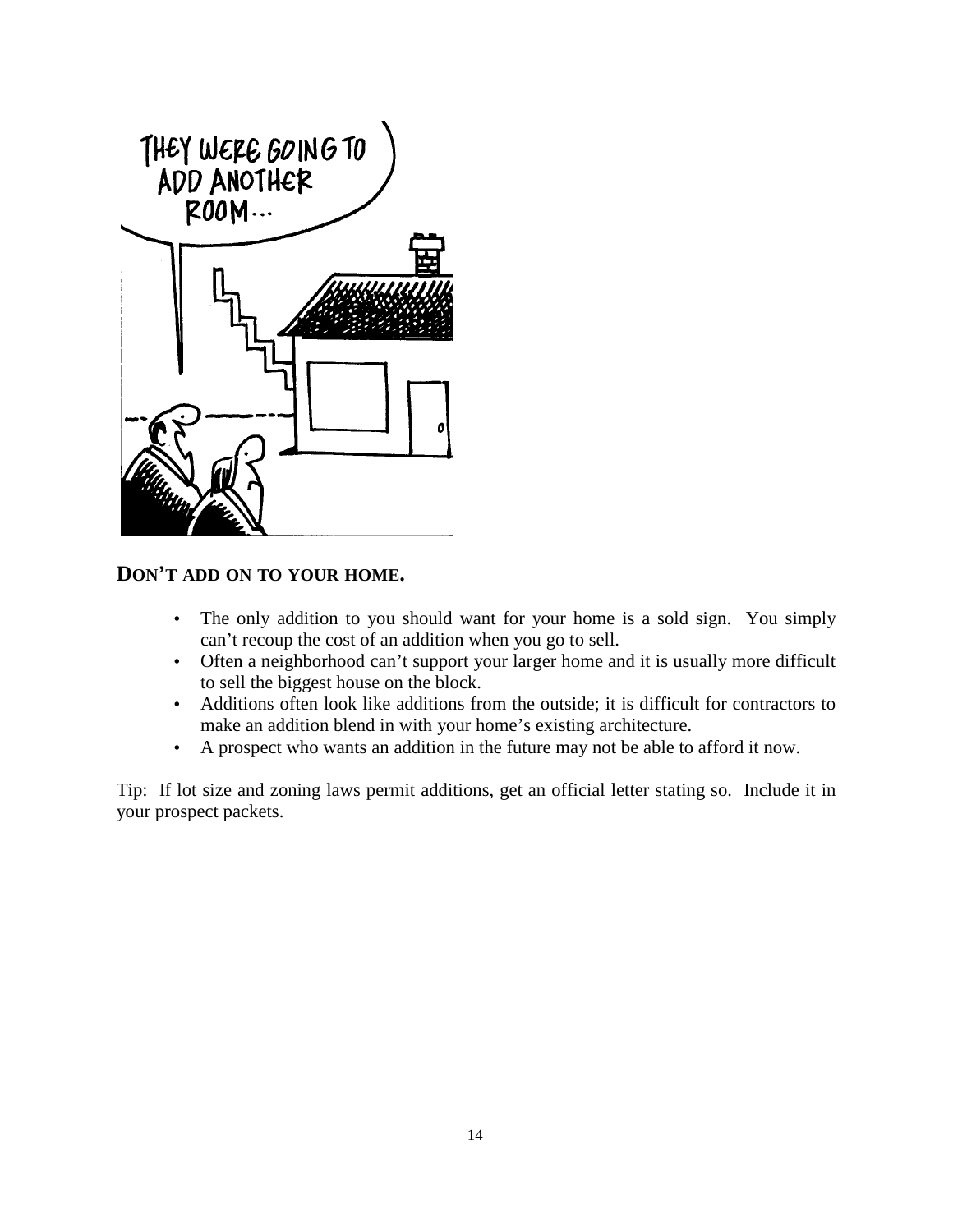

### **DON'T REMODEL.**

 Remodeling seldom pays you back; *Remodeling Magazine's* annual cost vs. value report shows that the cost of most remodeling projects are not 100% recouped when the home is sold. As shown in the following table, every time you sink money into these projects, you take money out of your pocket when you sell your home. For instance, adding a bath sends 28% of your investment down the drain. And a swimming pool returns as much value as a hole in the ground.

| Poject               | <b>Cost Recouped</b> | <b>Your Loss</b> |
|----------------------|----------------------|------------------|
|                      |                      |                  |
| Adding a bath        | 72%                  | 28%              |
| Remodeling a bath    | 71%                  | 29%              |
| Adding a family room | 71%                  | 29%              |
| New kitchen          | 70%                  | 30%              |
| Adding a bedroom     | 65%                  | 35%              |
| Replacement windows  | 56%                  | 44%              |
| Swimming pool        | 0%                   | 100%             |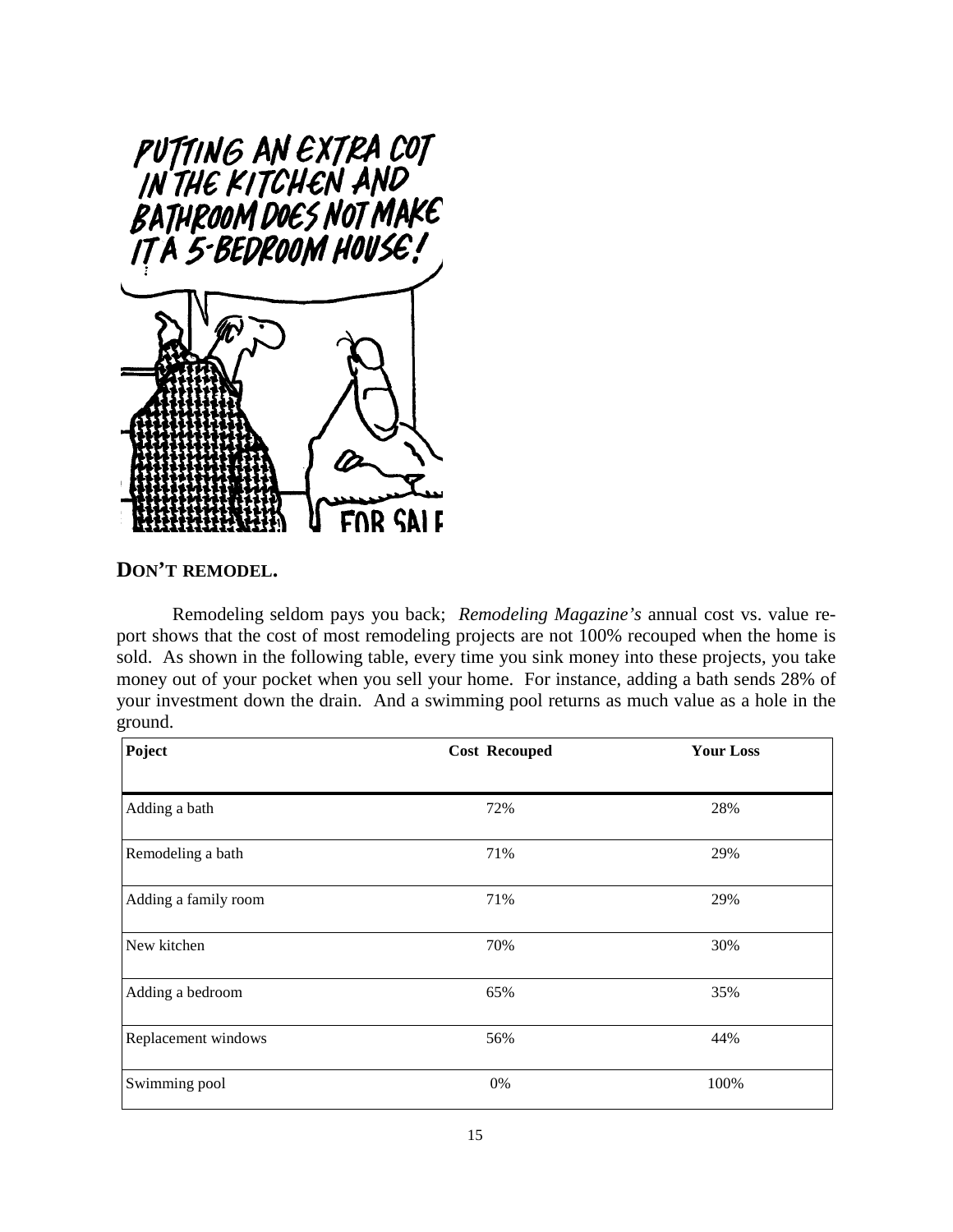

### **IMPROVE SAFETY.**

- Correct trip hazards in sidewalk.
- Remove clutter from walkways and stairs.
- Add lighting where necessary.
- Post signs to alert visitors to potential hazards such as low head room.
- Move stored items away from attic's pull down stairs.
- Install and/or secure stair hand rails.
- Cover exposed electrical junction boxes.
- Add GFCI's (ground fault circuit interrupters).
- Store chemicals out of reach of children.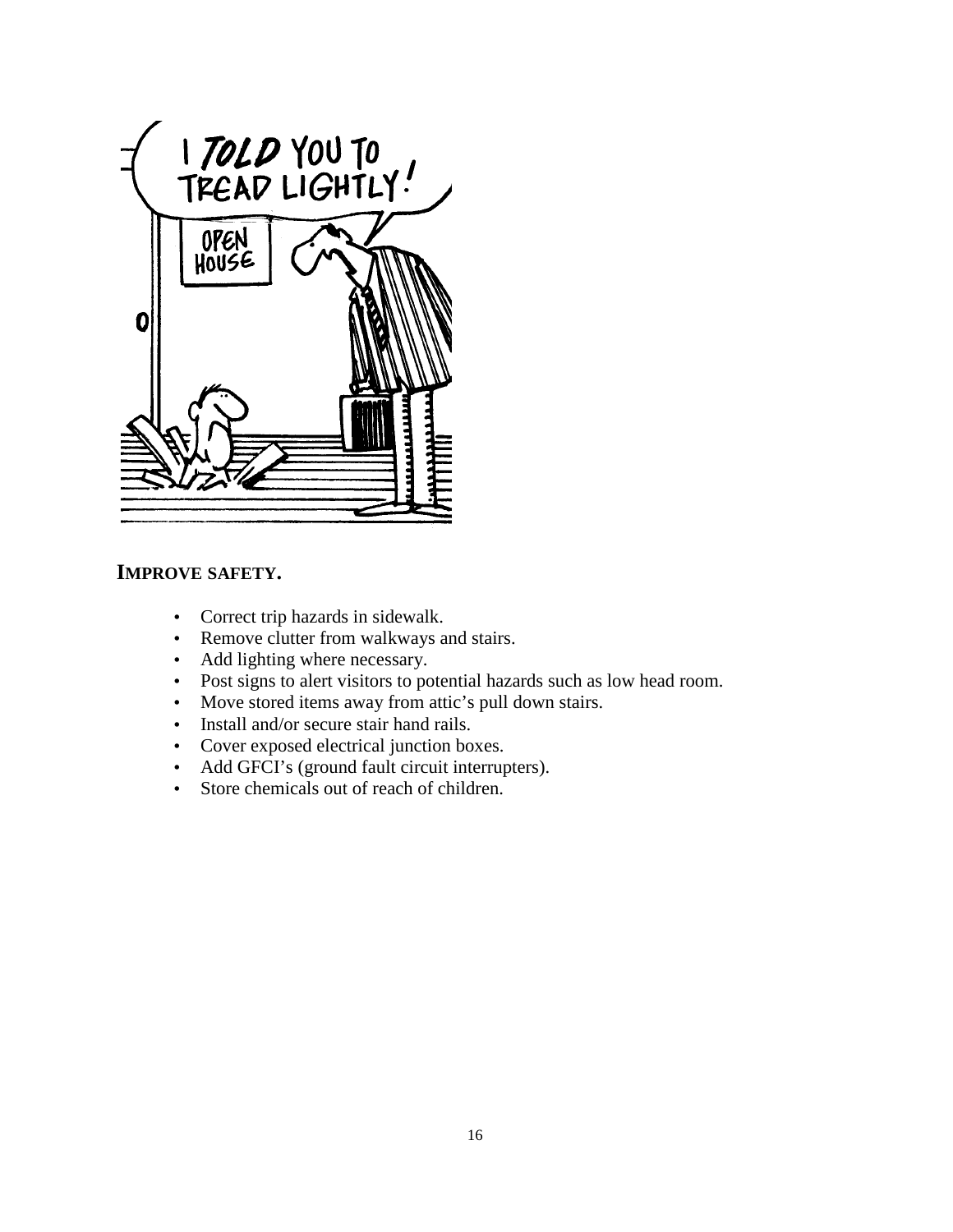

### **HAVE YOUR HOME PROFESSIONALLY INSPECTED PRIOR TO PUTTING IT ON THE MARKET.**

 Eventually your buyer is going to conduct an inspection. You may as well know what they are going to find by getting there first. Having an inspection performed ahead of time also helps in seventeen other ways:

- 1. You can choose a certified NACHI inspector rather than be at the mercy of the buyer's choice of inspector.
- 2. You can schedule the inspections at your convenience.
- 3. It might alert you of any items of immediate personal concern, such as radon gas or active termite infestation.
- 4. You can assist the inspector during the inspection, something normally not done during a buyer's inspection.
- 5. You can have inspector correct any misstatements in the inspection report before it is generated.
- 6. The report can help you realistically price the home if problems exist.
- 7. The report can help you substantiate a higher asking price if problems don't exist or have been corrected.
- 8. A seller inspection reveals problems ahead of time which:
	- might make the home show better.
	- gives you time to make repairs and shop for competitive contractors.
	- permits you to attach repair estimates or paid invoices to the inspection report.
	- removes over-inflated buyer procured estimates from the negotiation table.
- 9. The report might alert you to any immediate safety issues found, before agents and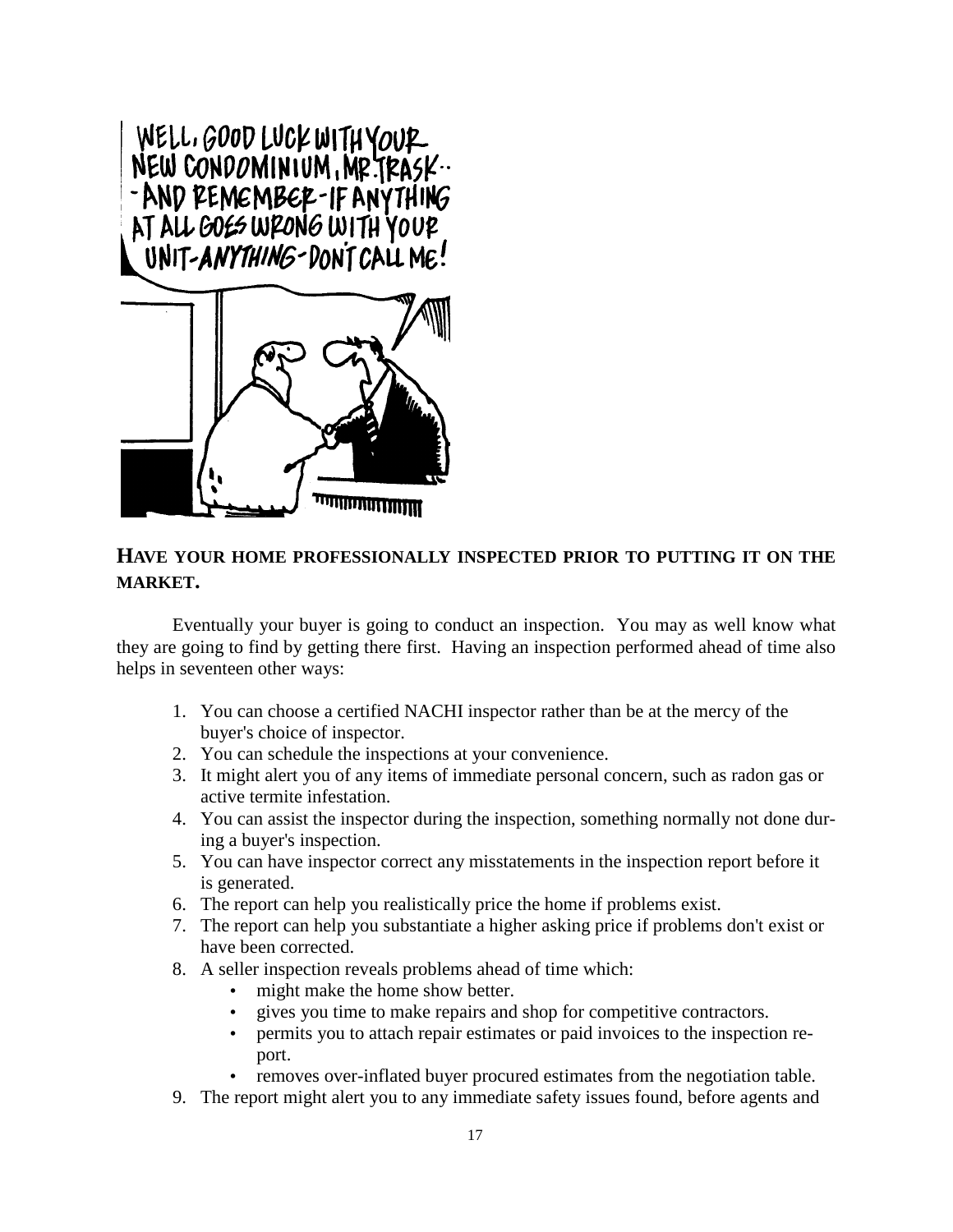visitors tour the home.

- 10. The report provides a third-party, unbiased opinion to offer to potential buyers.
- 11. A seller inspection permits a clean home inspection report to be used as a marketing tool.
- 12. A seller inspection is the ultimate gesture in forthrightness on your part.
- 13. The report might relieve a prospective buyer's unfounded suspicions, before they walk away.
- 14. A seller inspection lightens negotiations and 11th-hour renegotiations.
- 15. The report might encourage the buyer to waive the inspection contingency.
- 16. The deal is less likely to fall apart the way they often do when a buyer's inspection unexpectedly reveals a problem, last minute.
- 17. The report provides full-disclosure protection from future legal claims.

 Include in your promotional packets, copies of the report along with receipts for any repairs made. Inspectors that specialize in seller's inspections can be found by visiting www.InspectorLocator.com



### **PREPARE FOR THE INSPECTION.**

- Remove dogs. Inspectors don't like getting bit.
- Sweep the chimney. Inspectors need to see up it.
- Move things away from the basement walls. Inspectors need to inspect the foundation.
- Clear a path to the attic access and electric panel.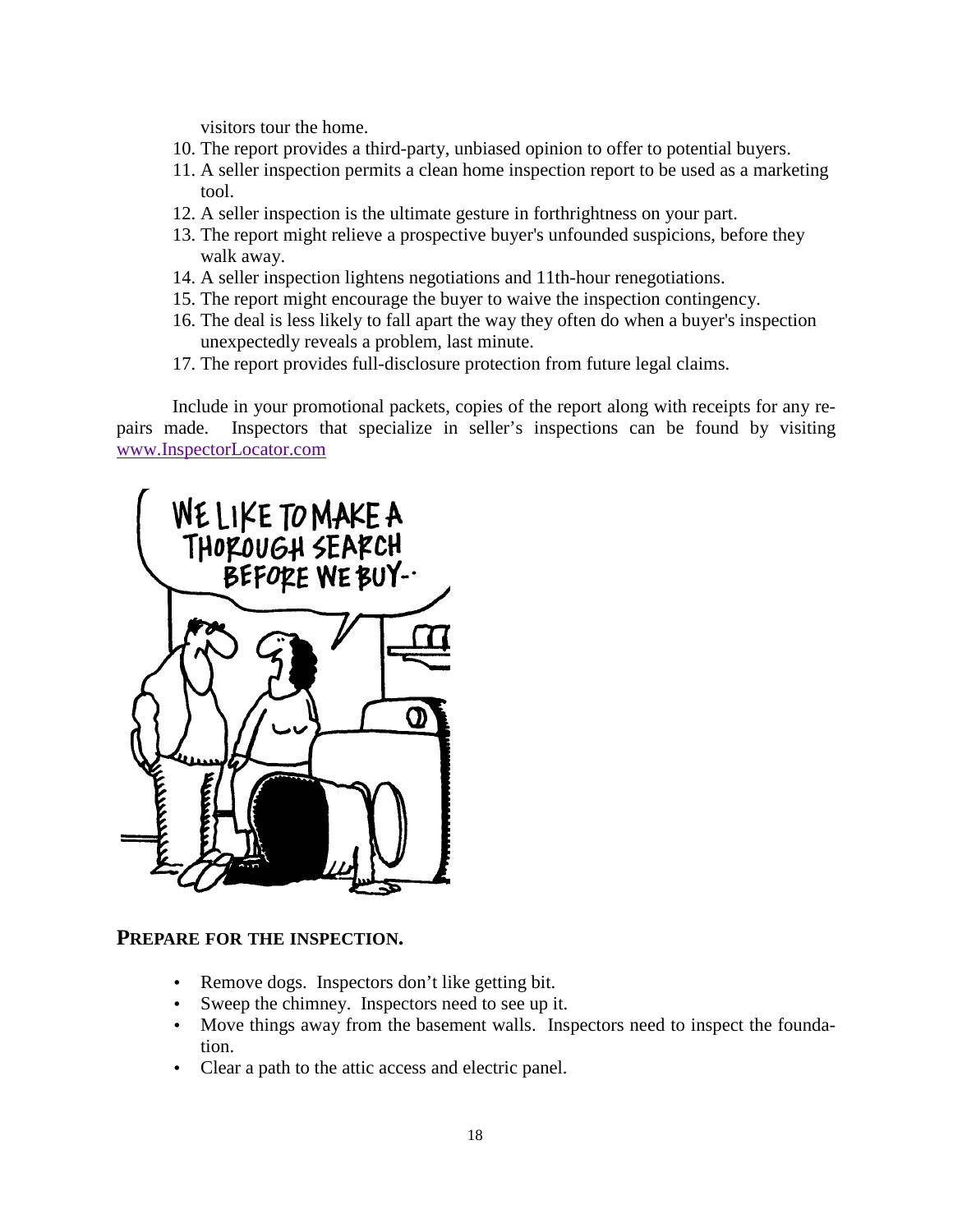

### **MAKE NECESSARY REPAIRS.**

Of all the things homeowners control when selling their home, the condition of the property is the most important. There are probably some problems in your home that you have become used to. Attend to them now. A serious prospect will likely have a professional home inspection. Making repairs beforehand will leave less for the prospect's inspector to find. Repair all items that fall into the following 5 categories:

- 1. Any major defect such as a structural problem.
- 2. Small defects that lead to major defects such as a small roof flashing leak.
- 3. Items that may hinder your buyer's ability to finance, legally occupy, or insure the property.
- 4. Any safety hazard such as a missing blank at the electrical panel.
- 5. Minor items noticeable to prospects such as a leaking faucet.

Tip: Save repair receipts for tax purposes and for inclusion in your promotional packets.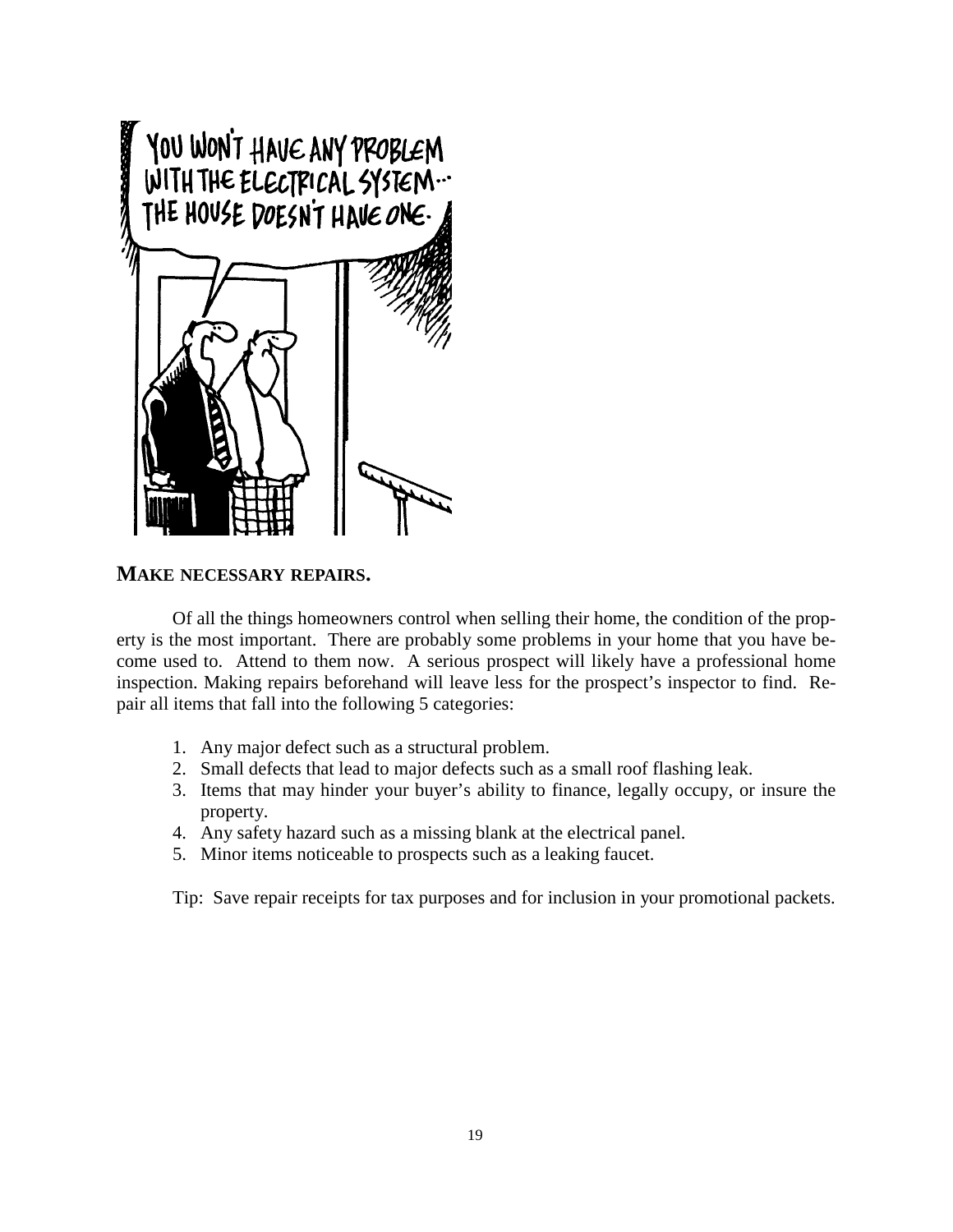

### **DON'T MAKE REPAIRS YOURSELF IF YOU ARE NOT QUALIFIED.**

- Your prospects or their inspectors may recognize sub-standard work.
- Doing it yourself may take too long.
- You could create a safety hazard.
- The value of your own labor is not tax deductible.
- You will be blamed for faulty repairs discovered later.

### **ORDER A NEIGHBORHOOD ENVIRONMENTAL REPORT.**

Get a neighborhood inspection. Neighborhood Environmental at www.NeighborhoodEnvironmental.com will research your city and send you a report which includes everything from the status of local hazardous waste sites to health risks specific to your neighborhood. A clean report is a great selling tool.

### **HAVE A SURVEYOR MARK THE BOUNDARIES OF YOUR PROPERTY.**

Prospects love this. It lets them see what they are getting. It is especially useful with large or irregular lots to prevent misunderstandings about your representation of the boundary lines

Tip: Have your surveyor note how far the nearest fire hydrant is. Some home owner's insurance policies provide discounts when hydrants are close.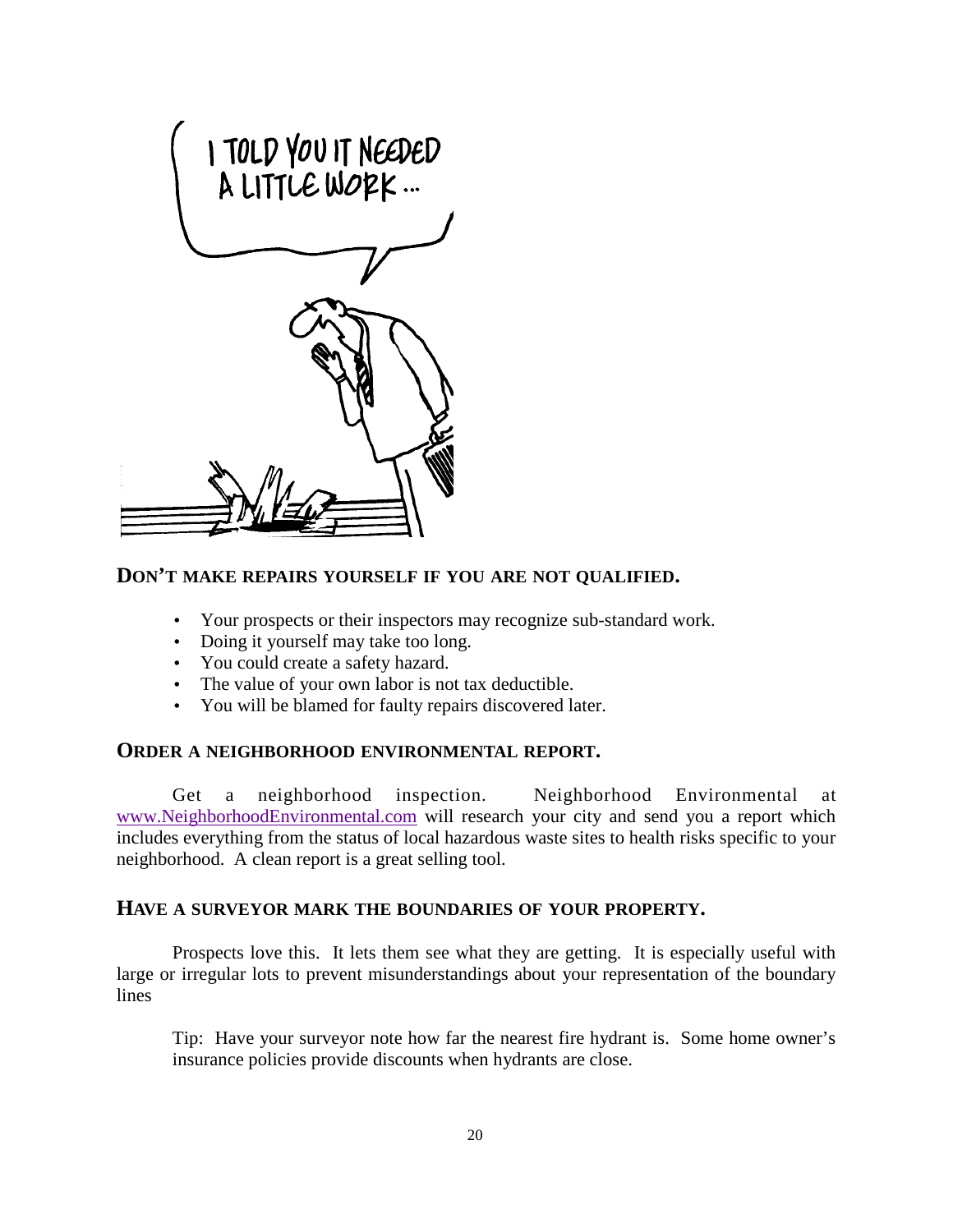# **PRICE**

#### **HAVE YOUR HOME PROFESSIONALLY APPRAISED BY A QUALIFIED APPRAISER.**

 This prevents you from pricing your home too low, a common mistake made by For-Sale-by-Owners. It also can help you avoid pricing your home too high. The prospect may automatically assume that you are asking for more than the home is worth. Your bargaining position is improved if you have an independent appraisal to support your asking price. Give your appraiser all information which could help justify a high price. Include copies of the appraisal in your promotional packets.

Tip: Offer the appraisal to your buyer's appraiser; the lender's appraiser will be more comfortable valuing your home higher if another appraiser concurs.

### **HAVE A COMPARATIVE MARKET ANALYSIS DONE BY A REAL ESTATE PROFES-SIONAL.**

 This CMA, showing what your home may be worth based on comparable homes in your market, is a must. It also…

- Provides you with a second pricing opinion.
- Gives you an opportunity to interview a local real estate professional.
- Can be presented to buyers during negotiations

Tip: Local real estate professionals are often more apprised of current market forces and usually perform this task for free.

### **CHECK OUT THE COMPETITION**

Visit all the local open houses. Price all the comparable homes that are for sale in your area. Read the real estate magazines. Call the classified real estate ads. Take off your seller's hat and become a buyer. See for yourself what the market says your home is worth.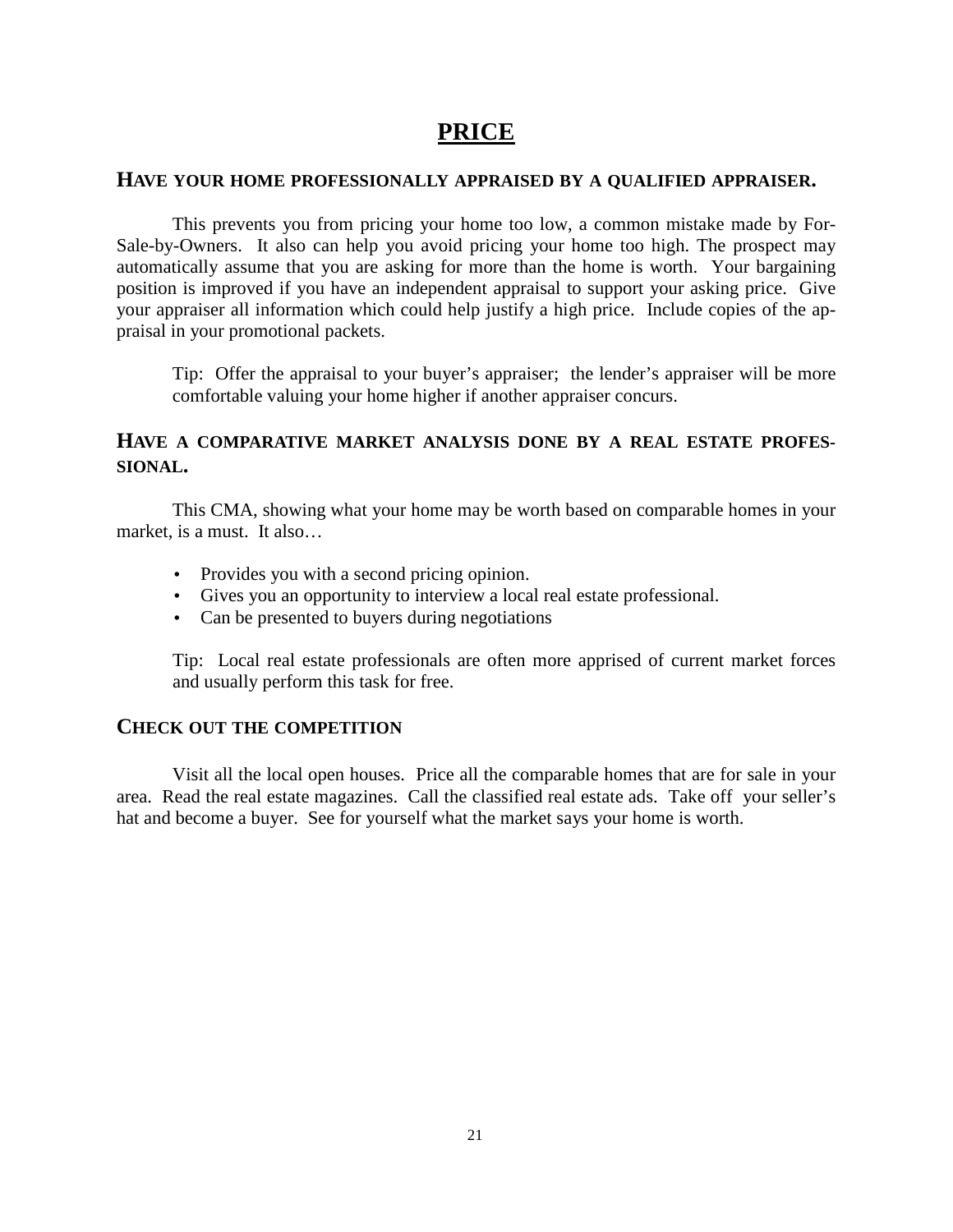

### **SET YOUR PRICE HIGH, BUT NOT TOO HIGH.**

A ridiculously overpriced home simply won't sell. Remember, prospects don't care what you paid for the home initially, what you have into it, or what you need out of it. Although supply and demand, season, mortgage rates, marketing, condition, location, neighborhood, schools and the local economy all affect price somewhat, you must be realistic. You will never find a prospect who is smart enough to have the money to buy your home, but too dumb to know it's ridiculously overpriced.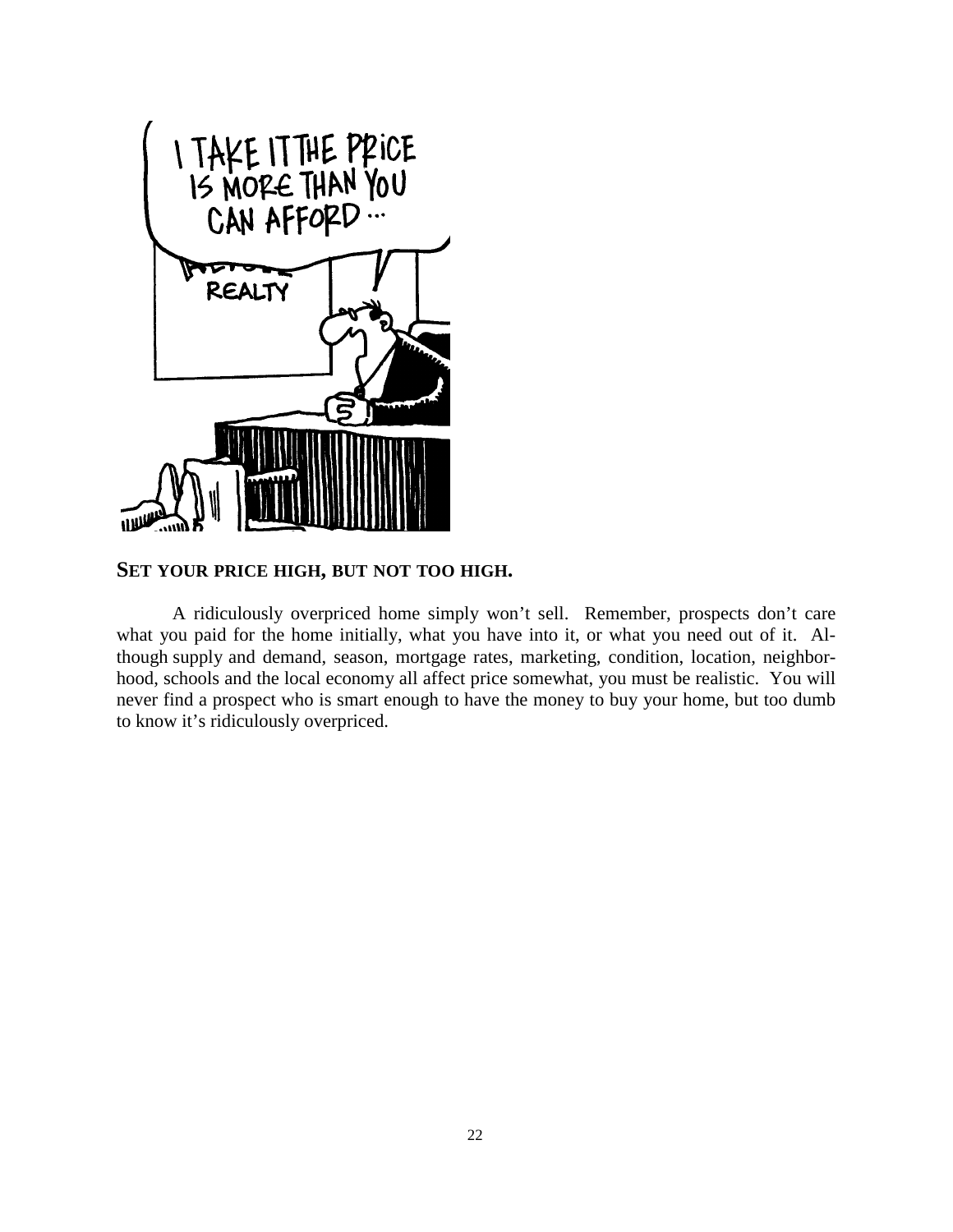## **SELLING PRICE IS RELATED TO PREPARATION AND PROMOTION.**

|                                                                                                 | <b>Poor Preparation</b><br>Home shows poorly.                         | <b>Some Preparation</b><br>Home shows fairly.                           | <b>Proper Preparation</b><br>Home shows well.                                                                                        |
|-------------------------------------------------------------------------------------------------|-----------------------------------------------------------------------|-------------------------------------------------------------------------|--------------------------------------------------------------------------------------------------------------------------------------|
| <b>Proper Promotion</b><br>Listing with top produc-<br>ing REALTOR.<br>Strong marketing plan.   | Price your home at what<br>comparables are asking.                    | Price your home slightly<br>more than what compara-<br>bles are asking. | Price your home at what<br>comparables with expired<br>listings (homes that have-<br>n't sold in some time)<br>were asking, or more. |
| <b>Some Promotion</b><br>Listing with average real<br>estate agent.<br>Mediocre marketing plan. | Price your home at what<br>comparables recently sold<br>for, or less. | Price you home at what<br>comparables are asking.                       | Price your home slightly<br>more than what compara-<br>bles are asking.                                                              |
| <b>Poor Promotion</b><br>For sale by owner.<br>Weak marketing plan.                             | Price your home less than<br>what comparables recently<br>sold for.   | Price your home at what<br>comparables recently sold<br>for, or less.   | Price your home at what<br>comparables are asking.                                                                                   |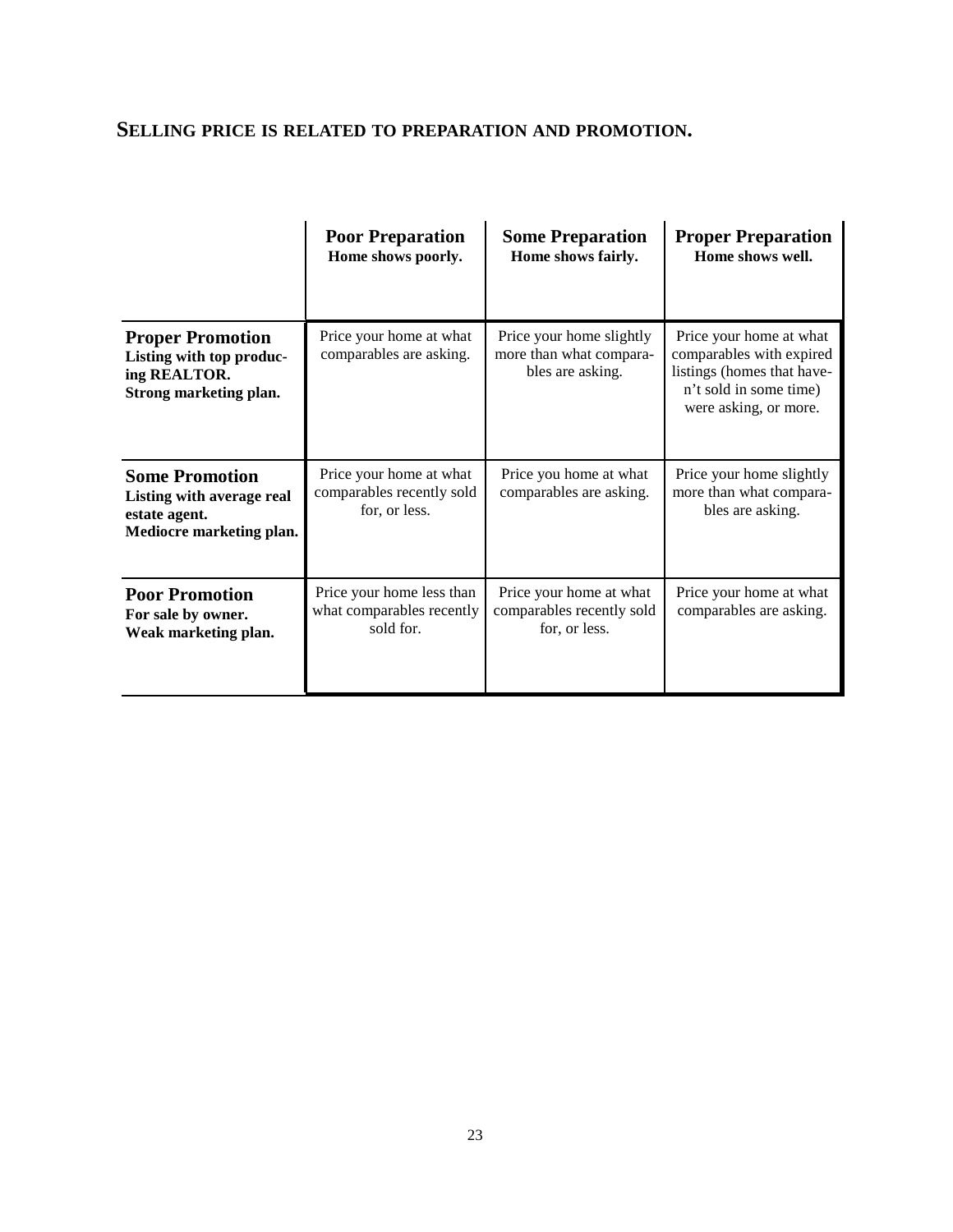

### **CALCULATE THE BUYER'S MONTHLY MORTGAGE PAYMENT.**

 For most buyers, monthly payment determines affordability. If you can calculate the buyer's monthly payment using 20% down, a 30 year term, and a competitive interest rate, you can translate the home into the buyer's terms. Car dealers regularly focus the customer on the monthly payment to emphasize affordability rather than sticker price. Affordability is ultimately determined by monthly payment anyway. You can use an on-line loan calculator or have your real estate professional provide you a lender's rate chart. Include this price calculation in your promotional packet.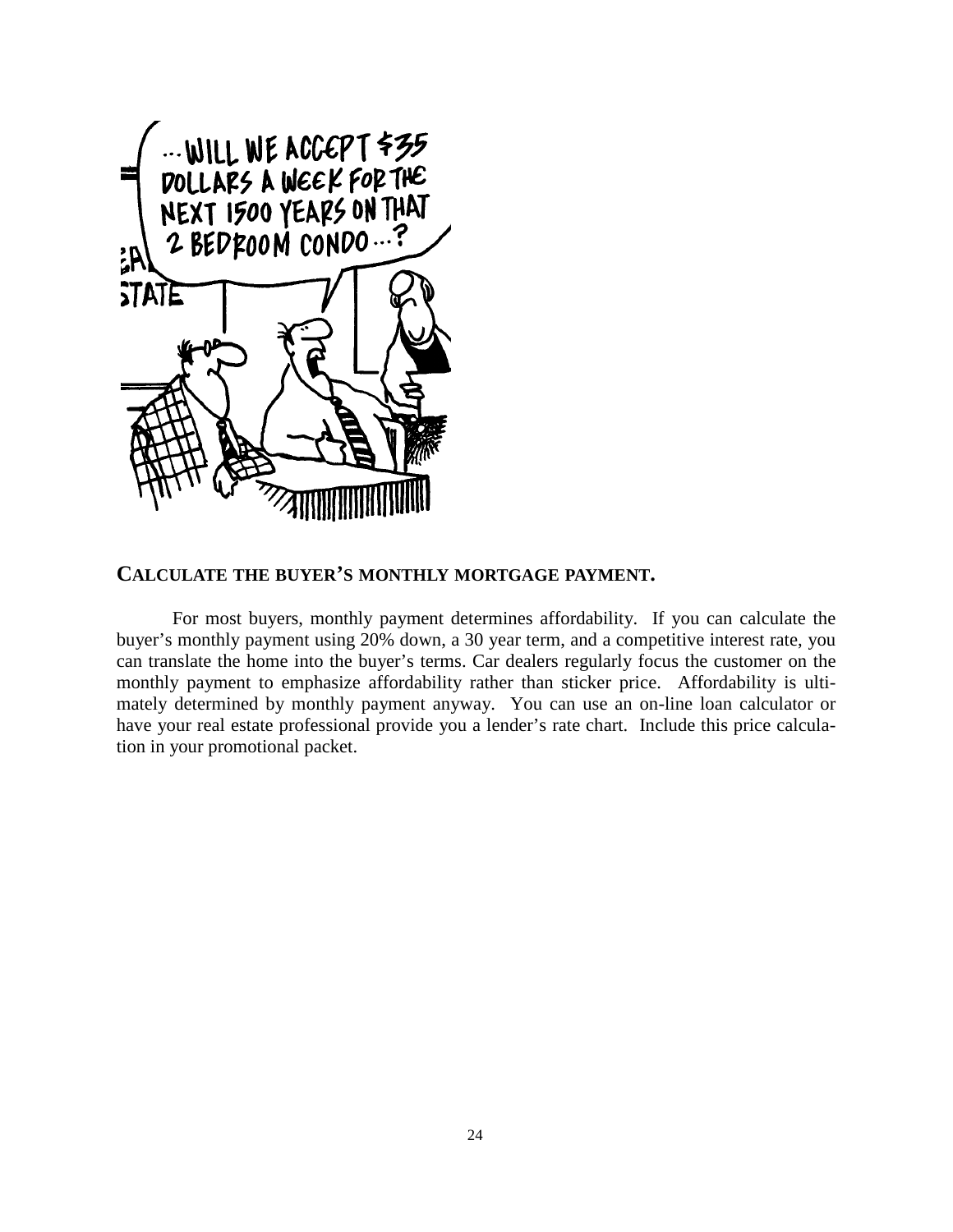# **PROMOTION (marketing)**

 Promotion generates prospects. The more prospects, the more offers. The more offers, the higher the eventual selling price. It is a simple numbers game. If you get enough people to see your home, some of them will want to buy it.



### **YOUR BUYER CAN'T FIND YOUR HOME.**

 Conventional marketing, like newspaper ads and for-sale signs, have always had one problem. Such marketing only reaches your local geographical area and your buyer may not even live in your country. Internet marketing reaches the whole world but it has one problem. Every competing home for sale is also being advertised on the internet. Your buyer still can't find you amongst the millions of other homes for sale. In some ways, conventionally marketing on the internet is already obsolete. The good news is that times have changed. Still using the internet, it is now easier and less expensive to find your buyer, rather than marketing enough for your buyer to find you. Prospect lead generation, computer matching, and target marketing using the internet is now the fast efficient way to find a willing and able buyer.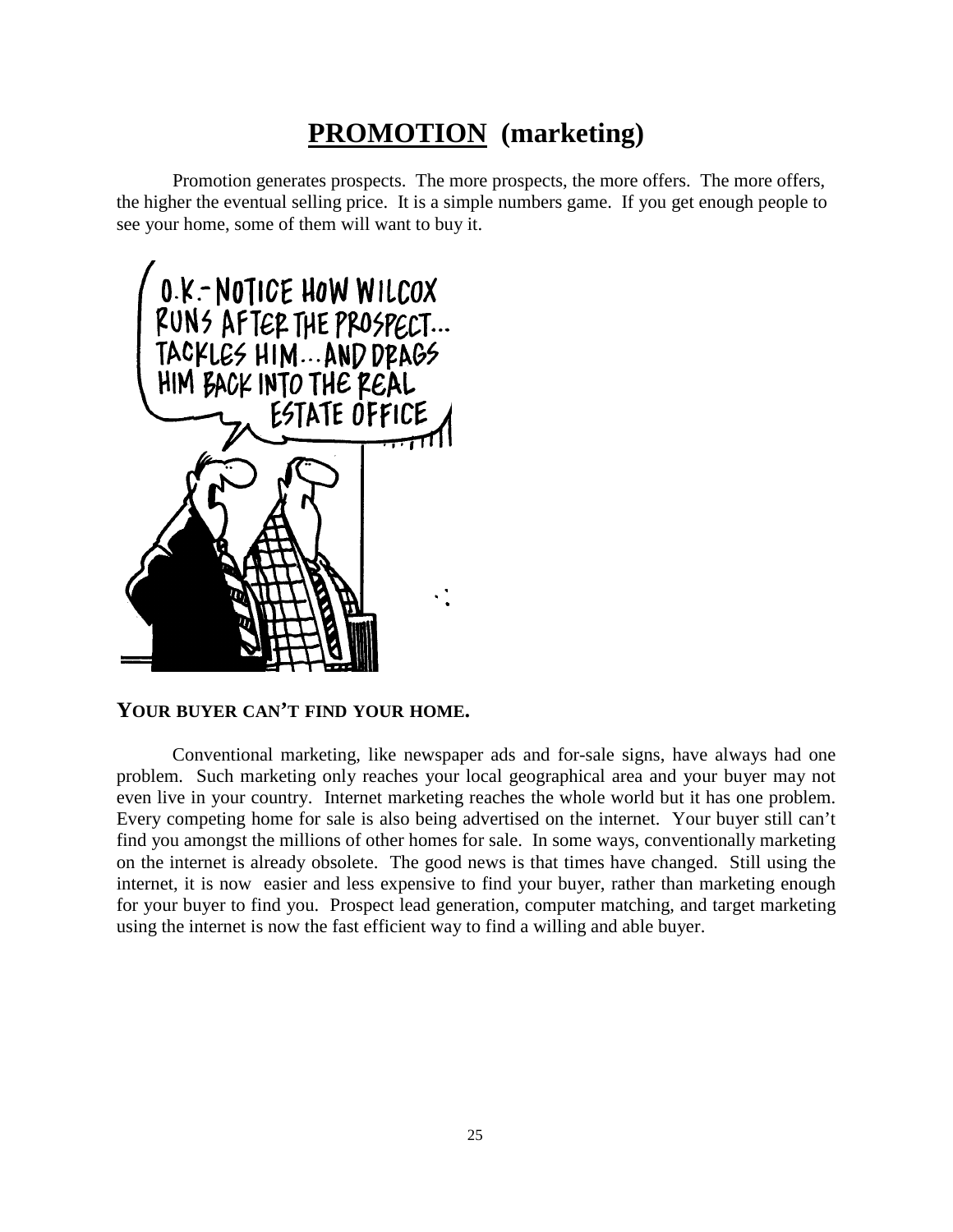### **PREPARE PROMOTIONAL PACKETS.**

These can be big envelopes full of information about your home for potential home buyers (prospects). Make plenty of promotional packets available so prospects do not feel inhibited about taking one. They should include the following:

 1. Plenty of pictures: Pictures remind prospects which home was yours out of the many homes they have seen. Take pictures that allow a buyer to imagine him/herself in the picture, so leave out the family and pets. A digital camera can make this easy and cost effective. These pictures should show your house at its very best:

- Clean.
- Nearly empty.
- Showing off your home's best features.
- Showing your pool open, if its winter.
- Showing your home in different seasons (go thru your photo album).
- Showing any improvements or additions, before and after.
- At angles that make the rooms look large.

Tip: With camera in hand, walk backwards thru the door until the picture frame fits just inside the door frame.

 2. A disclosure statement: Your real estate professional can provide you with this standard form that is required by law in most states. The disclosure statement does three other things:

- Puts your prospect at ease.
- Identifies defects, thus removing them from the inspection contingency.
- Avoids future legal claims.
- 3. Copies of any warranties in effect.
- 4. Copies of property tax assessments.
- 5. A copy of a survey or plot plan.
- 6. A floor plan.
- 7. A copy of your title insurance policy.
- 8. A local map of the area with your house pinpointed on it.
- 9. A neighborhood profile including information about...
	- schools
	- theaters
	- restaurants
	- shopping
	- recreation
	- parks
	- libraries and museums
	- public transportation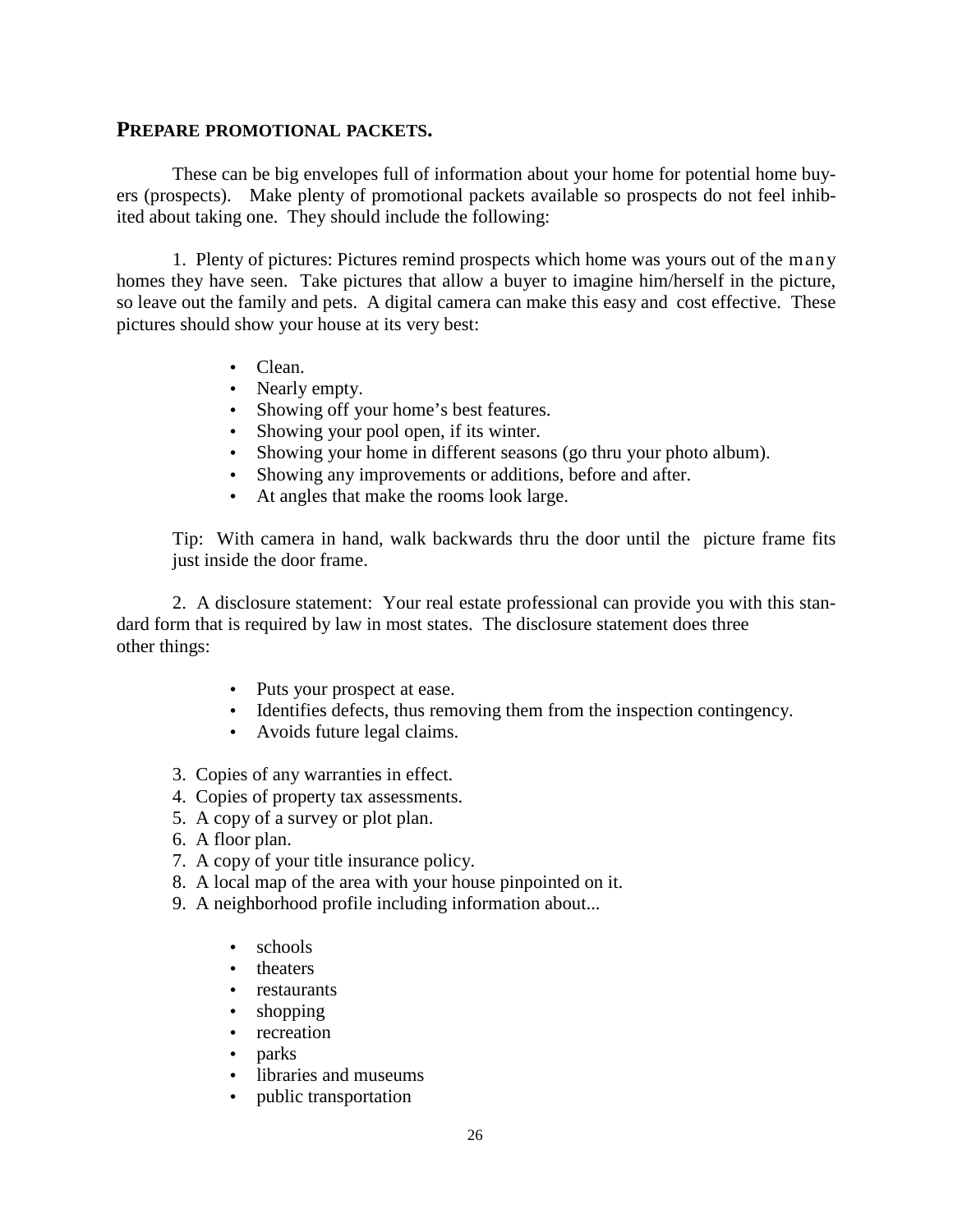- police
- fire department
- hospitals
- 10. Web address.
- 11. Copy of appraisal.
- 12. Copy of inspection report.
- 13. Copy of your environmental report.
- 14. A list of personal property that comes with the house (curtains, chandeliers).
- 15. The price of the home in terms of monthly payment.
- 16. A letter from your local authority stating an addition is possible.
- 17. A note stating how far away the nearest fire hydrant is.
- 18. A personal handwritten letter saying what you liked most about living in your home and advance well-wishes to the new owner.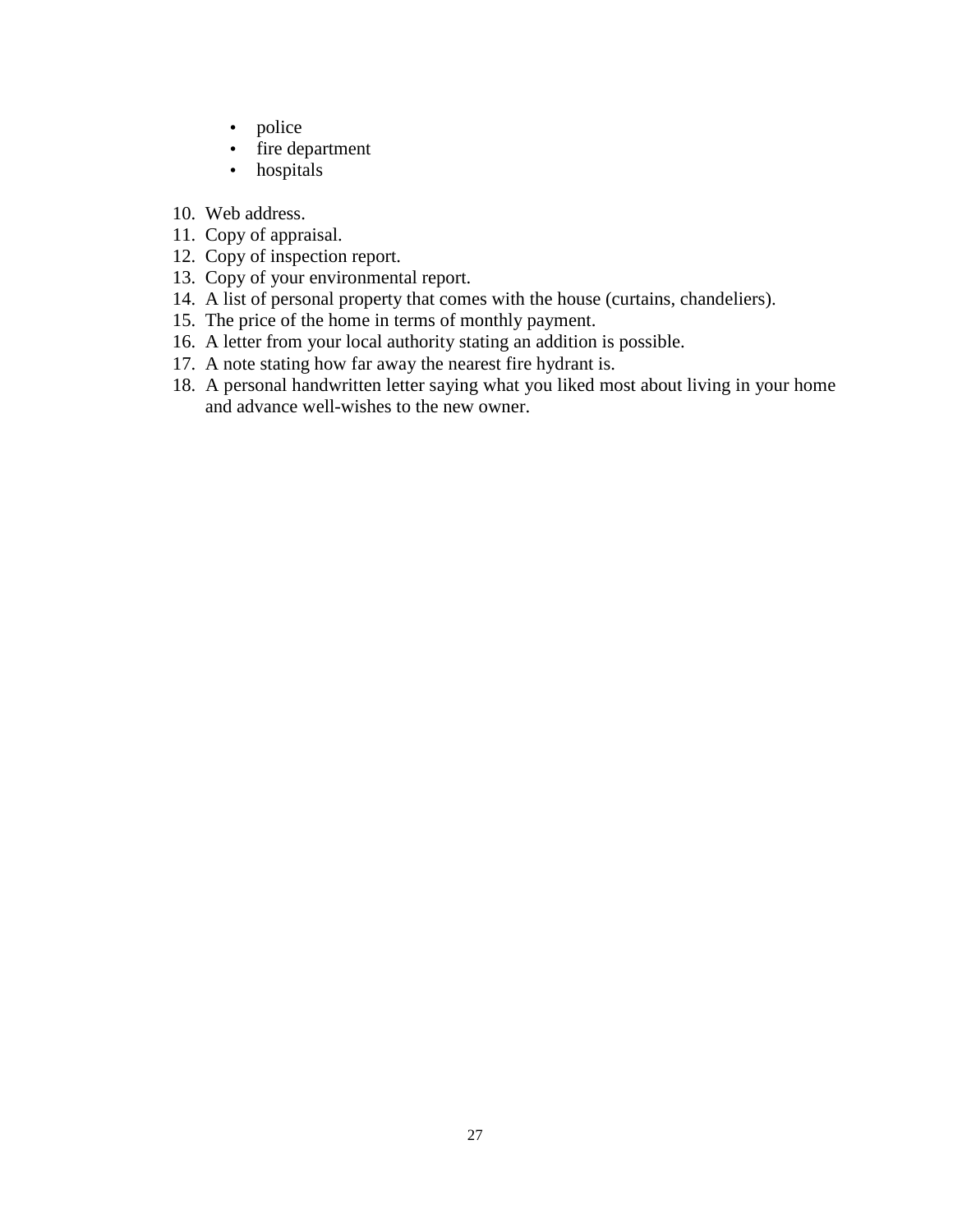

### **BUILD A CUSTOM WEB SITE FOR YOUR HOUSE.**

 Show off your home on-line. This is a boon to timid or forgetful buyers. They can revist your home over and over on-line without need of an appointment. Your web page should include:

- Many pictures.
- Local school and crime statistics if available.
- Links to local web-sites for parks, restaurants, and Chamber of Commerce.
- An offer to mail them a promotional package.
- Your email address for feedback.

Tip: Put web address on your advertisements, promotional packets, and for-sale signs.

### **MAKE A CD OR FLOPPY DISK BROCHURE AND TOUR OF YOUR HOME.**

 You can put a tour of your home on a CD or floppy disk. Include digital photos and highlights of your home. To include streaming video and sound you'll need some extra expertise.

### **MAKE A PROMOTIONAL OUTGOING ANSWERING MACHINE MESSAGE.**

 Give callers a sense of what's best about your home, but don't make it too long. You want them to leave a message so that you can follow up.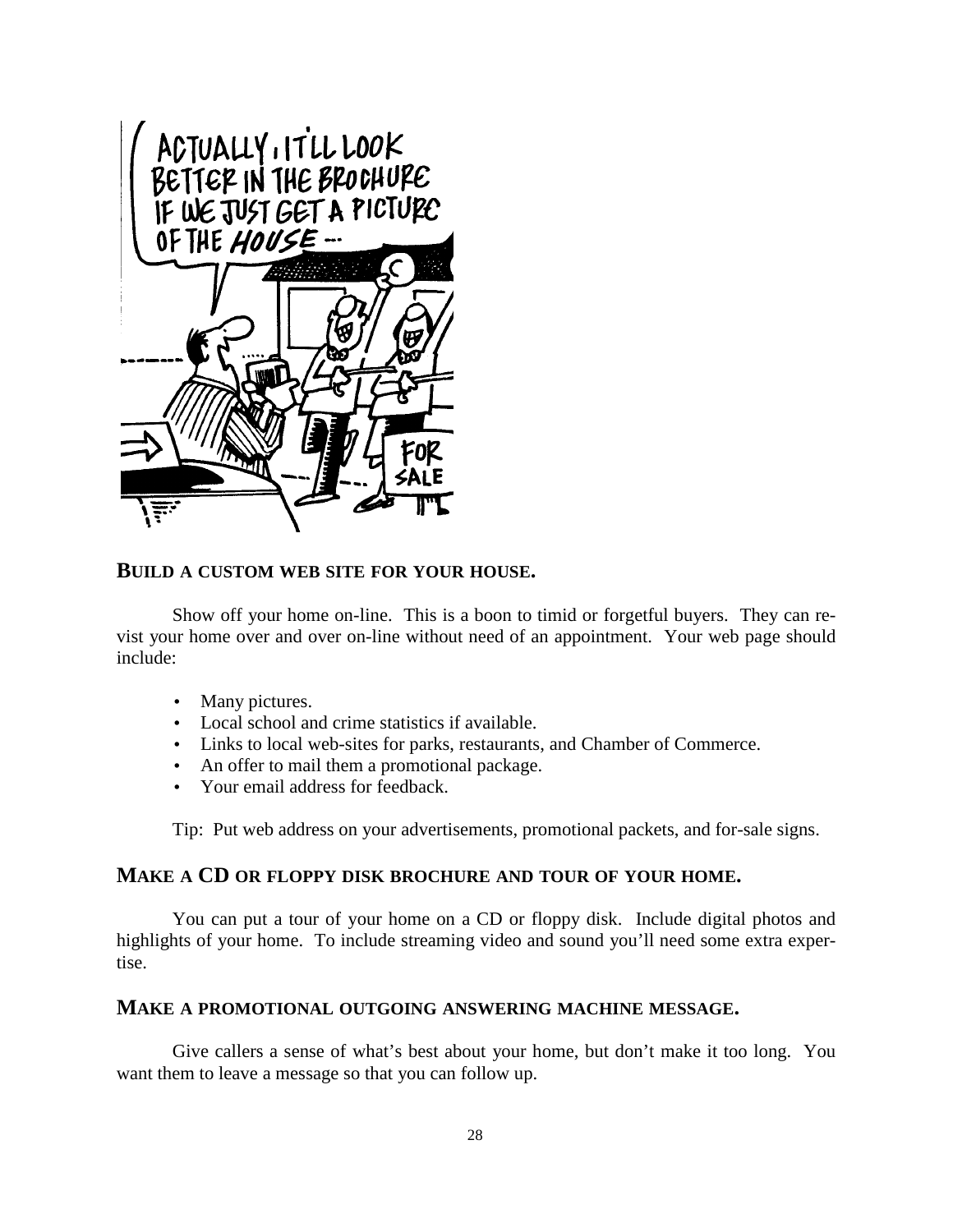Tip: For security purposes confirm their phone number. Use caller ID or allow the answering machine to take the message even when you are home. Then call them back.



### **MAKE A PROMOTIONAL FAX SHEET OF YOUR HOME.**

When a prospect calls, you can offer to fax out this sheet that includes:

- A description and main features of your home.
- A small map and directions.
- Contact numbers.
- Your home's web address.

Tip: Keep a record of these fax numbers so that you can refax them updates or open house announcements.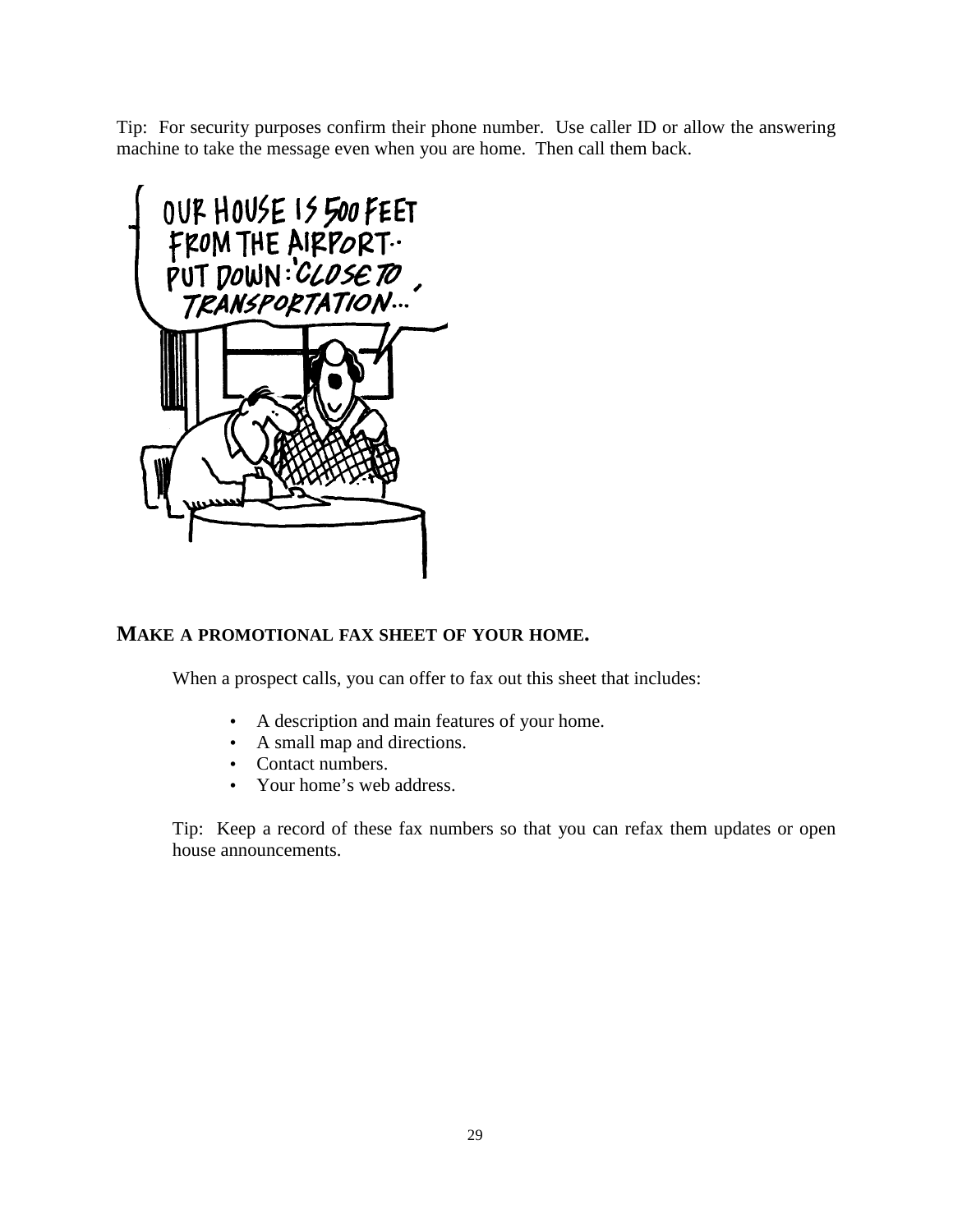# AND THE LAPGE APEAS OF GLASS GIVE YOU A GREAT VIEW OF SHOT WHO LIVES NEXT DOOR ...



### **ASK YOUR NEIGHBORS FOR HELP.**

- Ask them to keep junk cars parked indoors.
- Propose that you both cut grass at the same time.
- Encourage them to introduce themselves to prospects.
- Ask them or pay them to watch your pets or kids during showings so they aren't under foot.
- Ask them if they have any friends or relatives who might be interested in your home.
- Give your neighbors a supply of promotional packets and ask that they give them to:
	- 1. Friends and relatives that might be interested.
	- **2.** Drive-by prospects that stop by when you are not home.

### **INSTALL OUTDOOR LIGHTING.**

 Shine lights at the outside of your home, particularly trees or landscaping, and at your for-sale sign.

- Outdoor lighting makes a home for sale quite noticeable if done correctly.
- Night lighting markets to people who see your home only during night hours.
- A home lit up at night often looks more attractive and warmer than in broad day light.
- It increases safety for visiting prospects unfamiliar with your exterior.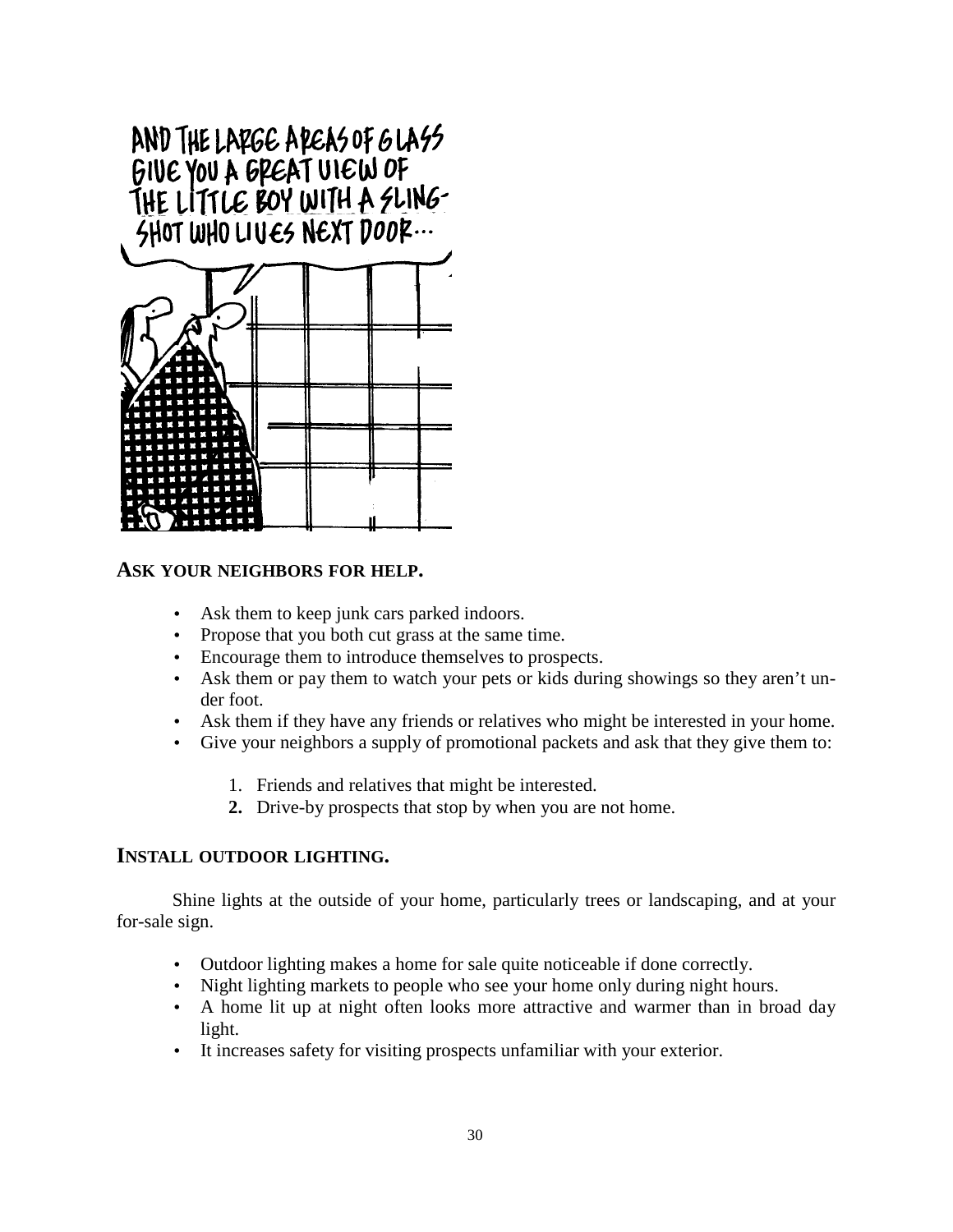

**SET UP A "FREE-TAKE-ONE" BOX IN YOUR FRONT YARD.** 

 Keep it full of promotional flyers. Make sure these flyers don't tell everything. Give prospects a reason to want to tour your home.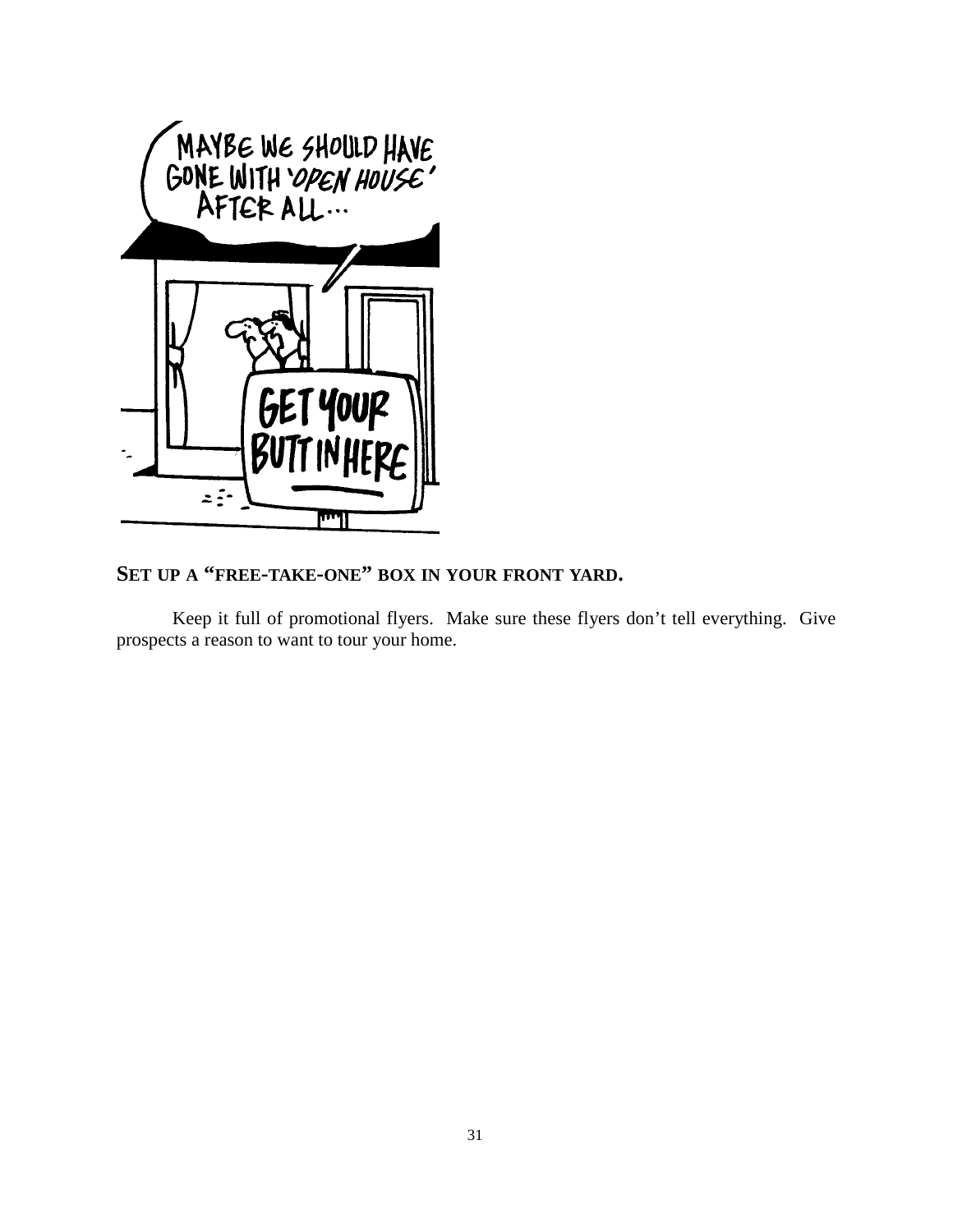

**WRITE A "KILLER" AD.** 

 Buyers are out there now. Every day they read thousands of ads in newspapers, real estate magazines, and the internet. Attracting them is not easy. Give more thought to this step than anything else you do. Writing an ad that works is no accident. Here are 4 basic goals:

- 1. Get the attention of prospects. If you fail to do this, the rest won't matter.
- 2. Feed their curiosity with facts about your home but leave out some information. Include a few enticing highlights and reveal the community but not the number of bed rooms nor full address unless its an open house.
- 3. Screen out prospects with price and location. More people will call about properties priced within their budget and are located within the area they desire.
- 4. Give valid prospects a reason to call. Example: to receive free promotional packet.

Tips: Include in the ad features that denote character or charm. Emphasize mechanical reliability only after prospects respond.

- Ads for condominiums and senior living communities should emphasize the benefits of such lifestyles.
- The ad must comply with fair housing laws.

Keep it real. Ad writing is not the time to be humble but don't exaggerate just to get prospects to respond. The author once wrote an open house ad that drew so many prospects that the local police had to come out to direct traffic. Yet, none of the visiting prospects made an offer. Too bad the home wasn't as good as the ad.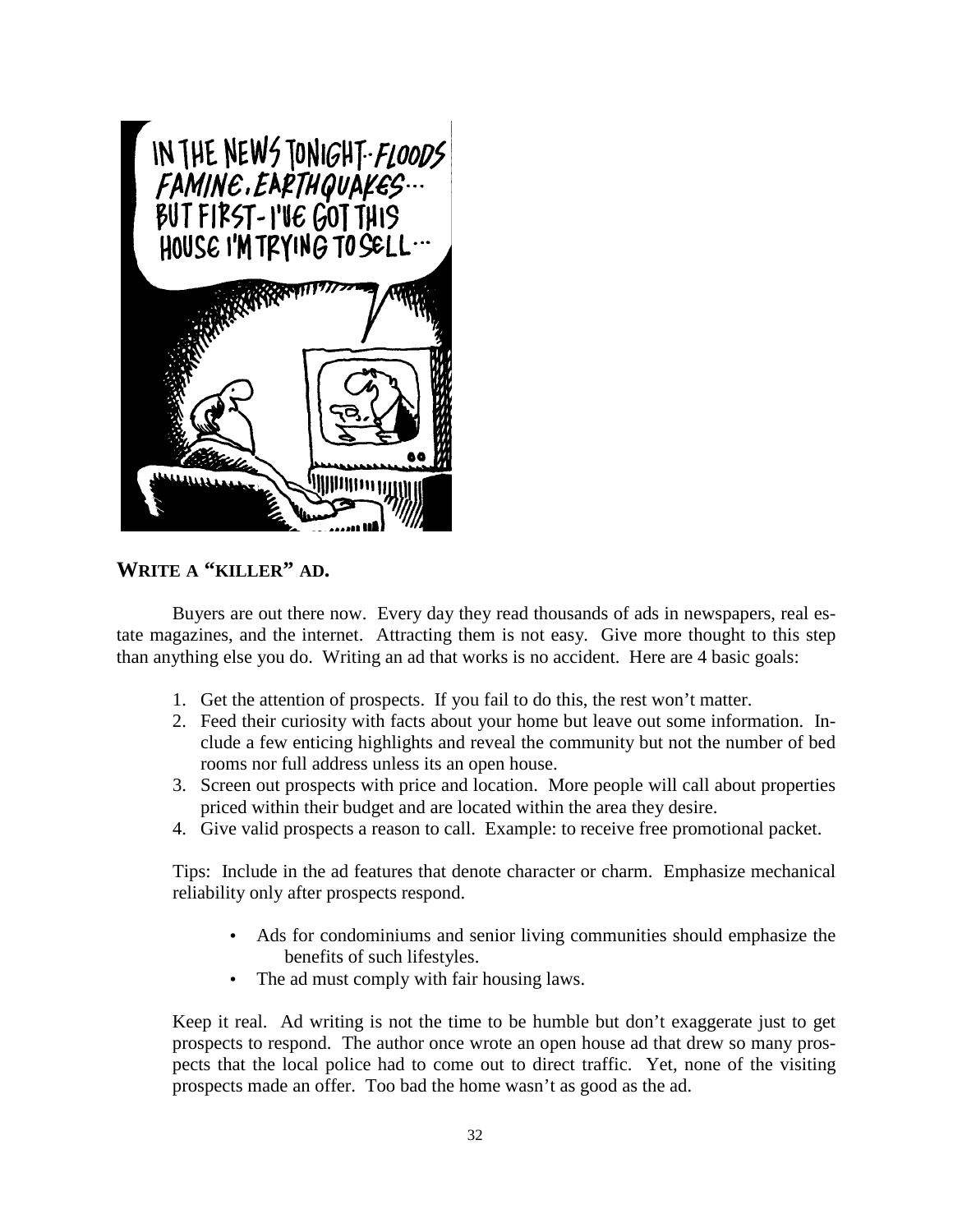

### **GET THE WORD OUT.**

You need to maximize your exposure. According to the National Association of REAL-TORs, the average prospect looks at 18 homes before purchasing. Make sure one of those homes is yours. The percentage of prospects that are both willing and able to pay top dollar for your home is small. The only way to find them is to market your home to many. It is difficult to do this armed only with a for-sale-by-owner sign and luck. A real estate professional can maximize your home's exposure by offering a portion of the commission to thousands of other real estate professionals, each with their own pool of buyers. The system works.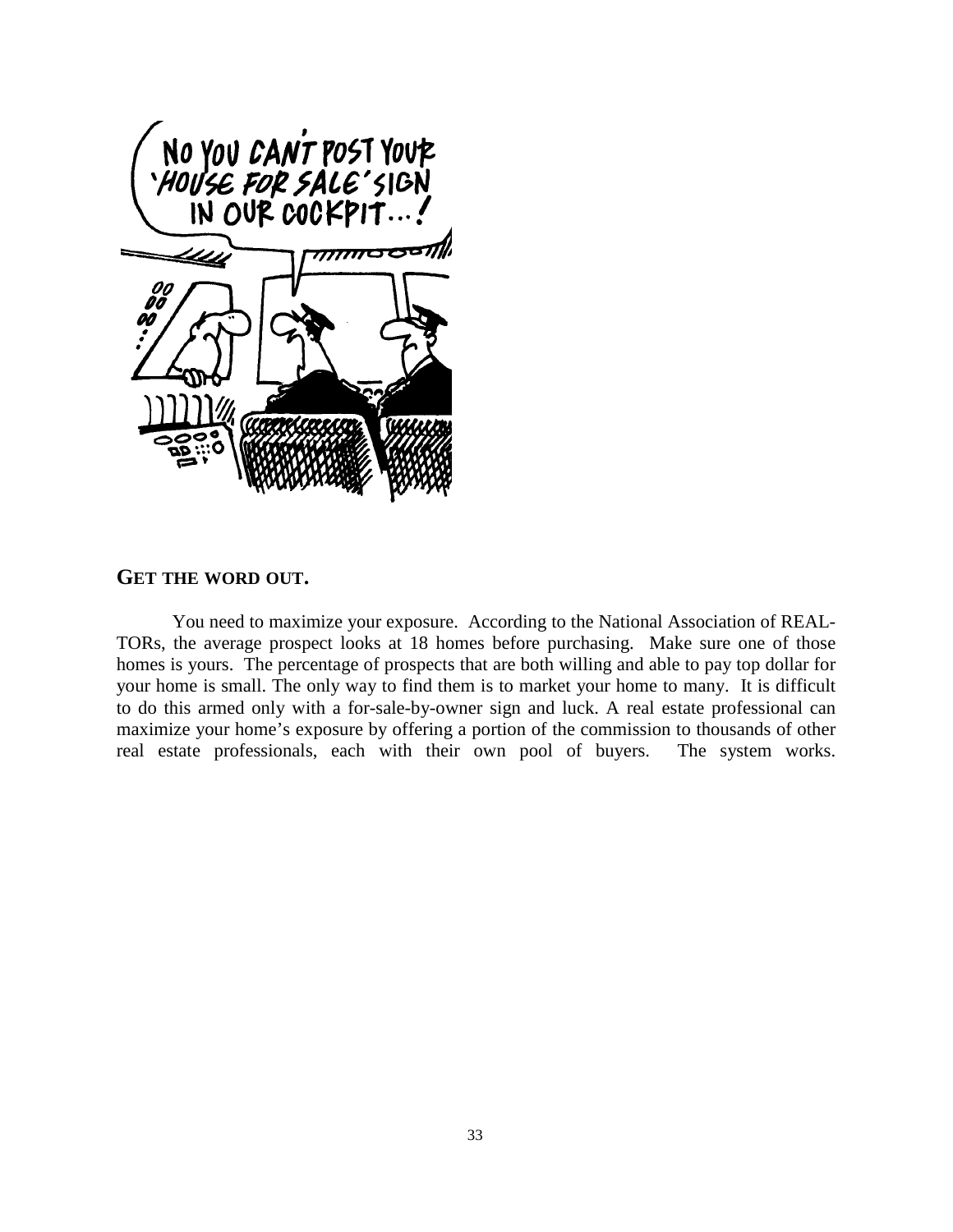

**OFFER A BONUS TO THE BUYER'S AGENT.** 

 Advertise a cash bonus to the real estate professional that brings you an offer. In theory, a buyer's real estate professional is supposed to show his client homes without regard to the commission or bonus's offered. However, in practice, a buyer's agent, like you, is motivated by only two things: The first is money. I can't remember what the second thing is. Another version of this promotion is to simply increase the commission offered to the cooperating (buyer's) agency.

Tip: This bonus offer is an amenity for the other real estate professionals. Make sure it is prominently announced in the Multiple Listing Service.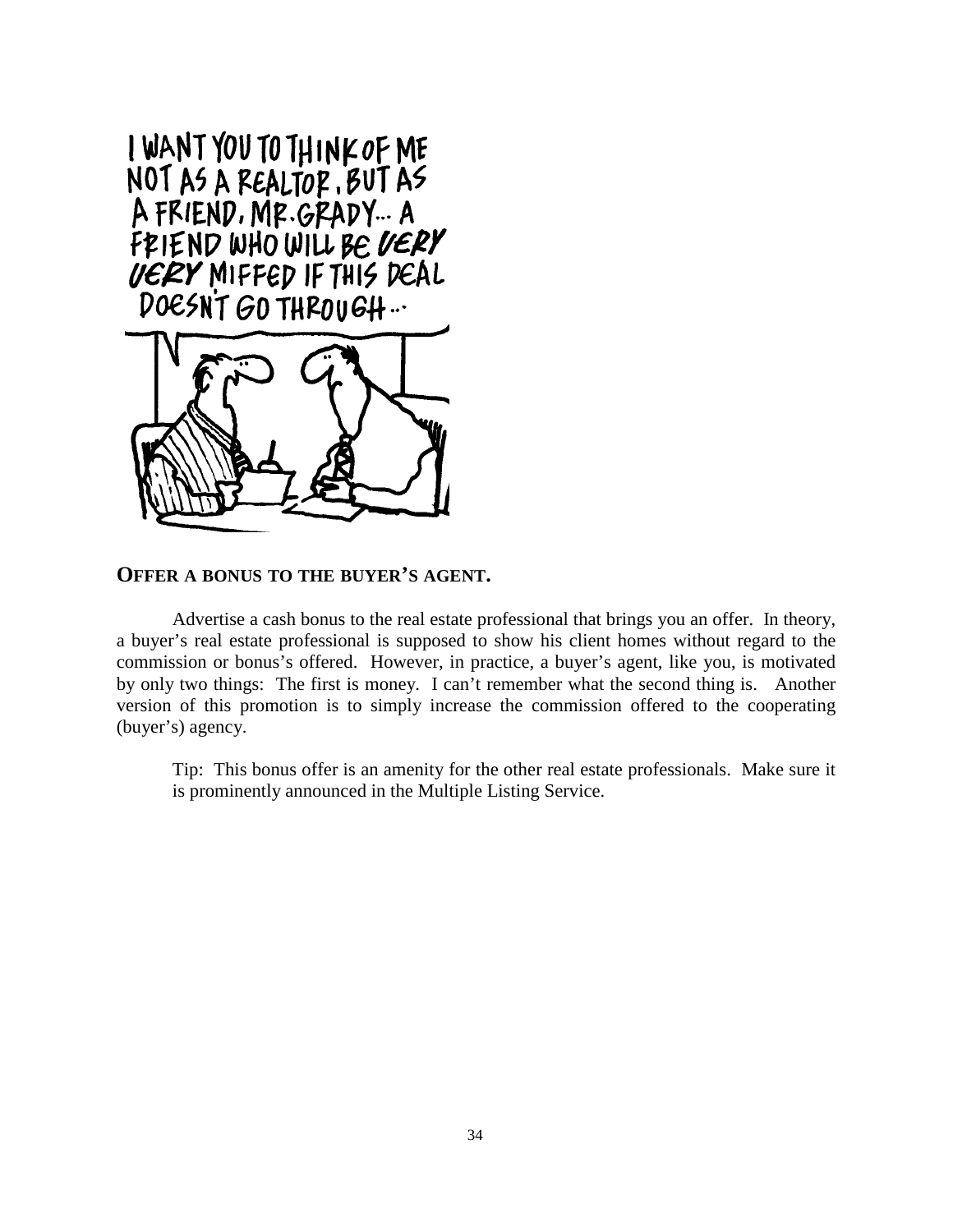# **PRESENTATION (the showing)**

A crucial part of selling anything is the staging and presentation of the product.



### **PROVIDE ACCESS.**

 If buyers cannot see your home, they won't offer to buy it. Today, qualified prospects have busy schedules. You also have a busy schedule. Most qualified prospects are actively looking at several possible homes. Timing is everything. If they can't get into your home, they may make an offer on another one. Worse yet, the best buyers are often the ones who need to move right away or are out-of-town buyers. Their schedules are even tighter.

Tip: Real estate professionals can keep your doors open to prospects by way of a lock box that allows themselves and other licensed agents to show your home. They can accommodate a prospect's schedule when perhaps you can't.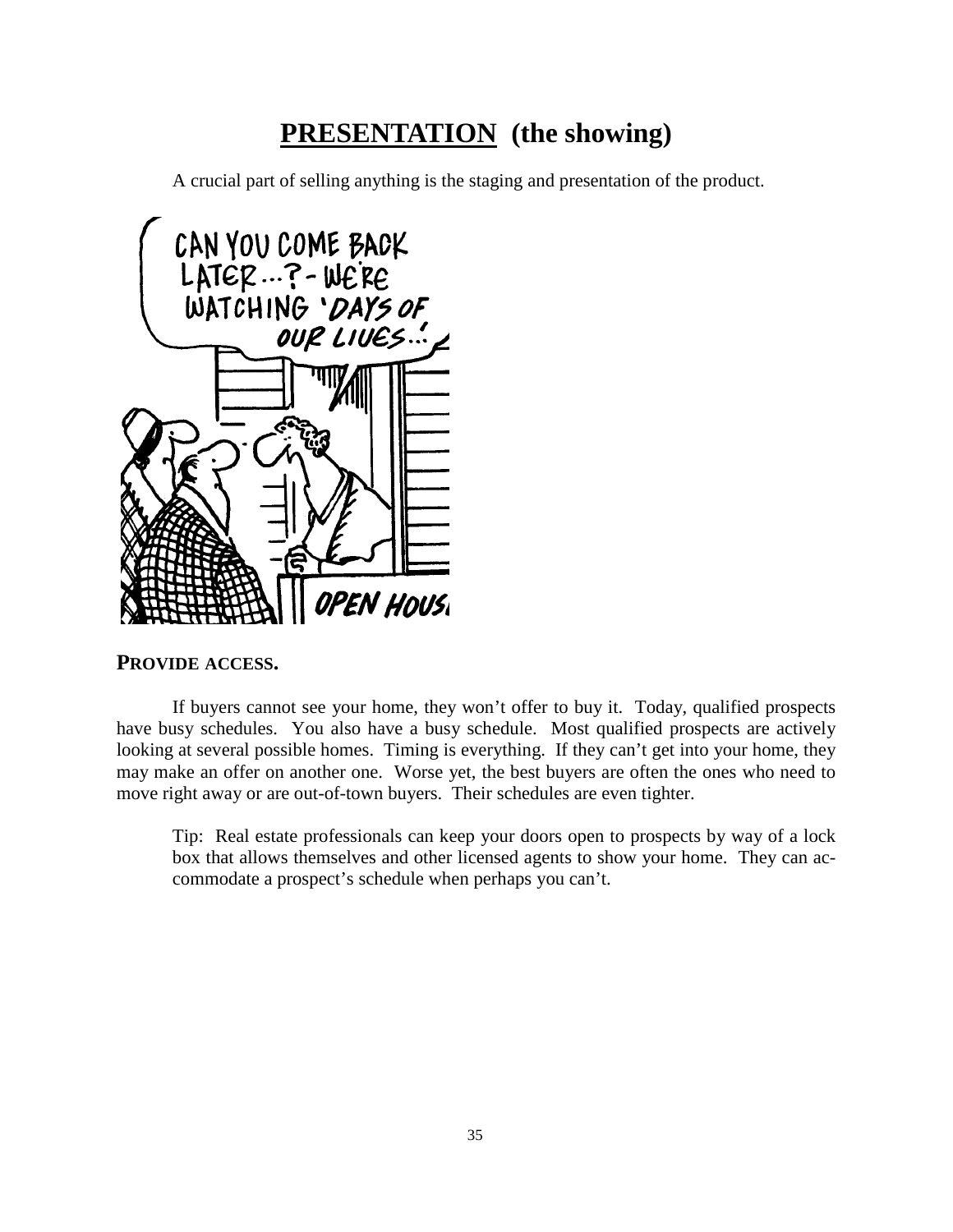

## **MAXIMIZE YOUR HOME'S FIRST IMPRESSION.**

First impressions are lasting impressions and are likely to color the remainder of the house tour.

- Make sure your doorbell works.
- Check for screen tears.
- Wash storm door glass and entry window panes.
- Install a nice brass door knocker (not one with your name engraved).
- Buy a fresh *welcome* mat.
- Add a tub of geraniums.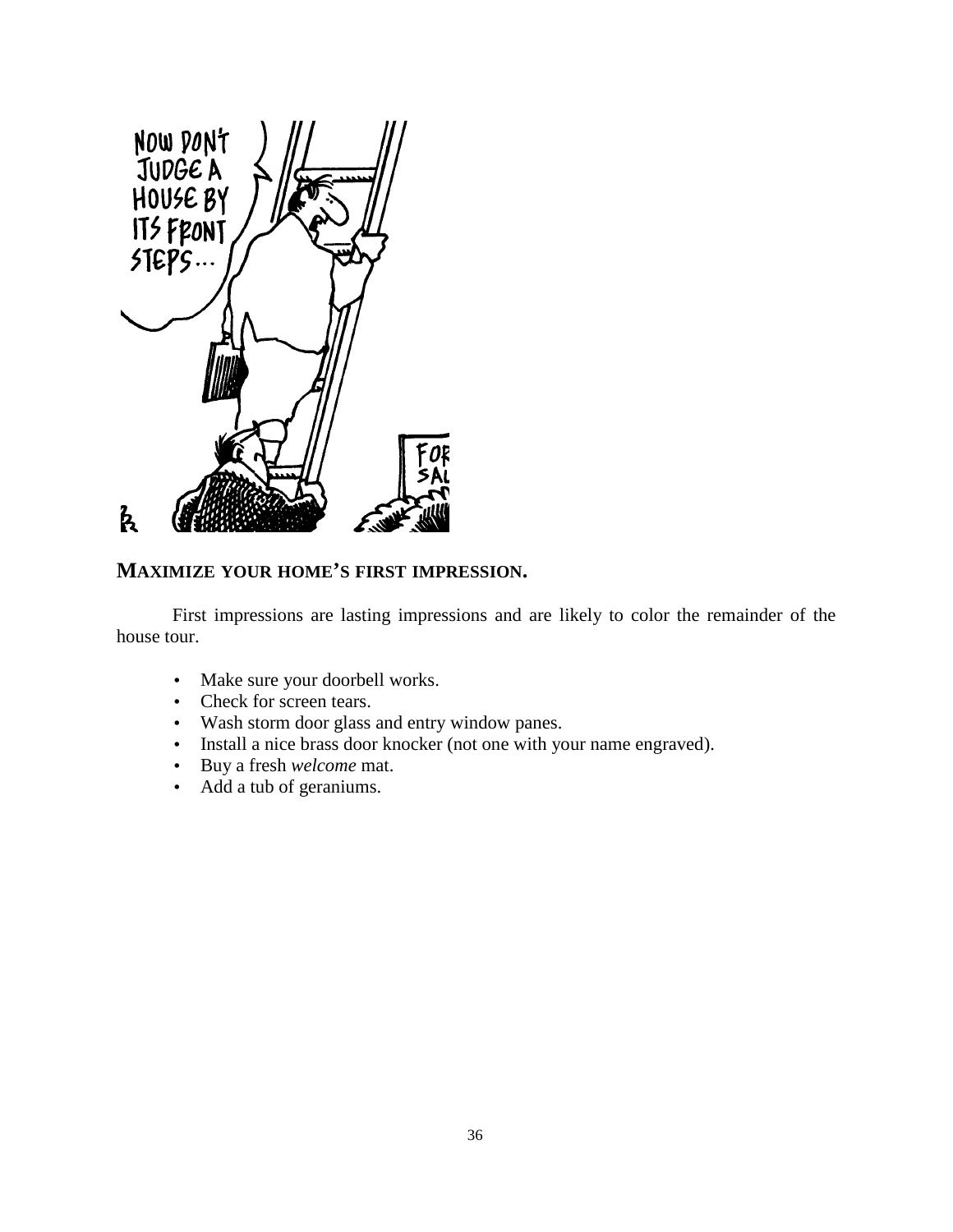

### **OPEN THE FRONT DOOR.**

If weather and insects permit, leave the front door open just prior to a showing or during an open house.

### **PROVIDE A GUEST REGISTRY.**

 A guest registry or sign-in sheet should include spaces for prospects to print their name and phone number. Use it to follow up with any changes to your home and to gather feedback.

Tip: Specifically omit a place for the date. Each new visitor that registers will assume that the previous guests are all recent competing prospects about to make an offer.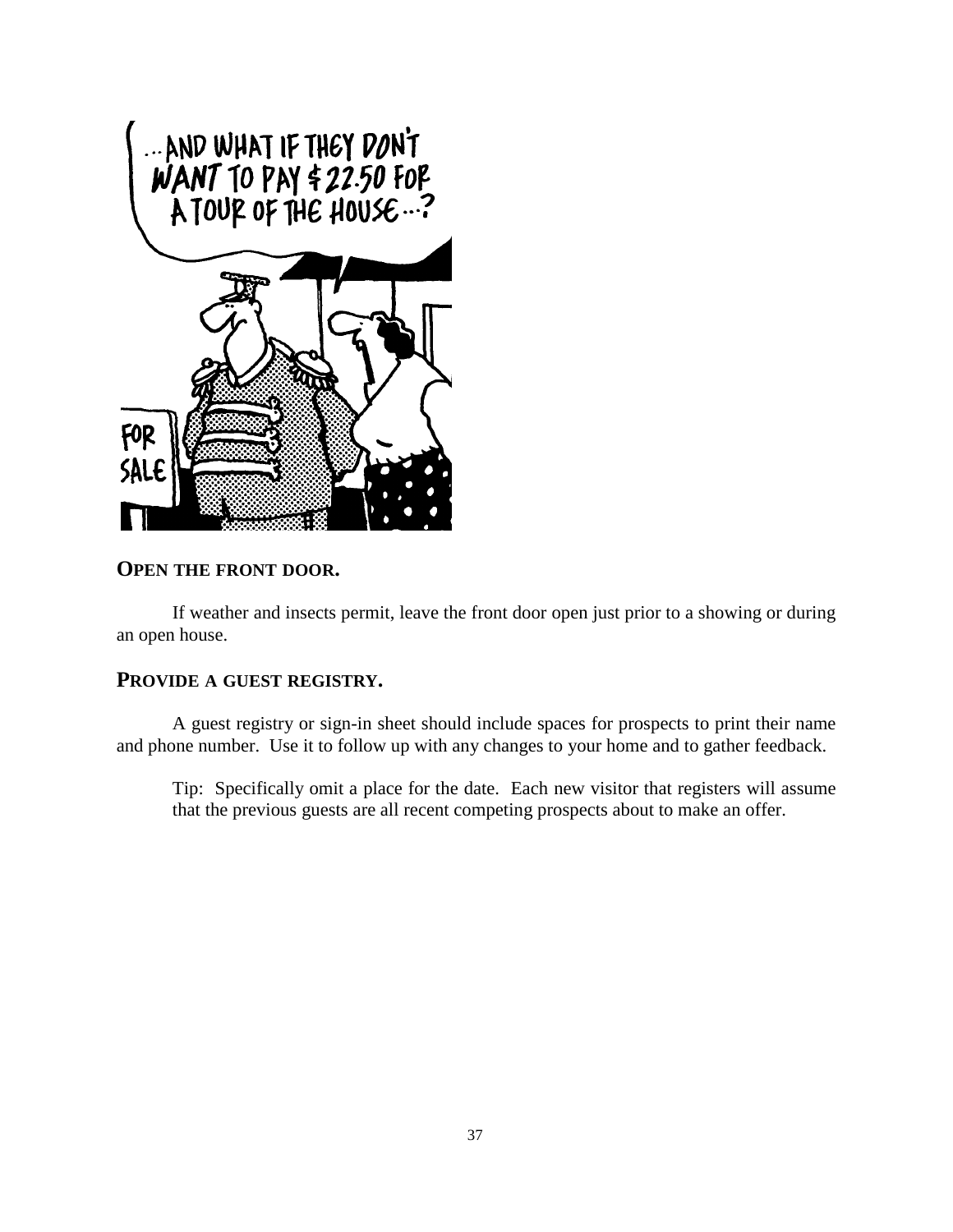

### **POST NOTES.**

- Asking visitors to sign the guest registry.
- Highlighting features and amenities of your home (alarm system, whirlpools).
- Alerting visitors to safety hazards (low hanging light fixtures).
- Pointing out examples of better than average construction (insulated windows).
- Explaining any current repairs being made ("this faucet being repaired").
- Listing items that are included in the sale (chandelier, dishwasher).
- Inviting shy prospects to open or enter (walk-in closets).
- Instructing prospects to try something ("turn on gas fireplace").
- Offering them a promotional packet ("please take one").

### **ADD SMALL DETAILS.**

People don't buy the physical specifications of your home, they buy how they think they will feel in you home. Study furniture store showrooms to see how flowers, an open book on a coffee table, or a brightly colored pillow on a couch can add dimension to a sterile room. Set up a badminton or volleyball net to suggest a scene of family fun. Be creative.

Tip: Don't create distractive clutter or turn your home into a country craft store.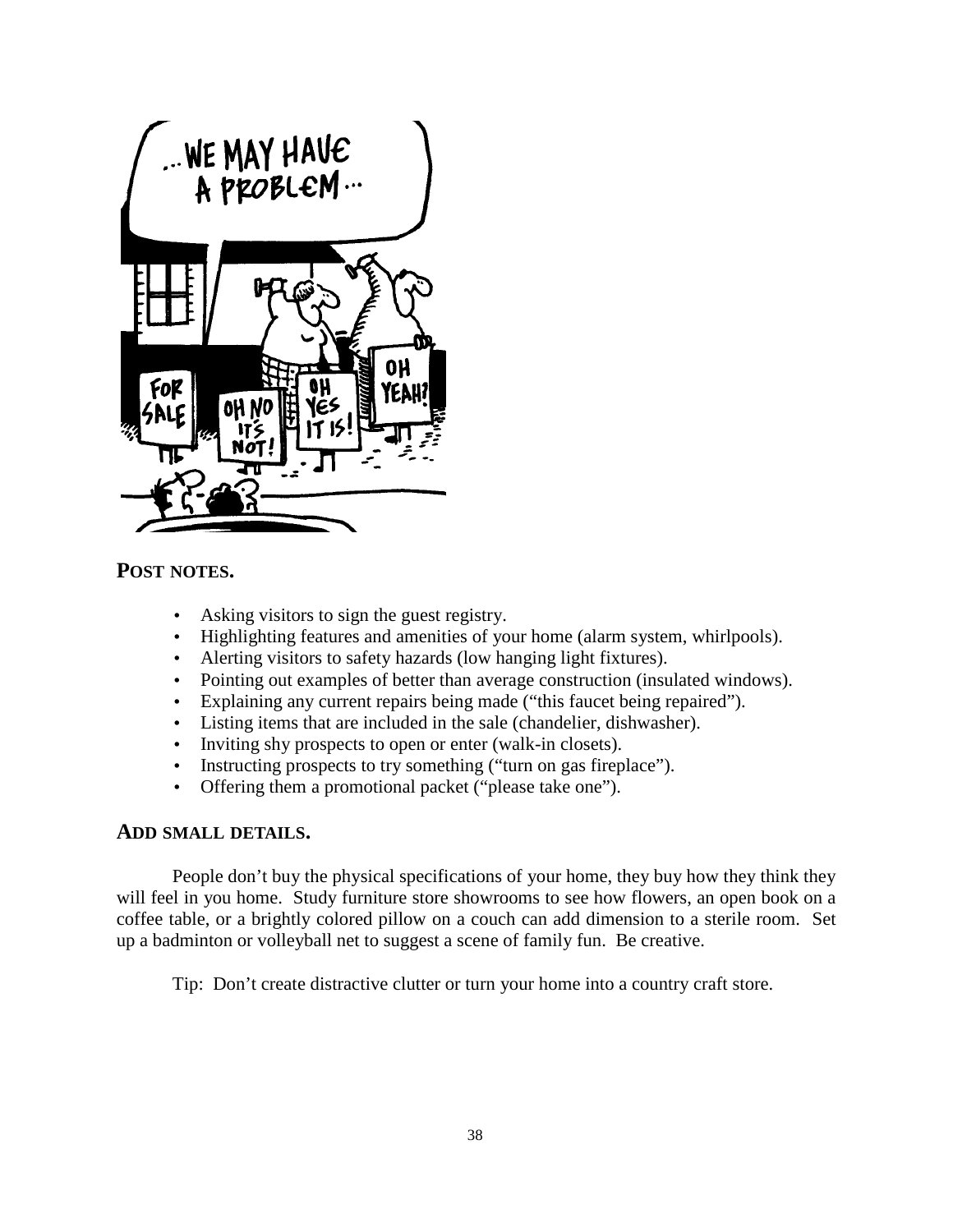

### **GET RID OF PETS.**

 You may think your pets are cute and cuddly, but the National Association of Realtors says that about half of all prospects are either afraid, allergic, or turned-off by pets and pet odors. Even some normally friendly dogs react aggressively when prospects enter areas of the home normally not visited by guests.

 Good idea: Keep pets out from under foot during showings. Better idea: Move pets out before each showing. Best idea: Move pets out for the entire time your home is on the market.

Tip: Keep outside pet droppings cleaned up. Prospects will want to walk around your yard, especially during the home inspection.

### **REMOVE ODORS.**

 Visitors will notice odors that you may have gotten used to. Mildew, cooking, tobacco, and pet odors can be objectionable. Try to remove the sources of these odors rather than mask over them. Once removed, consider adding delightful smells. Studies have shown that humans have strong responses to odors.

- Add a row of sweet-smelling alyssum to the front sidewalk.
- Don't smoke indoors.
- Remove pets.
- Be conscious about what you cook.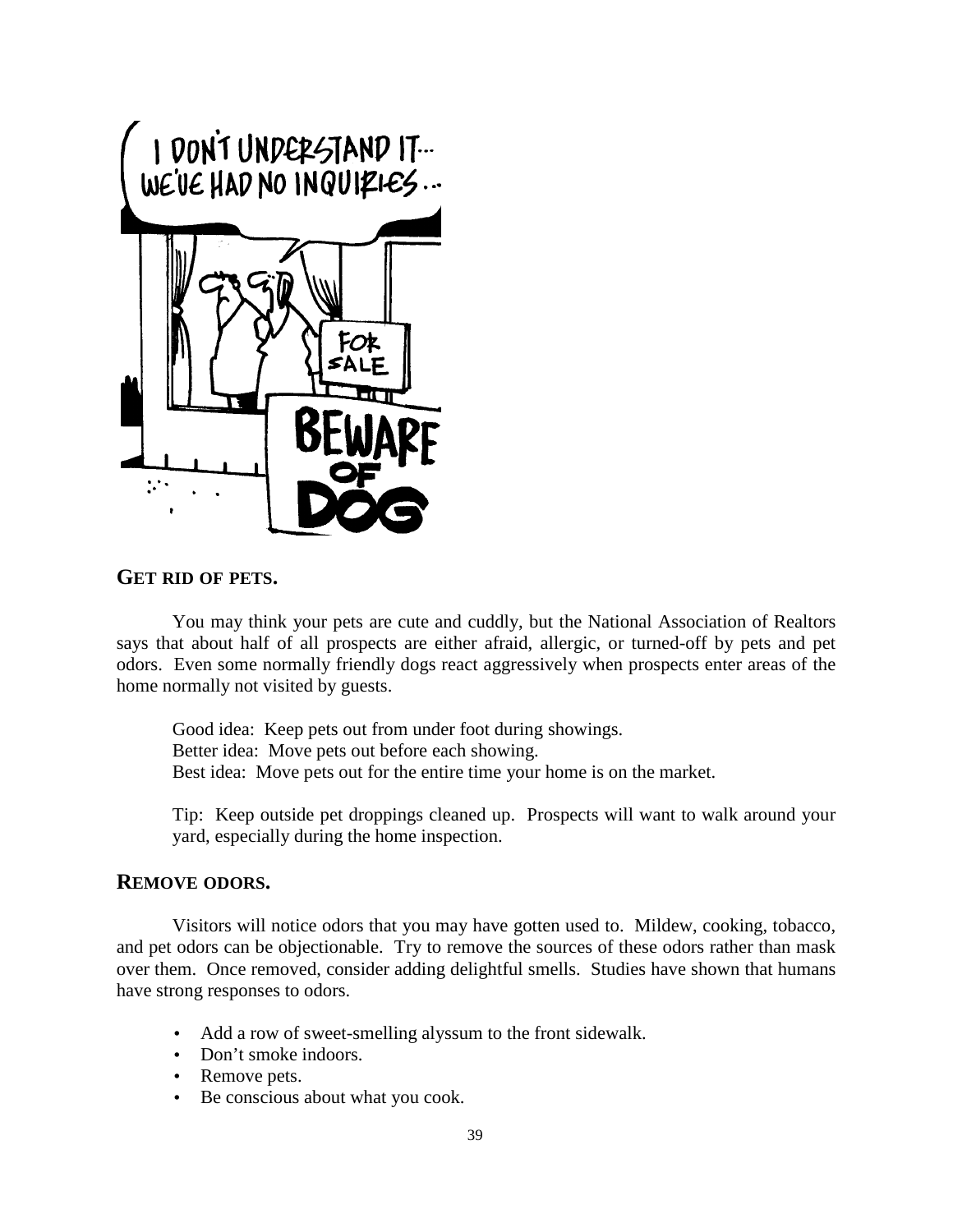- Run your dehumidifier.
- Air out the house.
- Open windows and doors.
- Turn on bath and attic fans.
- Spray air freshener into garbage disposer, bathrooms, whole house vacuums.
- Hang a bag of cedar chips or pomander ball in the entry closet.
- Bring in flowers.
- Bake cinnamon bread.

Number one offensive odor: Cats.



**LIGHTEN UP.**

- Open drapes and blinds to let the sun in.
- Turn on lights before a showing.
- Light gas fireplaces.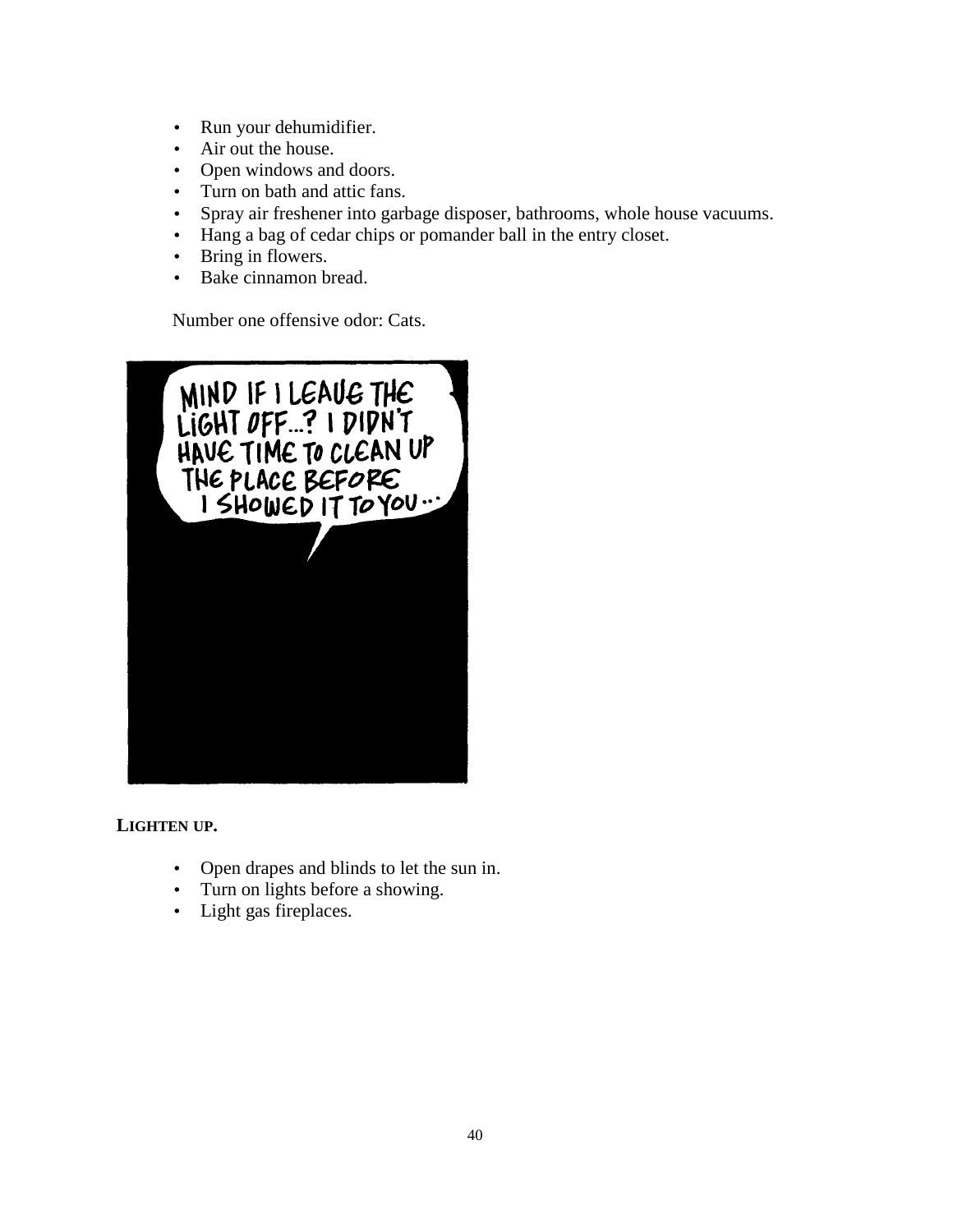

### **SET THE TEMPERATURE.**

 A showing is no time to have your home cold in the winter or hot in the summer. Run the furnace or air conditioner accordingly. Prospects often equate room temperature with heating and cooling strength.

### **OPEN UP EVERY INTERIOR DOOR.**

 This makes your home appear larger, it improves traffic flow and welcomes shy prospects to wander around.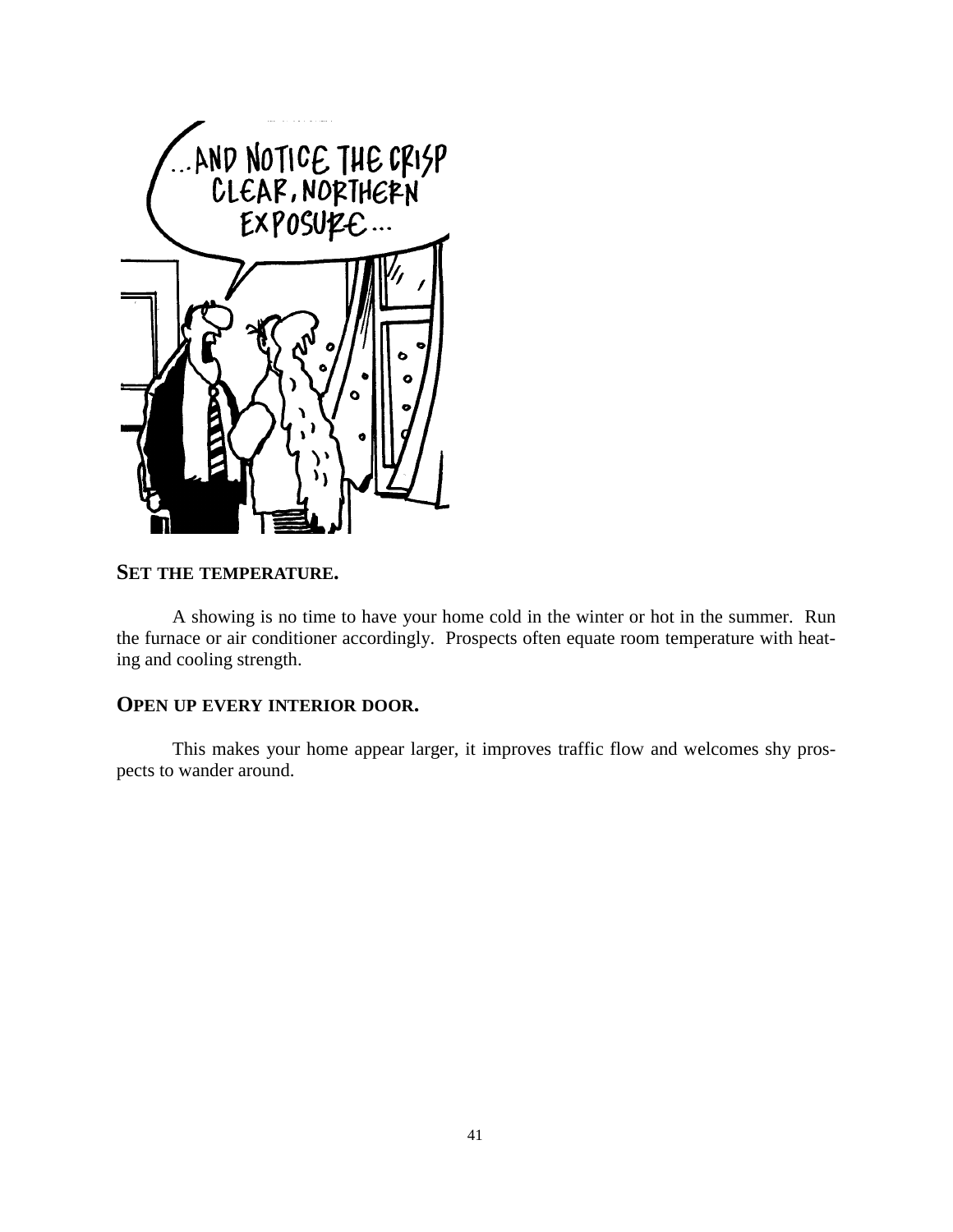

### **LEAVE YOUR HOME.**

 If you are being represented by a real estate professional, be absent for all showings. Studies have shown that when sellers are present for a showing, buyers tend to:

- Feel less welcome.
- Ask fewer questions about the house.
- Rush through the tour.
- Find it more difficult to imagine your home as theirs.
- Be less revealing about themselves and their concerns.

If you can move out before the house goes on the market, do so. Just remember to:

- Cancel deliveries.
- Keep utilities on.
- Keep grass cut.
- Shovel snow.
- Keep the house clean.
- Check with your insurance agent.

 If you must be home during a showing, politely introduce yourself then retire to one room, keep a low profile, and give the real estate professional and prospect some space. Selling is a team effort, but sometimes part of the team should wait on the bench.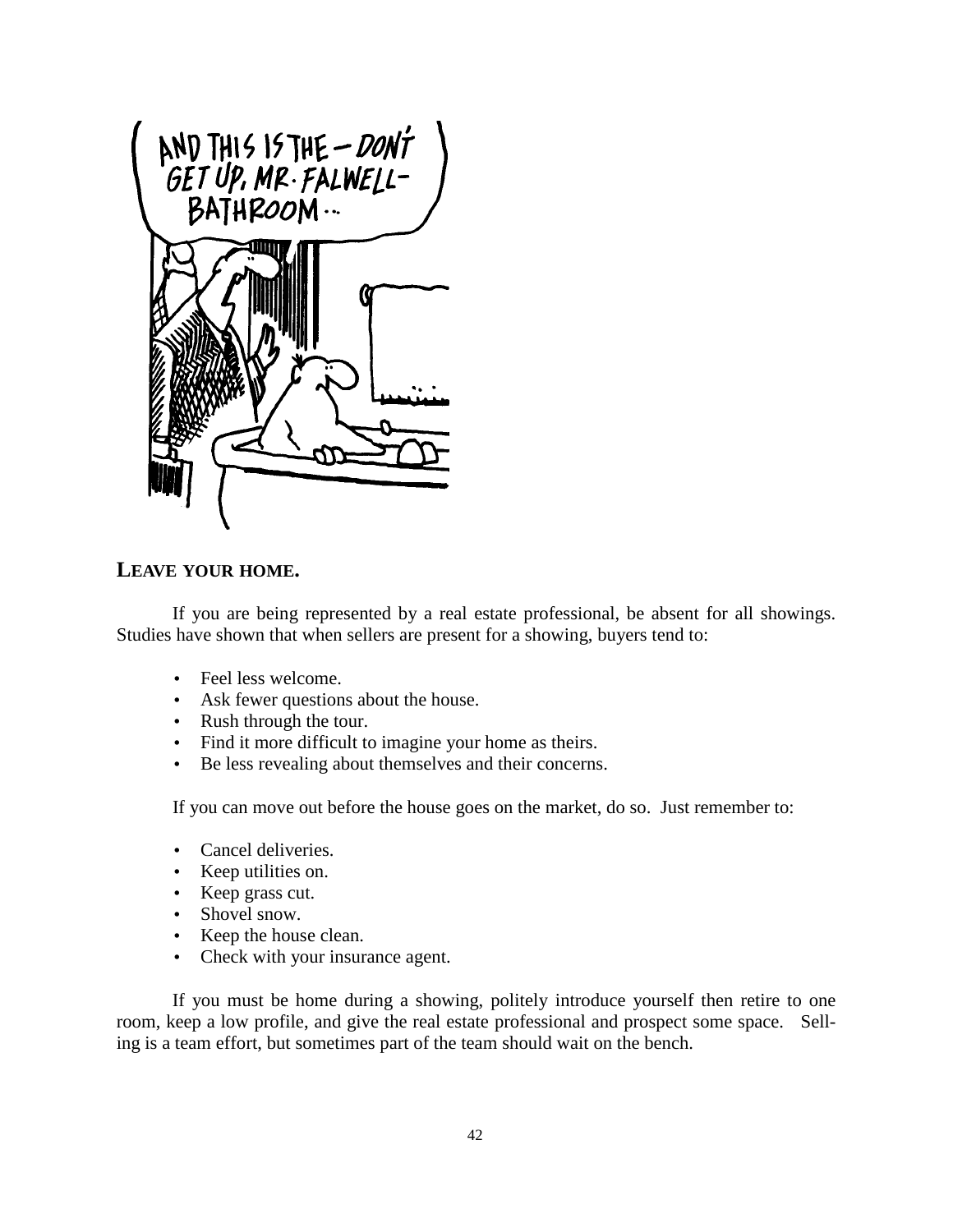

### **USE AUTOMATED SELLING ASSISTANTS.**

 Program your computer to run a continuous presentation that helps visitors notice the positive aspects of your home. Technically-savvy sellers can even make it somewhat interactive. Another simpler idea is to create a continuous loop video presentation to play on your TV. This is especially helpful during an open house when your real estate professional has more than one visitor at a time.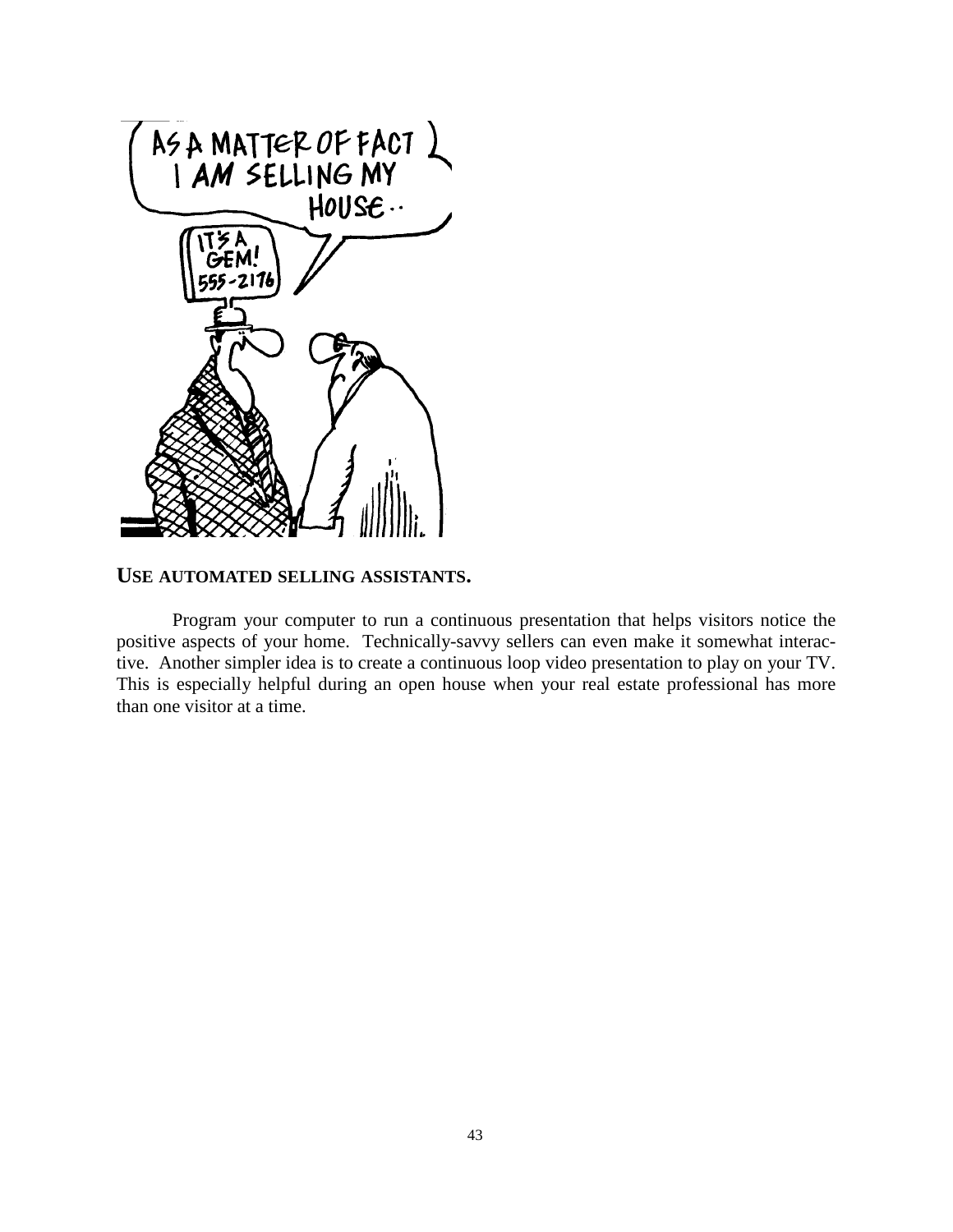

### **DON'T USE A SHOWING TO SELL YOUR SECOND-HAND FURNISHINGS.**

If you want to have a garage sale, do it before you put your home on the market . Offers to sell items you don't want...

- Distracts prospects from the business at hand: viewing and focusing on your home.
- Reminds prospects that your home is also second-hand.
- Makes you appear desperate to sell quickly or at least reveals your time table.
- Opens the door for further haggling over the price of your home.

Exceptions:

- Custom items that match or belong with the house.
- Items economically wise to leave behind.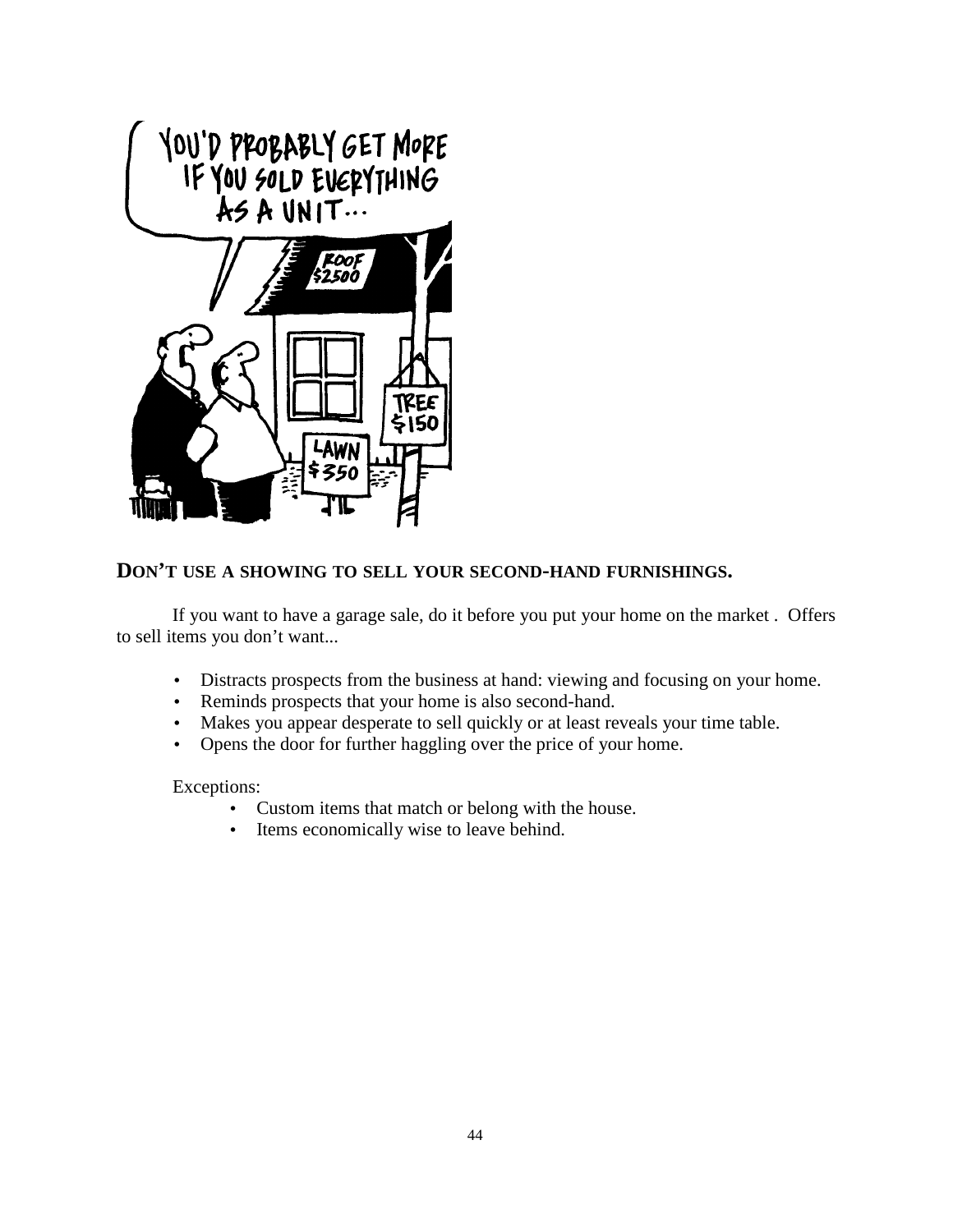

### **CREATE A GAME PLAN.**

Write out a list of delegated tasks for each member of your family. Your home must be ready to show at all times. You never know when the alarm will sound.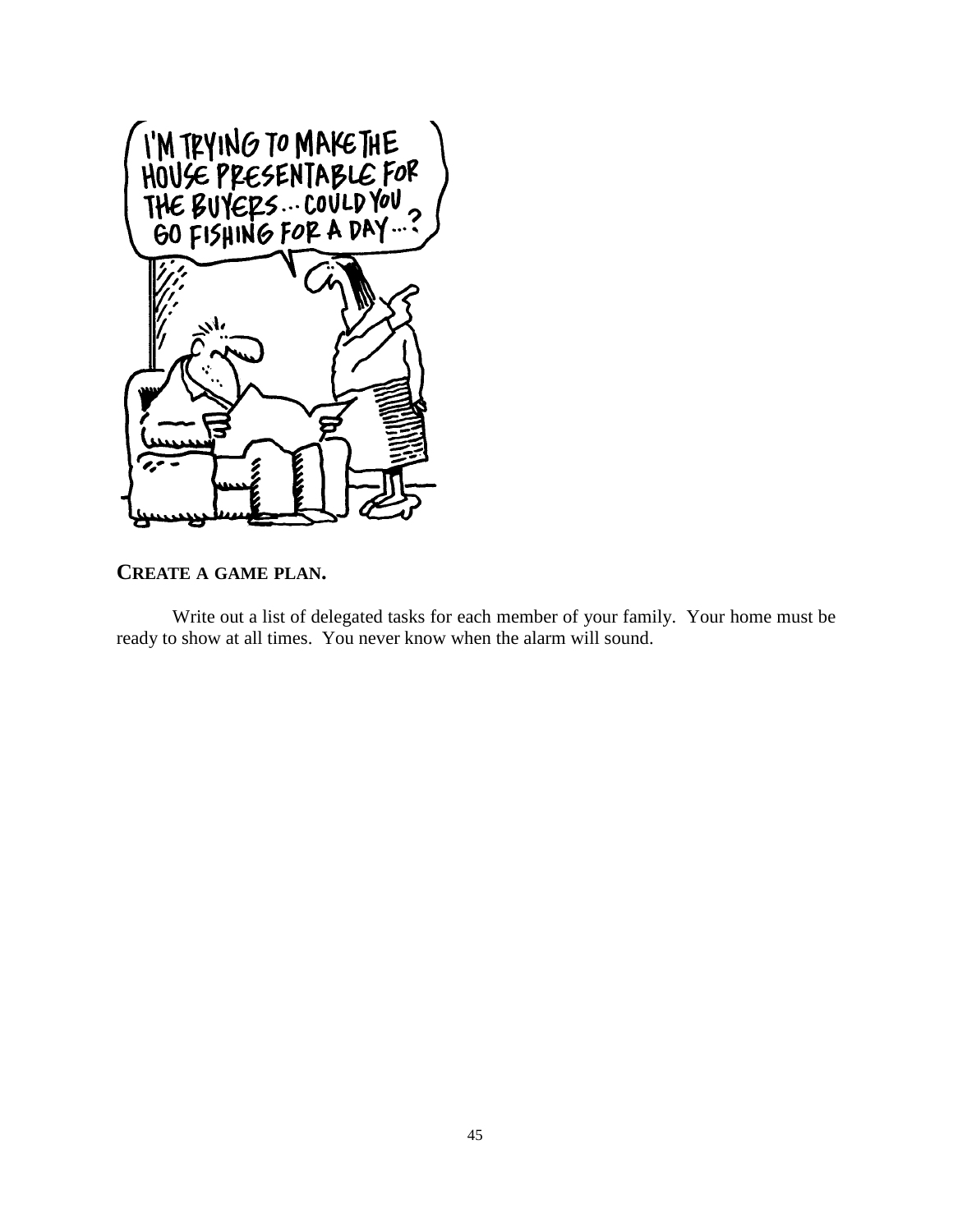# **DURING NEGOTIATIONS**

Once an offer is made, the real work begins.



### **DON'T REVEAL ANYTHING UNNECESSARY.**

 Loose lips sink ships. While you should be open and honest about everything that has to do with the condition of the house, you don't have to reveal anything that weakens your negotiating position or makes you look desperate to sell such as:

- Financial difficulties.
- Employment relocation schedule.
- Desire to move before school starts.
- Pending divorce.
- Difficult neighbors.
- Other offers.
- Negotiations with other prospects.
- Original purchase price.

### **PROBE YOUR PROSPECT.**

 Information is power. Try to determine the prospect's situation and level of urgency. How long has the prospect been looking? What is the status of the prospect's current home? How soon does the prospect need to be settled?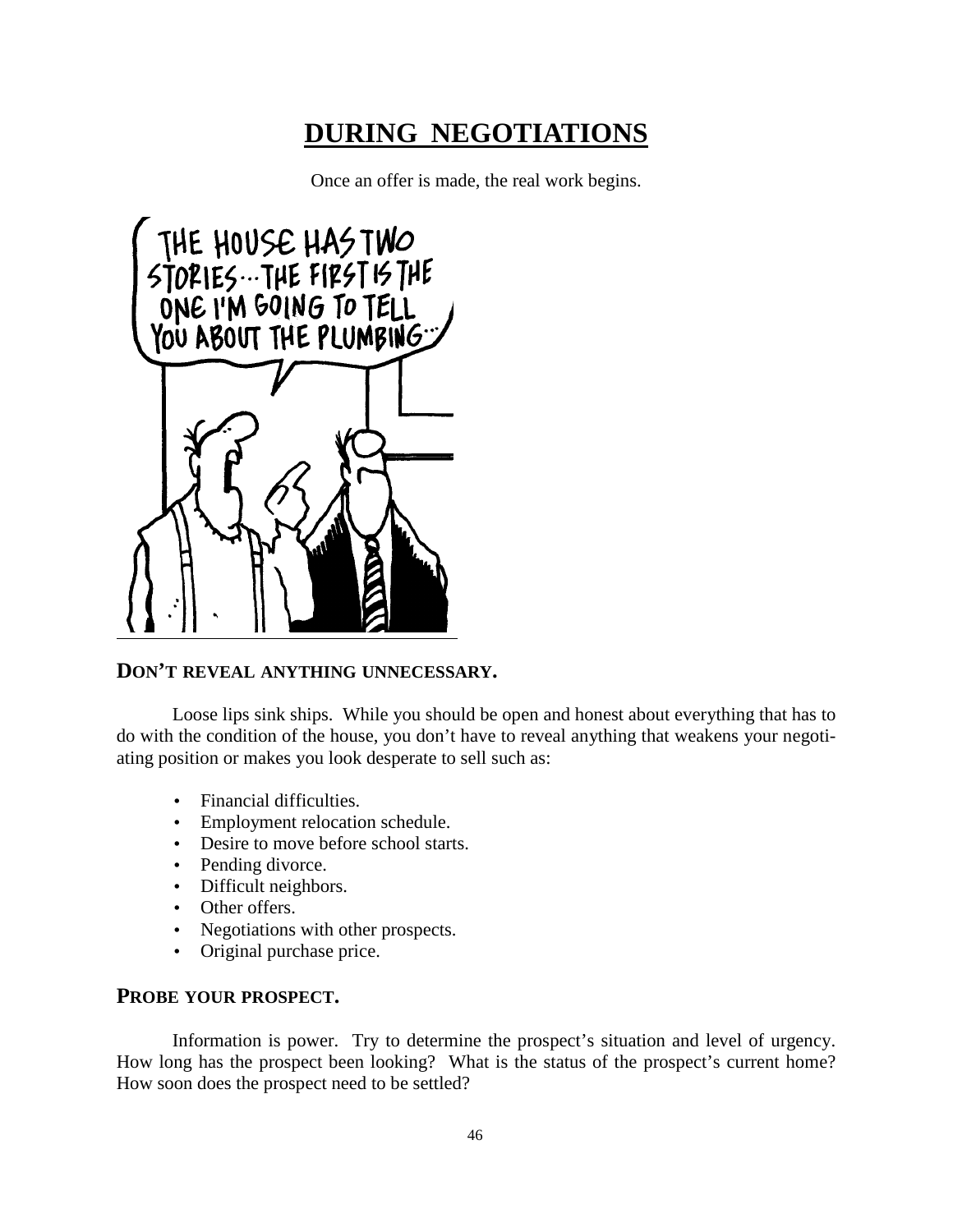

# **DON'T ACCEPT AN OFFER FROM A PROSPECT WHO IS NOT QUALIFIED.**

This can cause you to miss the qualified ones.

- Pre-qualified buyers have already been told they're likely to qualify for the loan.
- Pre-approved buyers have a tentative loan commitment from a lender.

Tip: Your real estate professional can pre-qualify prospects to avoid wasting time.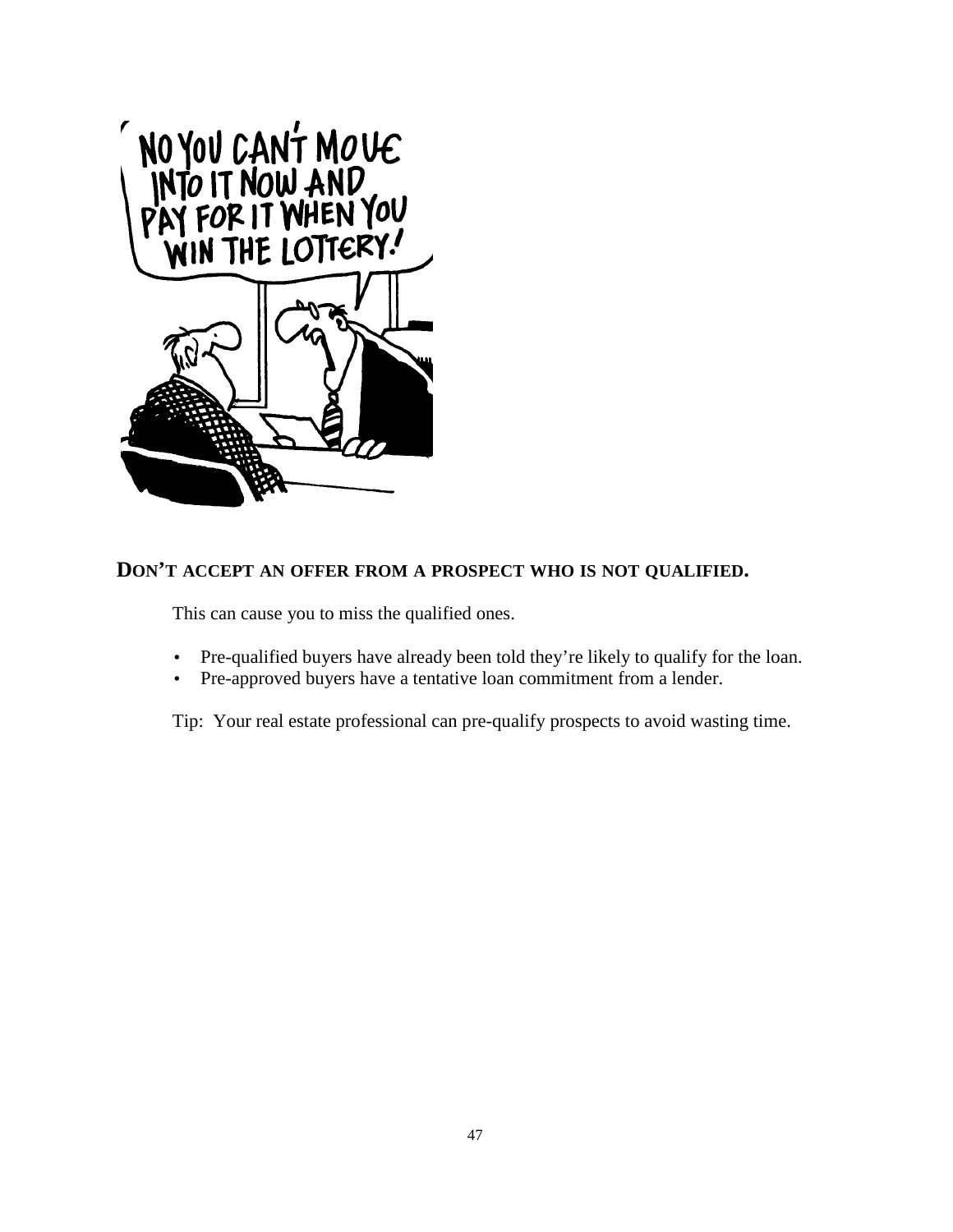

## **REQUIRE MORE HAND MONEY.**

 The hand money or earnest deposit is given when an offer is made. Even though it is usually placed in the listing agent's escrow account, try to get as much as possible. This will help stop the buyer from changing his/her mind, walking away and forfeiting this money.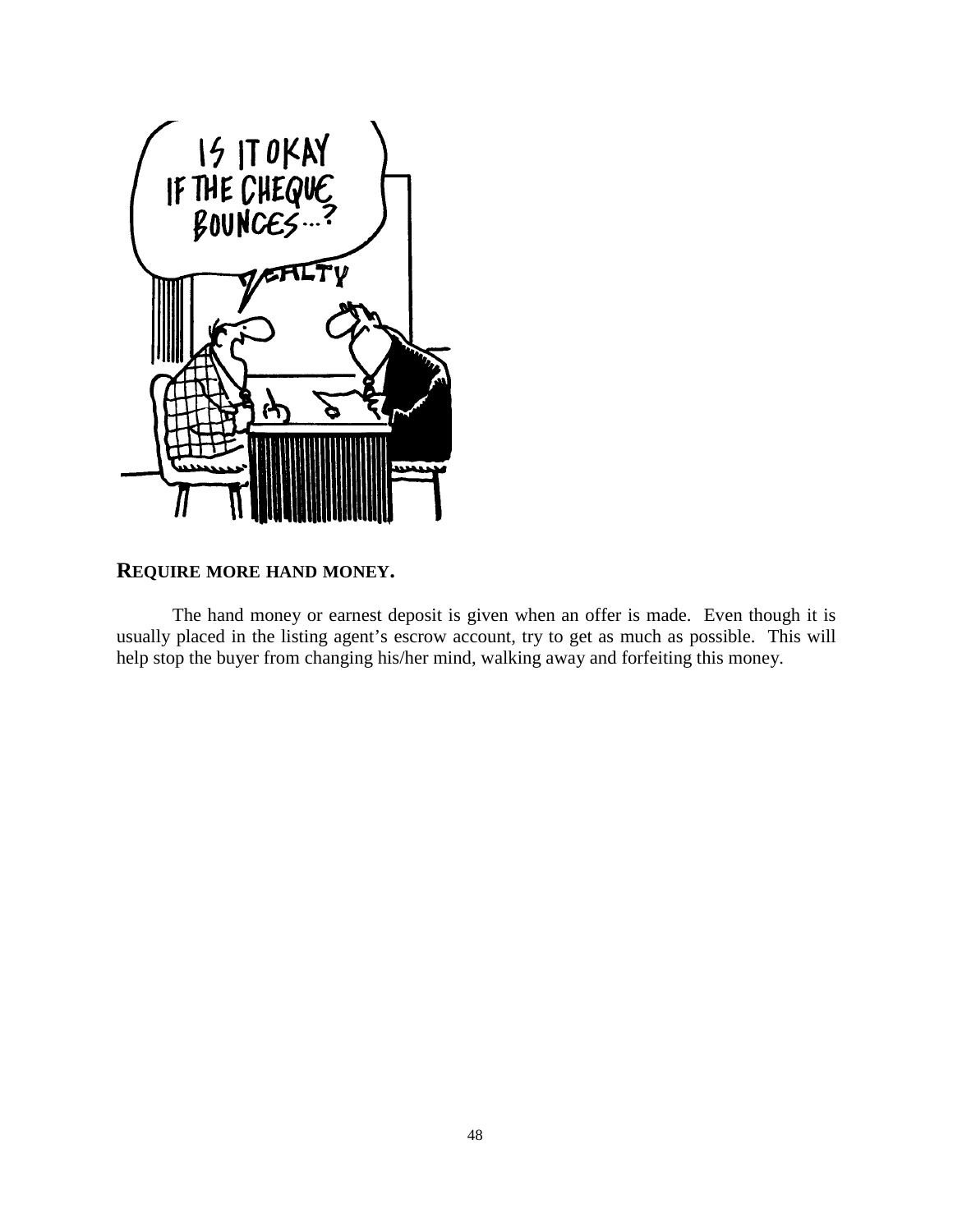

### **RESPOND TO OFFERS QUICKLY.**

 Don't elect to wait a period of time before entertaining offers. You may be tempted to put your home on the market for a time before entertaining offers in the hope that you can then pick the best offer. This often offends buyers or prompts them to continue looking at other properties. Instead, allow each offer to be presented immediately. Keep the dialogue open. Remember, moods change and buyer's remorse comes on quickly. An offer is not a sales agreement until you sign it and return it to the buyer. Until then, an offer can be rescinded.

Exception: In some areas it is customary to wait to hear offers until after the first open house. Going against local commonly-practiced customs can cause buyers to become suspicious. Ask your real estate professional for guidance.

Tip: Try to have buyer and buyer's real estate professional present the offer to you or your real estate professional in person so that you have an opportunity to ask questions about the buyer and their offer.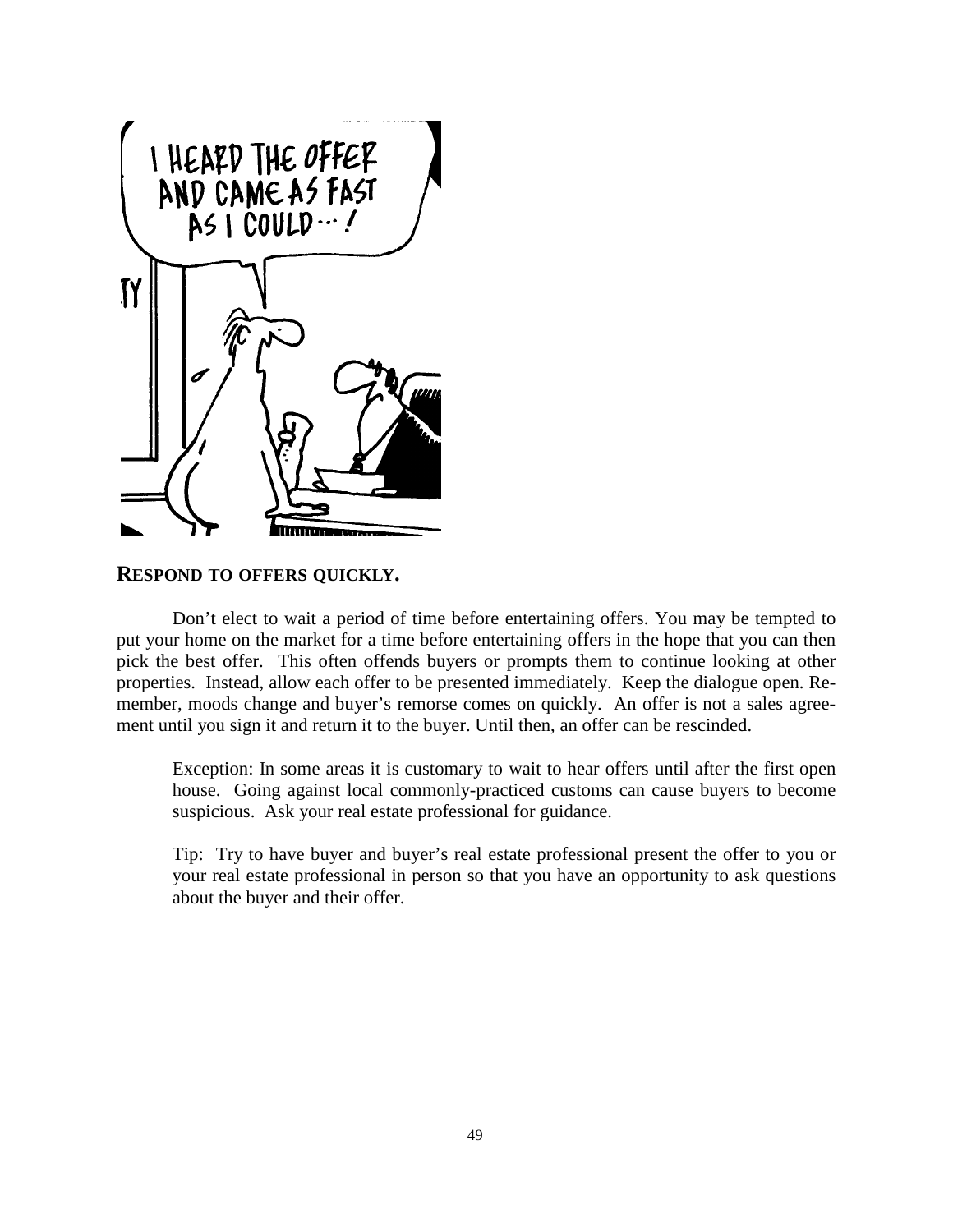

### **HANG TOUGH.**

 Don't come down too fast. If you want more money, convince the buyers that it's in their best interest to give it to you. Show them the statistics on comparable homes that sold for more. Remind them of the costs of the improvements you've made. Tell them of other offers. Push them. Don't be passive. Negotiation is work.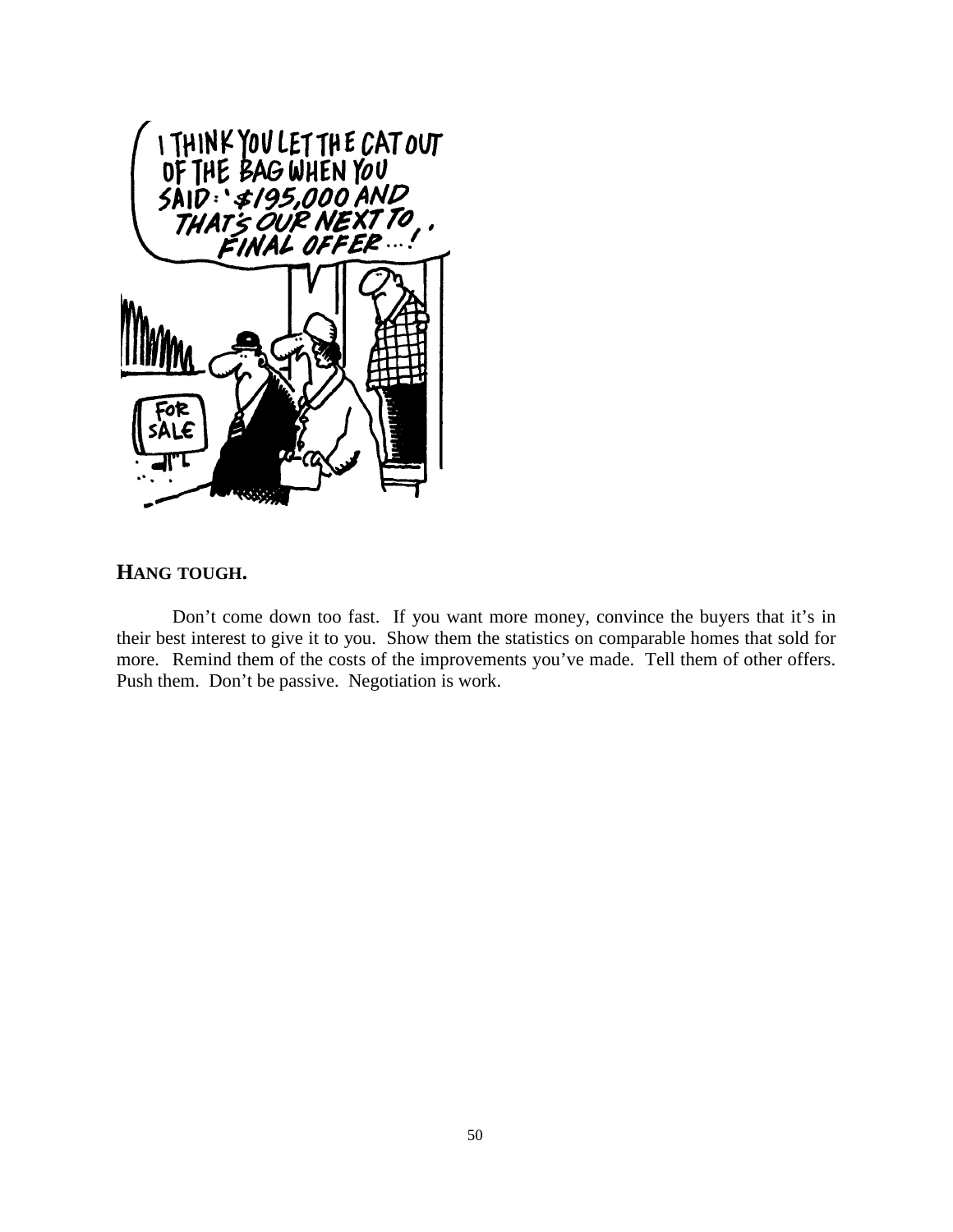

### **KEEP SHOWING THE PROPERTY.**

 By continuing to show, you keep pressure on the buyer until all contingencies have been removed. It also provides backup options should your first deal fall through. Of course, never sign two agreements; this can be a legal disaster.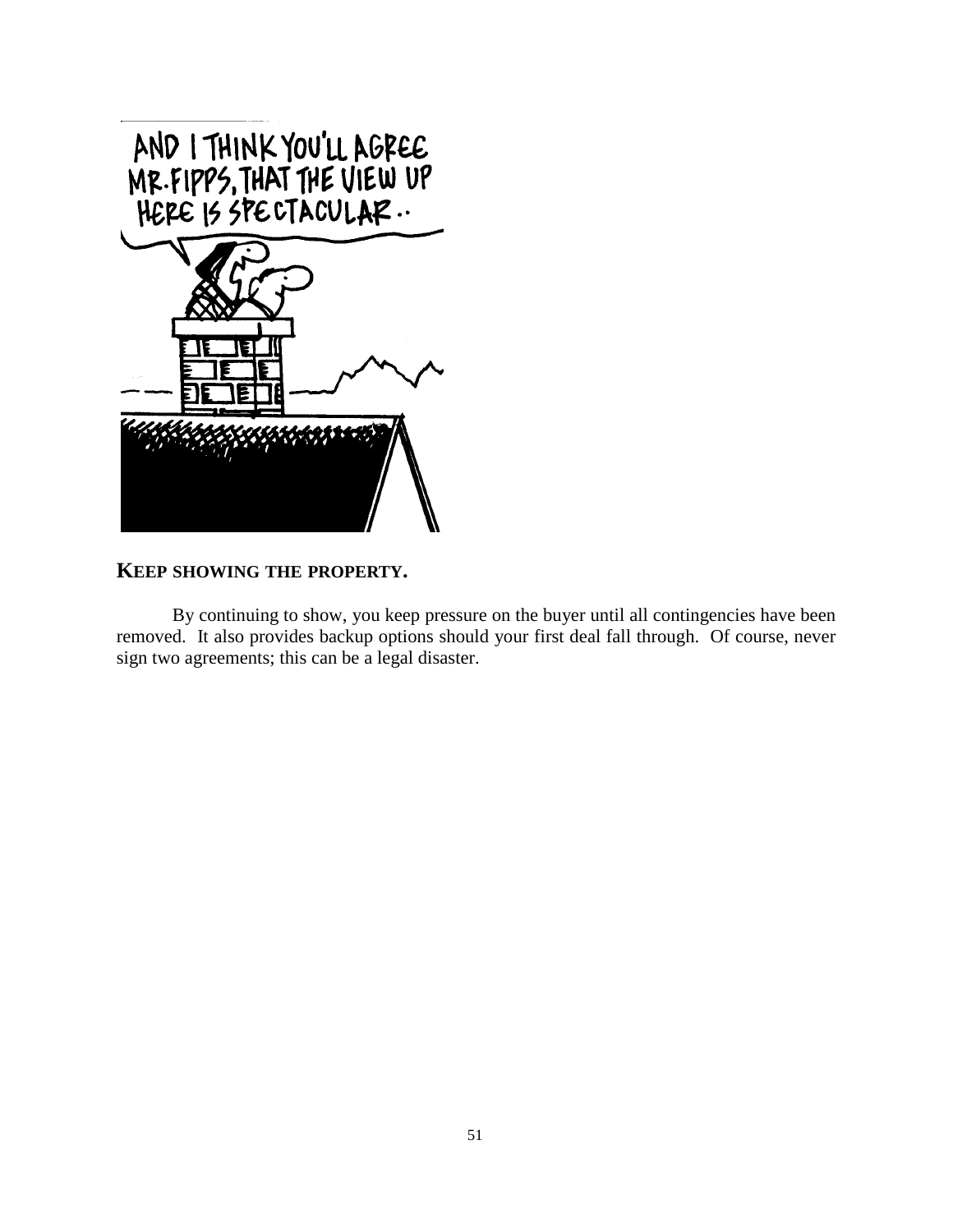

## **BE FLEXIBLE.**

Especially on terms that cost you little but are valuable to the buyer (win-win).

- Move-in date.
- Settlement date or place.
- Financing.

Tip: A seller's assist typically allows a buyer to pay more for your home than the assist costs you.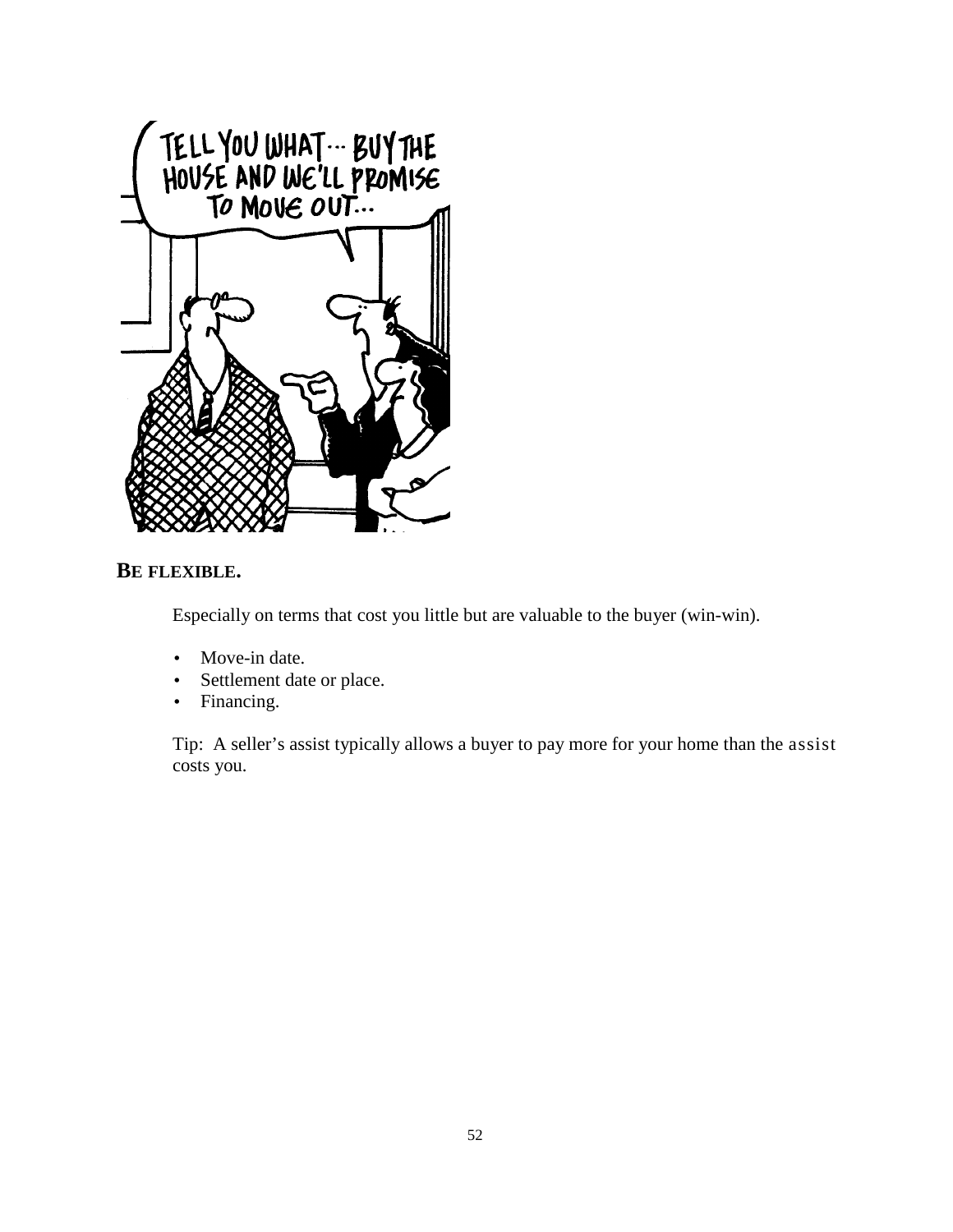

### **SWEETEN THE DEAL WITH PERSONAL PROPERTY.**

While you don't want to try to sell your second-hand furniture to prospects, you may want to include some personal property as part of the package to sweeten the deal. Many items aren't worth moving and some things that are custom to the home would be more valuable to your home's new owner than they are to you. This is especially true once you subtract the costs of moving them. These items may include:

- tractors
- appliances
- carpets
- curtains and drapes
- storage sheds
- pool tables
- chandeliers
- swing sets
- **bars**

Tip: For each item, consider the value it adds to the home vs the value it has to you after subtracting the cost of moving it.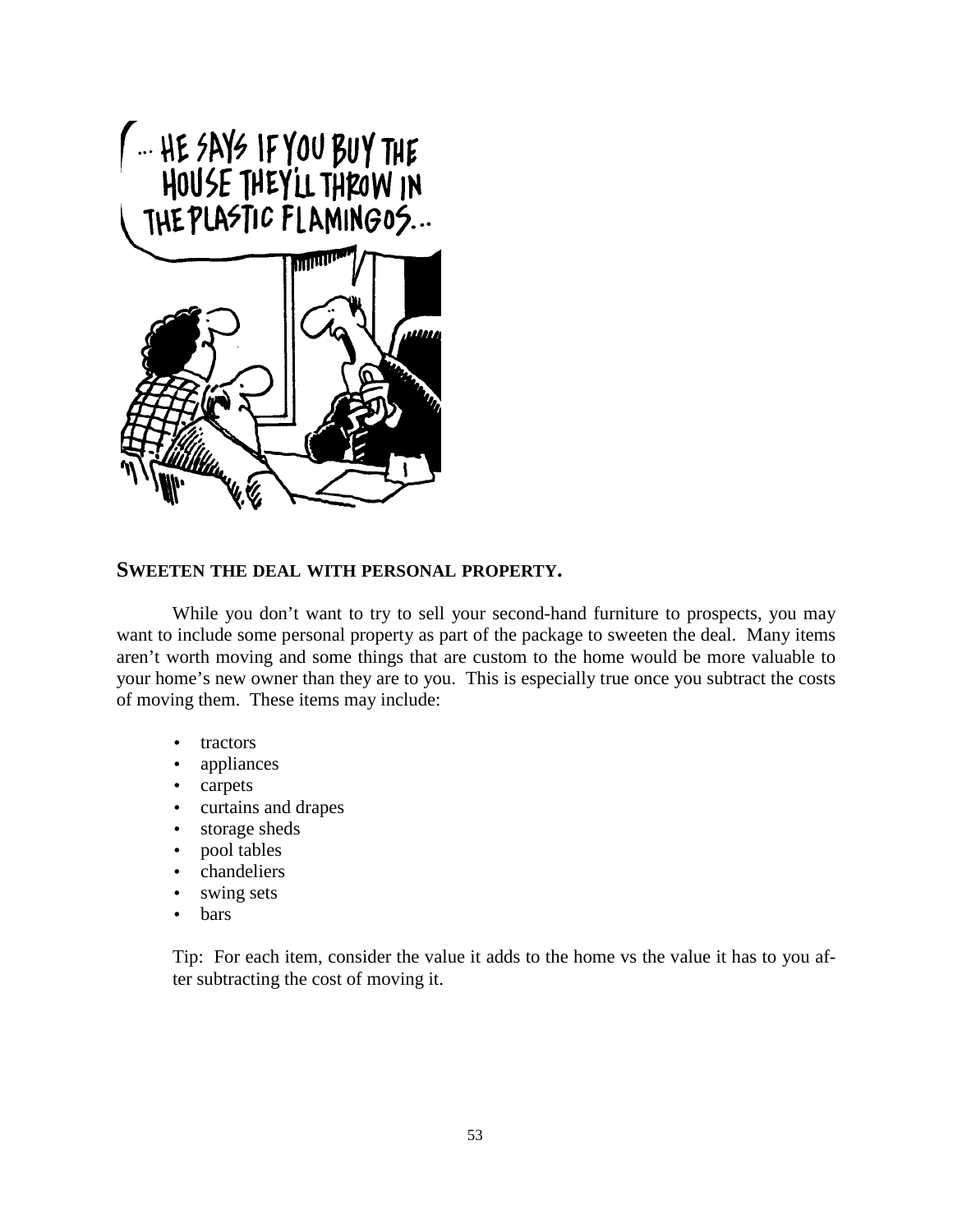

### **SHOULD YOU OFFER A HOME WARRANTY?**

 There are good arguments on both sides of the issue. See the chart below. If a prospect demands a warranty, and it's the only issue preventing a sale, then by all means, give him the home warranty. Otherwise, save your money. Your real estate professional can also give you insights on whether it is a wise move in your particular case.

| <b>PROS</b>                                                                                                        | <b>CONS</b>                                                         |
|--------------------------------------------------------------------------------------------------------------------|---------------------------------------------------------------------|
| Removes some of the prospect's worries.                                                                            | Will not make your prospect want your home.                         |
| Causes some buyers to think that your home<br>had to be good enough to qualify for the war-<br>ranty (often true). | Drums up negative images about your used<br>home.                   |
| Covers claims while the home is still on the<br>market.                                                            | Is valued by most prospects at an amount less<br>than it costs you. |
| Reduces your liability.                                                                                            | Reminds prospects of often overlooked costs<br>of home maintenance. |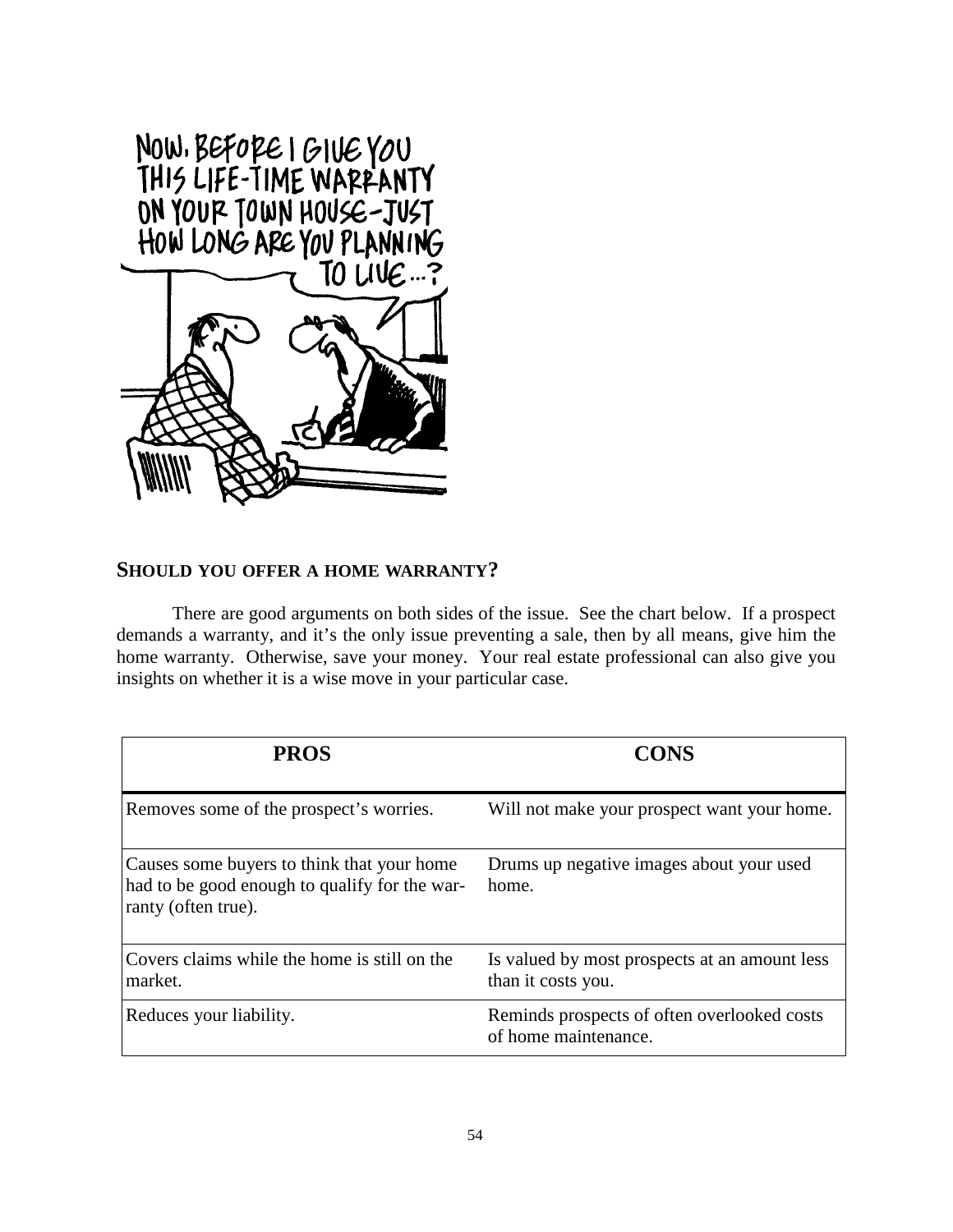

### **CONSIDER OFFERING SELLER FINANCING.**

 You can make your home more attractive than your competition by making your financing more attractive. Seller financing is one of the best ways to get a property sold and to end up with more money. Some advantages of seller financing are:

- It is simple. The buyer makes monthly payments to you instead of to a bank. For a small monthly fee you can even have the contract managed by a servicing agency
- It increases the number of prospects for your home.
- A buyer is often willing to pay full price for your home if you are his source of financing.
- Your deal does not rely on a conventional lender's appraisal.
- It lowers your taxes by changing the lump sum payment into installments so that the taxes are deferred over time.
- You get steady income from the interest earned. It is usually at a higher rate of return than conventional investment vehicles.
- You can use the seller financing as an estate planning tool.
- It is low-risk. If the buyer defaults, you get the home back and keep all the money the buyer paid.

Tip: Ask for a large down-payment. The bigger the down payment the lower the risk of your buyer defaulting.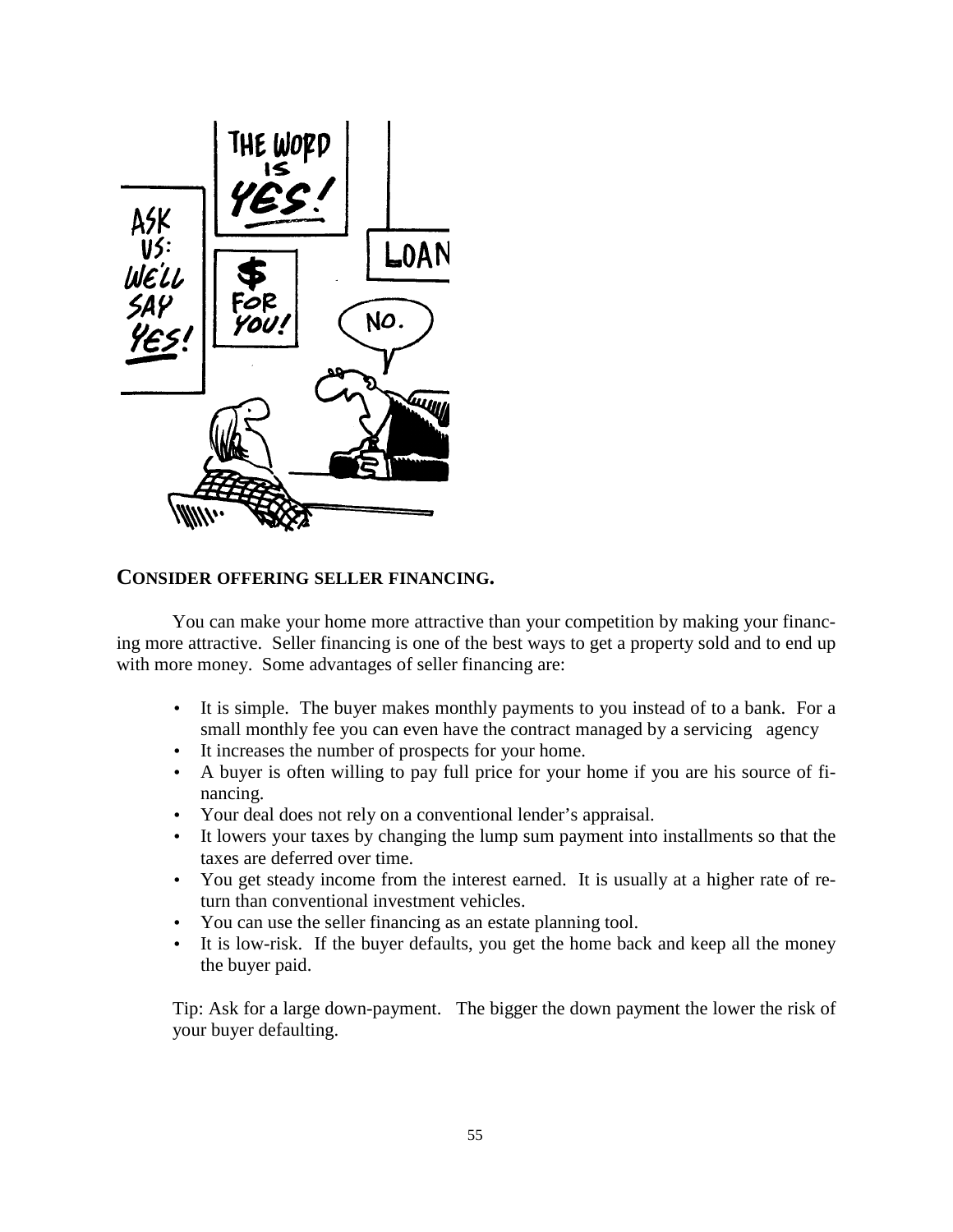

## **WATCH THE CLOCK.**

 Both buyer and seller have to do certain things within a certain amount of time. Even your responses to the buyer must follow a set timetable.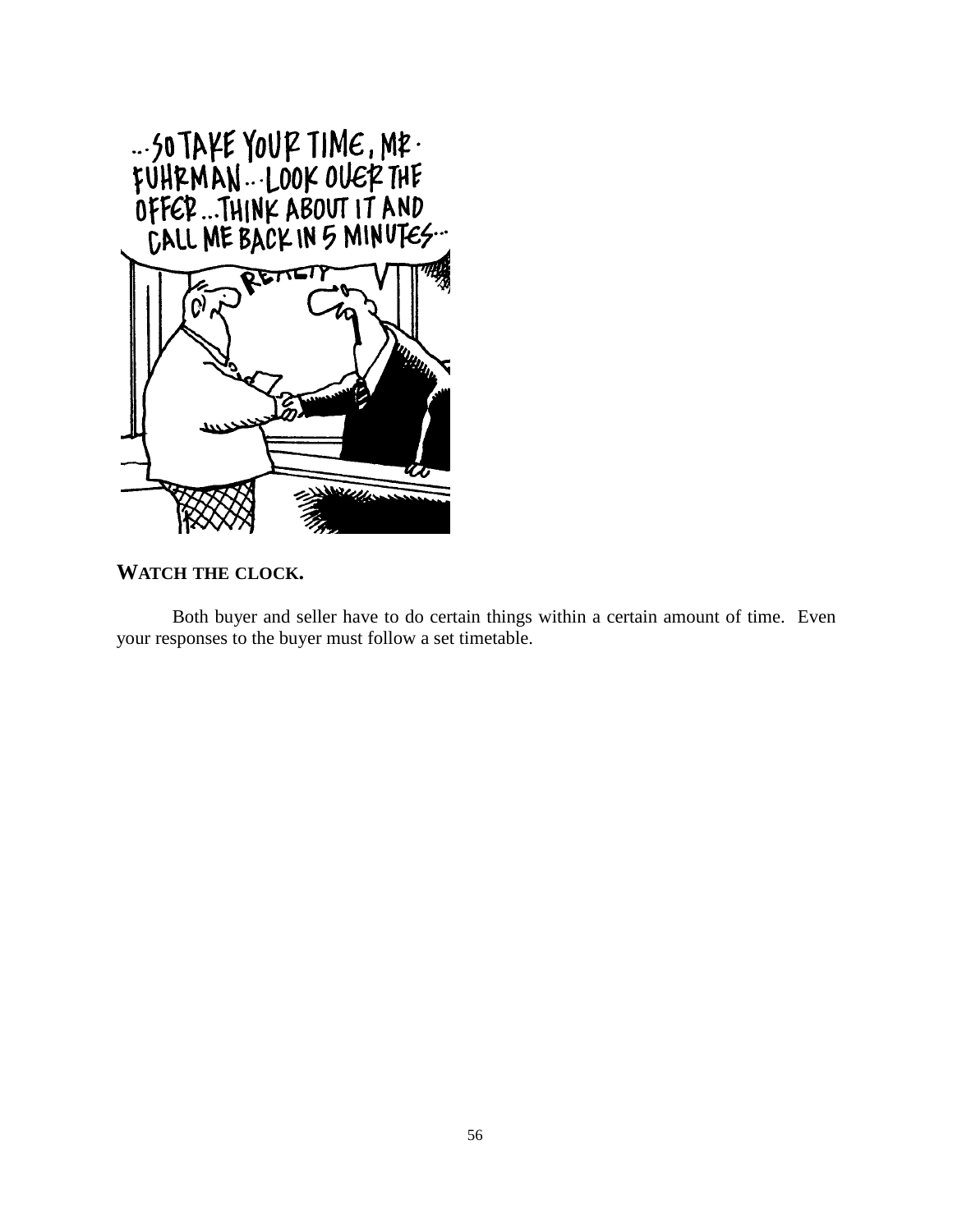# **REMINDERS**

### **SAVE YOUR RECEIPTS.**

 Up to \$500,000 of any capital gain realized on selling your home is excluded from taxation (\$250,000 for singles and those using married, filing separate status). Your home must have been your principal residence for at least 2 of the 5 years leading up to the sale. If your gain is larger than your exclusion, you can reduce the tax by deducting from the sale profit the cost of:

- Improvements and repairs.
- Broker's commission.
- Advertising and marketing (prospect packets).

Tip: IRS publication #523, "*Selling Your Home*" is available from the IRS for free. Also, if you are moving because of a job change, your moving and storage expenses may be deductible. IRS publication #521, "M*oving Expenses*" is also available for free. Acquire both by calling (800) 829-1040.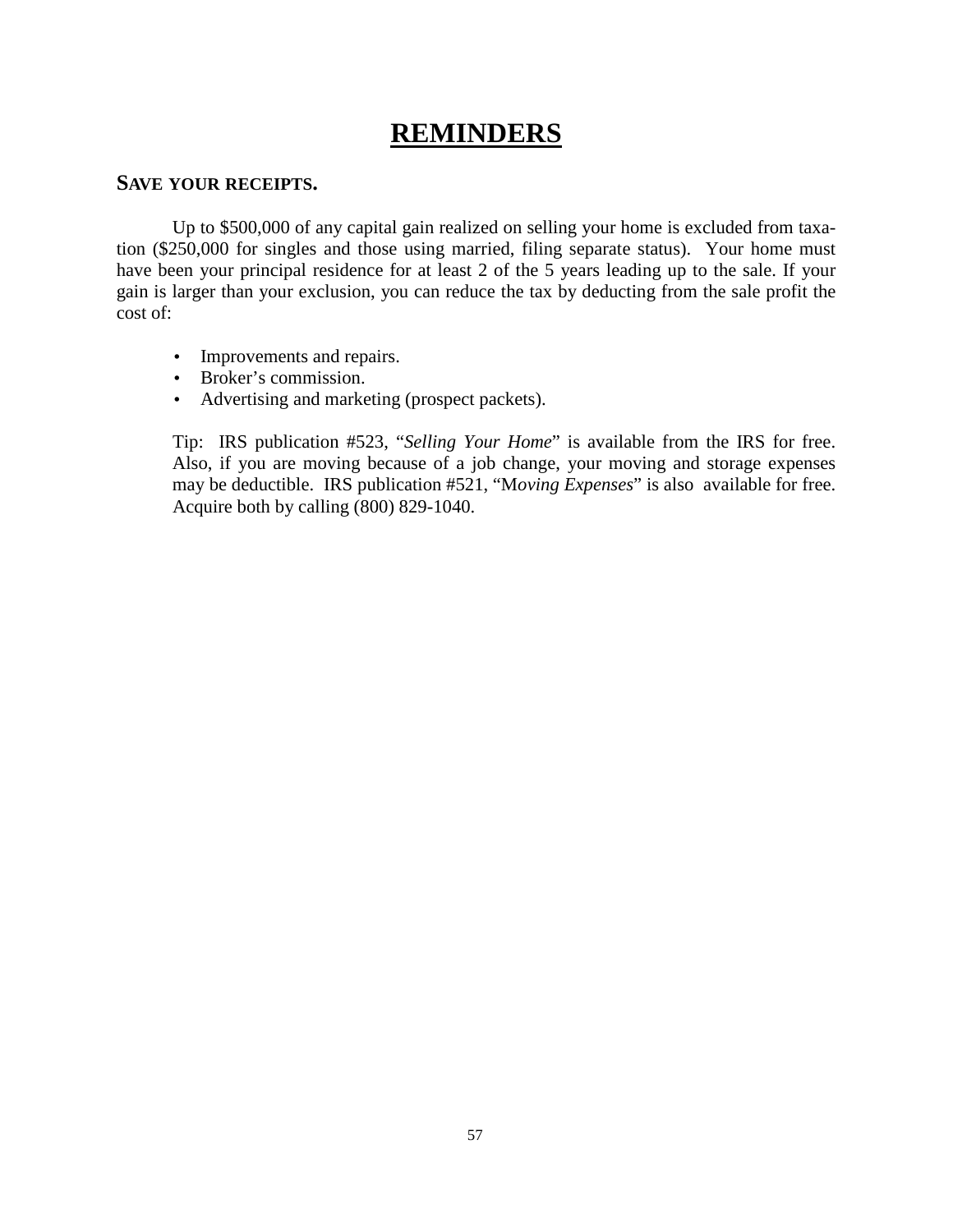

### **COLLECT WHAT'S YOURS.**

 Get reimbursement for money you are due at and after closing. Some of these monies will be prorated. Others are entirely yours. Examples:

- Pre-paid property taxes.
- Insurance premiums.
- Utility deposits
- Water and sewer deposits

### **FINAL REMINDER.**

Selling your home isn't just a business transaction. It's a rigorous endurance test. The way one prepares and conducts oneself will determine success. The Boy Scouts of America have it right. Following their thinking throughout the process will earn you more than just a merit badge.

 Scout Law: *A Scout is trustworthy, loyal, helpful, friendly, courteous, kind, obedient, cheerful, thrifty, brave, clean, and reverent.* 

Scout Slogan: *Do a good turn daily.*

Scout Motto: *Be prepared.*